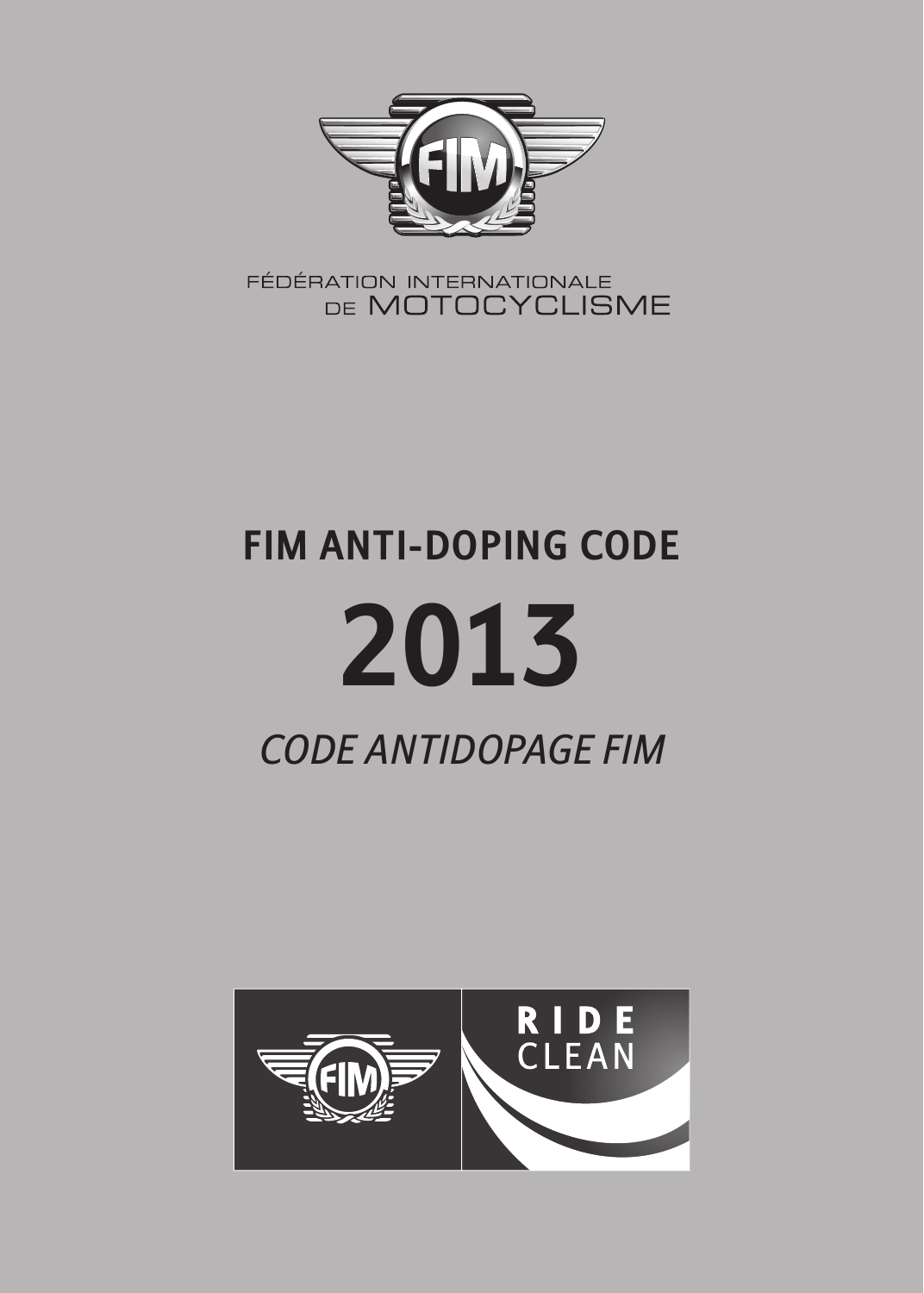# **Anti-Doping Code Code Antidopage**

*FÉDÉRATION%INTERNATIONALE%DE MOTOCYCLISME*

Date of enforcement: 01 January 2013 *Entrée'en'vigueur:'1er'janvier'2013*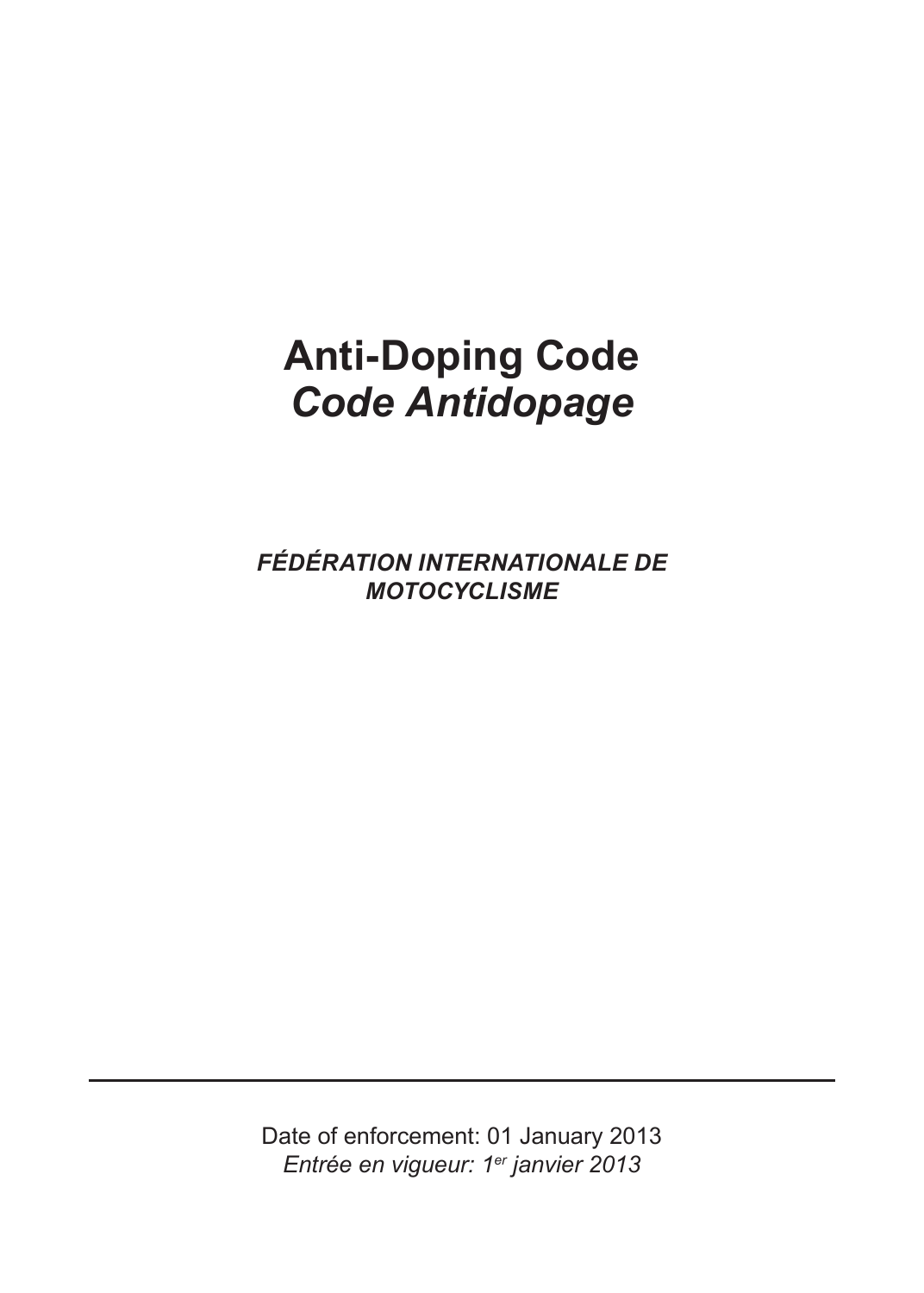# **TABLE OF CONTENT**

| 3                                                                                                                              |                                            |    |  |
|--------------------------------------------------------------------------------------------------------------------------------|--------------------------------------------|----|--|
| 3<br><b>PREFACE</b><br>Fundamental Rationale for the Code and FIM's Anti-doping Rules<br>3<br>$\overline{\mathbf{4}}$<br>Scope |                                            |    |  |
| <b>ARTICLE 1</b>                                                                                                               |                                            | 5  |  |
| <b>ARTICLE 2</b>                                                                                                               |                                            | 5  |  |
| <b>ARTICLE 3</b>                                                                                                               |                                            | 8  |  |
| <b>ARTICLE 4</b>                                                                                                               |                                            | 9  |  |
| <b>ARTICLE 5</b>                                                                                                               |                                            | 12 |  |
| <b>ARTICLE 6</b>                                                                                                               |                                            | 17 |  |
| <b>ARTICLE 7</b>                                                                                                               |                                            | 18 |  |
| <b>ARTICLE 8</b>                                                                                                               |                                            | 24 |  |
| <b>ARTICLE 9</b>                                                                                                               | AUTOMATIC DISQUALIFICATION OF INDIVIDUAL   | 27 |  |
| <b>ARTICLE 10</b>                                                                                                              |                                            | 27 |  |
| <b>ARTICLE 11</b>                                                                                                              |                                            | 39 |  |
| <b>ARTICLE 12</b>                                                                                                              | SANCTIONS AND COSTS ASSESSED AGAINST FMNS. | 39 |  |
| <b>ARTICLE 13</b>                                                                                                              |                                            | 39 |  |
| <b>ARTICLE 14</b>                                                                                                              | <b>FMNS' INCORPORATION OF FIM RULES.</b>   | 43 |  |
| <b>ARTICLE 15</b>                                                                                                              | <b>RECOGNITION OF DECISIONS BY OTHER</b>   | 45 |  |
| <b>ARTICLE 16</b>                                                                                                              |                                            | 45 |  |
| <b>ARTICLE 17</b>                                                                                                              | FIM COMPLIANCE REPORTS TO WADA             | 45 |  |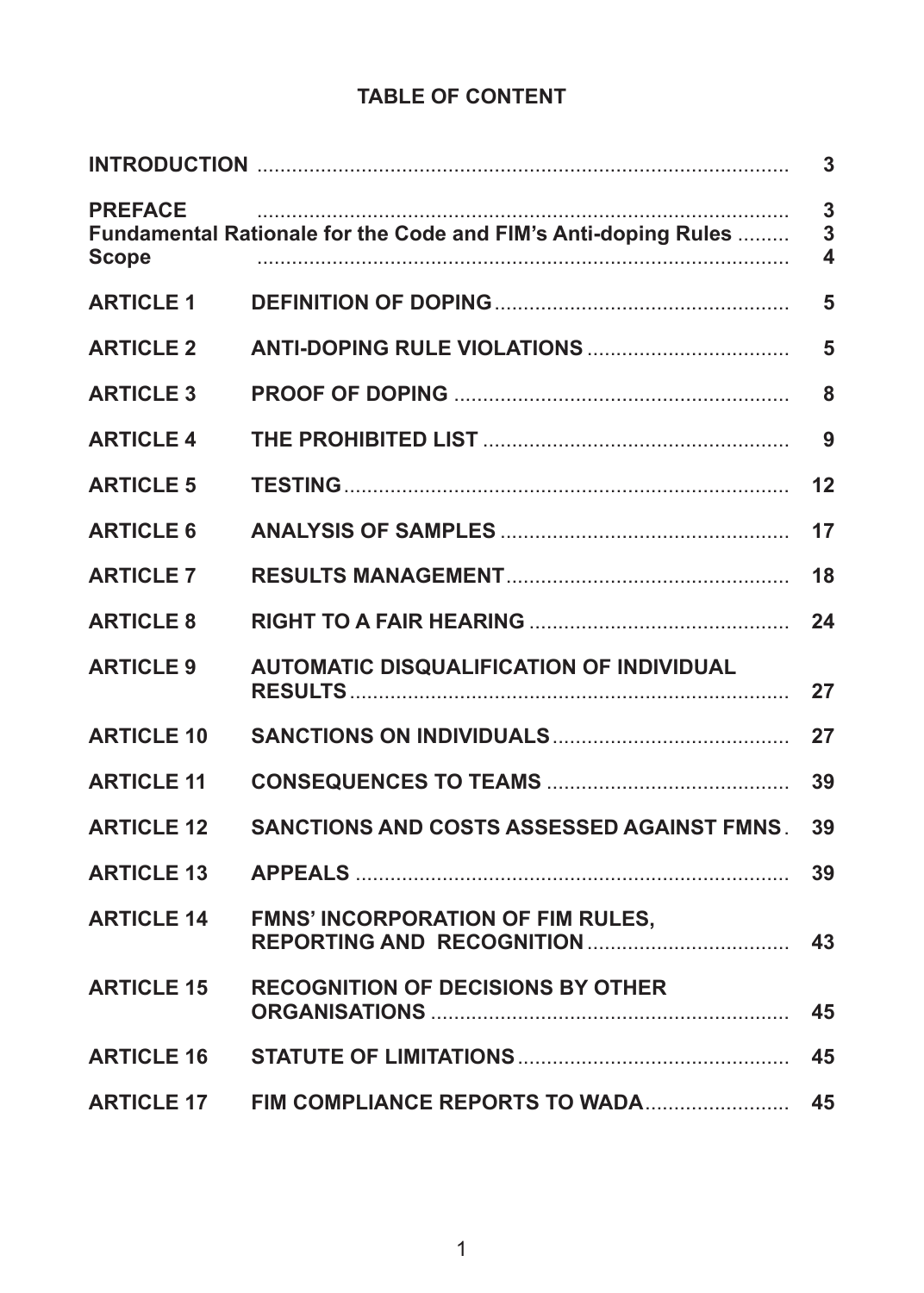| ARTICLE 18 AMENDMENT AND INTERPRETATION OF ANTI- |  |
|--------------------------------------------------|--|
|                                                  |  |
|                                                  |  |
|                                                  |  |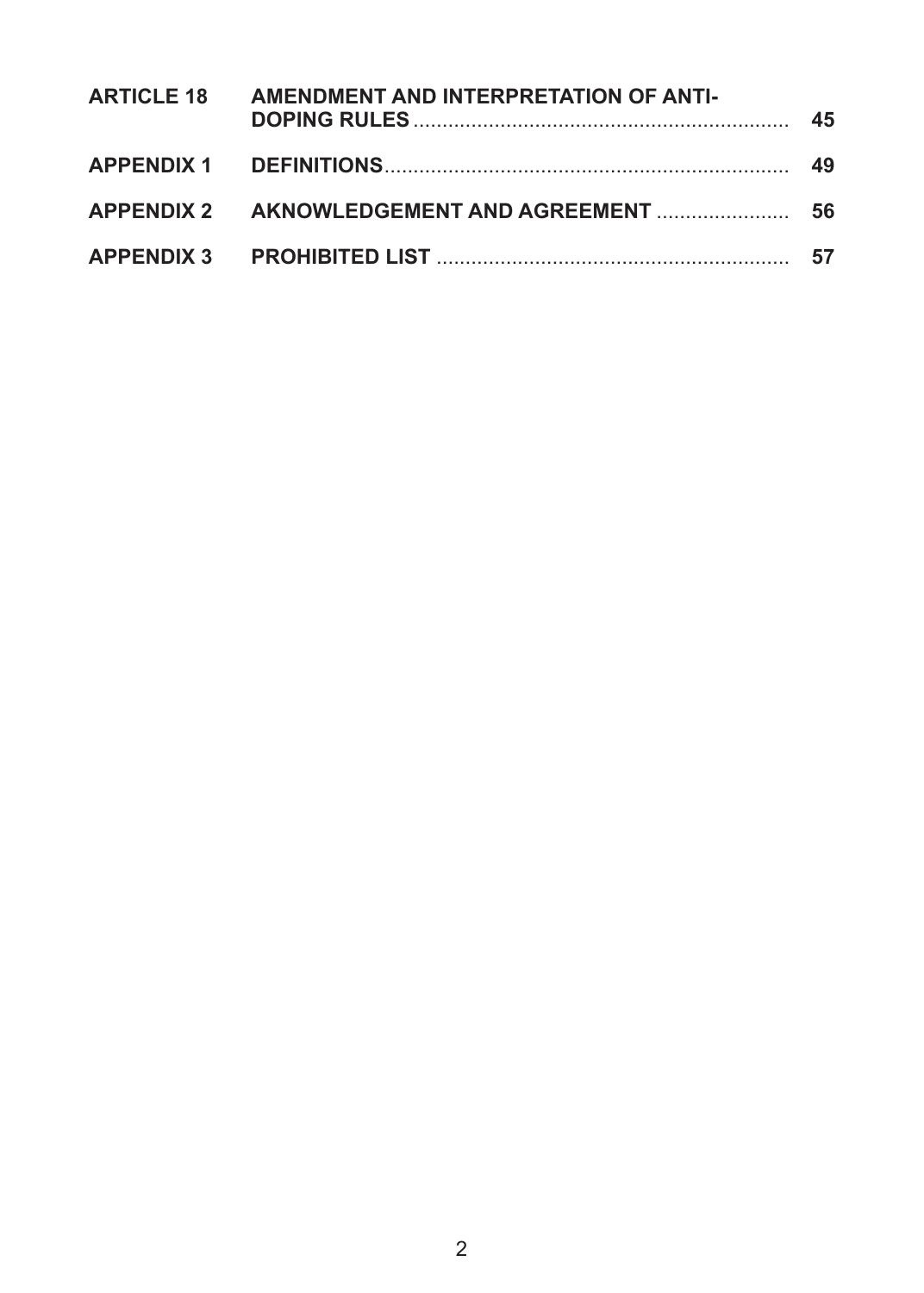#### **FIM ANTI-DOPING RULES**

#### **INTRODUCTION**

#### **Preface**

At the FIM Congress held on 25/10/08 in Durban, South Africa (RSA), FIM accepted the revised  $(2009)$  World Anti-Doping Code (the "Code"). These Anti-Doping Rules are adopted and implemented in conformance with FIM's responsibilities under the Code, and are in furtherance of FIM's continuing efforts to eradicate doping in the sport of Motorcycling.

Anti-Doping Rules, like Competition rules, are sport rules governing the conditions under which sport is played. Riders and other Persons accept these rules as a condition of participation and shall be bound by them. These sportspecific rules and procedures, aimed at enforcing anti-doping principles in a global and harmonized manner, are distinct in nature and, therefore, not intended to be subject to or limited by any national requirements and legal standards applicable to criminal proceedings or employment matters. When reviewing the facts and the law of a given case, all courts, arbitral tribunals and other adjudicating bodies should be aware of and respect the distinct nature of the anti-doping rules in the Code and the fact that these rules represent the consensus of a broad spectrum of stakeholders around the world with an interest in fair sport.

#### **Fundamental Rationale for the Code and FIM's Anti-Doping Rules**

Anti-doping programs seek to preserve what is intrinsically valuable about sport. This intrinsic value is often referred to as "the spirit of sport"; it is the essence of Olympism; it is how we play true. The spirit of sport is the celebration of the human spirit, body and mind, and is characterized by the following values:

- Ethics, fair play and honesty
- **Health**
- Excellence in performance
- Character and education
- Fun and joy
- **Teamwork**
- Dedication and commitment<br>• Respect for rules and laws
- Respect for rules and laws
- Respect for self and other participants<br>• Courage
- Courage<br>• Commun
- Community and solidarity

Doping is fundamentally contrary to the spirit of sport.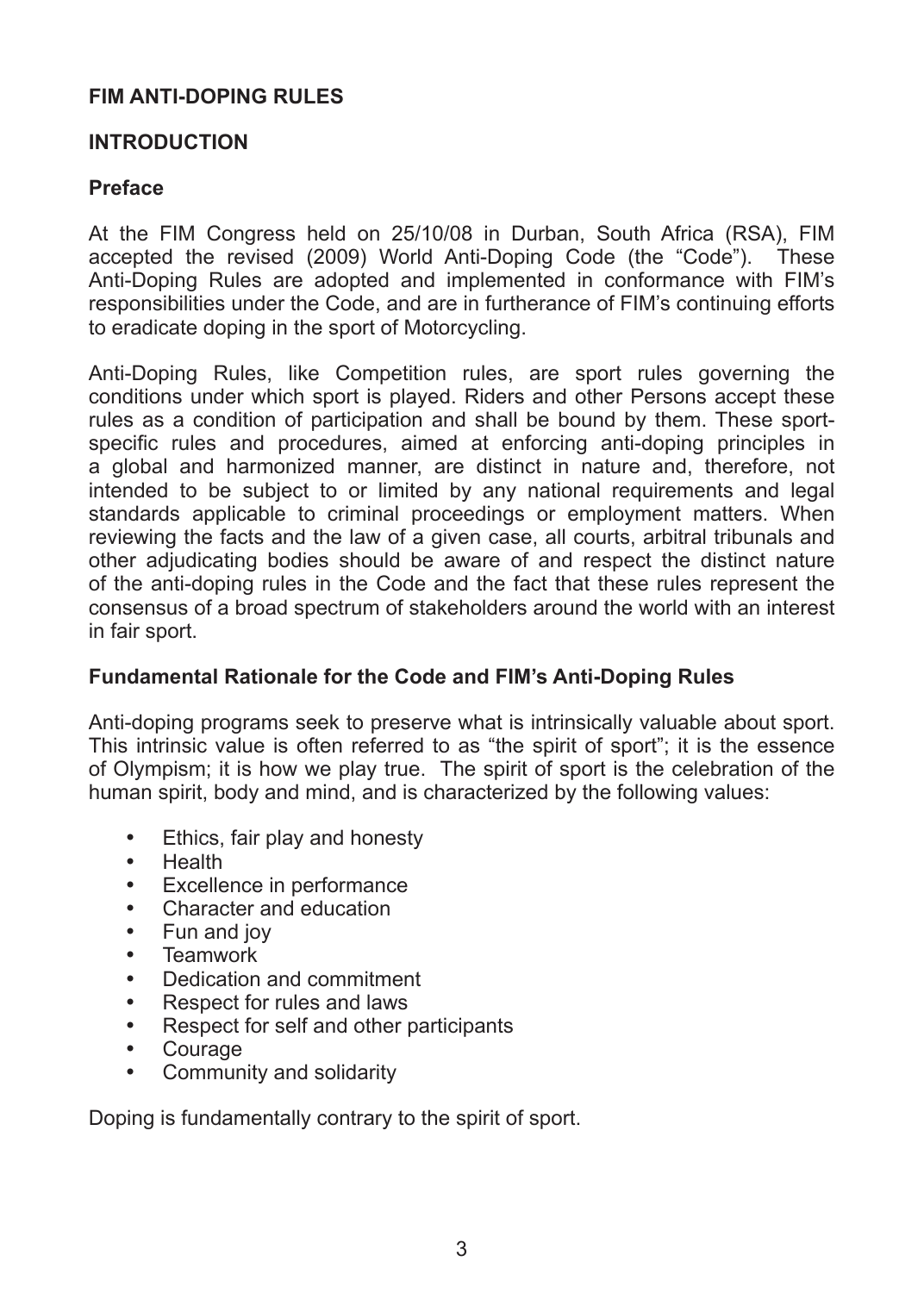#### **Scope**

These Anti-Doping Rules shall apply to FIM, each National Federation (FMN) of FIM, and each Participant in the activities of FIM or any of its FMNs by virtue of the Participant's membership, accreditation, or participation in FIM, its FMNs, or their activities or events.

To be eligible for participation in FIM events, a competitor must have an FIM licence issued by his or her FMN. The FIM licence will only be issued to competitors who have personally signed the Appendix 1 consent form, in the actual form approved by the FIM Board of Directors. All forms from under-age applicants must be counter-signed by their legal guardians.

The FMN must guarantee that all Riders registered for a FIM Licence accept the Rules of the FIM, including these FIM Anti-Doping Rules.

It is the responsibility of each FMN to ensure that all national-level Testing on the FMN's Riders complies with these Anti-Doping Rules. In some countries, the FMN itself will be conducting the Doping Control described in these Anti-Doping Rules. In other countries, many of the Doping Control responsibilities of the FMN have been delegated or assigned by statute or agreement to a National Anti-Doping Organisation. In those countries, references in these Anti-Doping Rules to the FMN shall apply, as appropriate, to the National Anti-Doping Organisation.

These Anti-Doping Rules shall apply to all Doping Controls over which FIM and its FMNs have jurisdiction.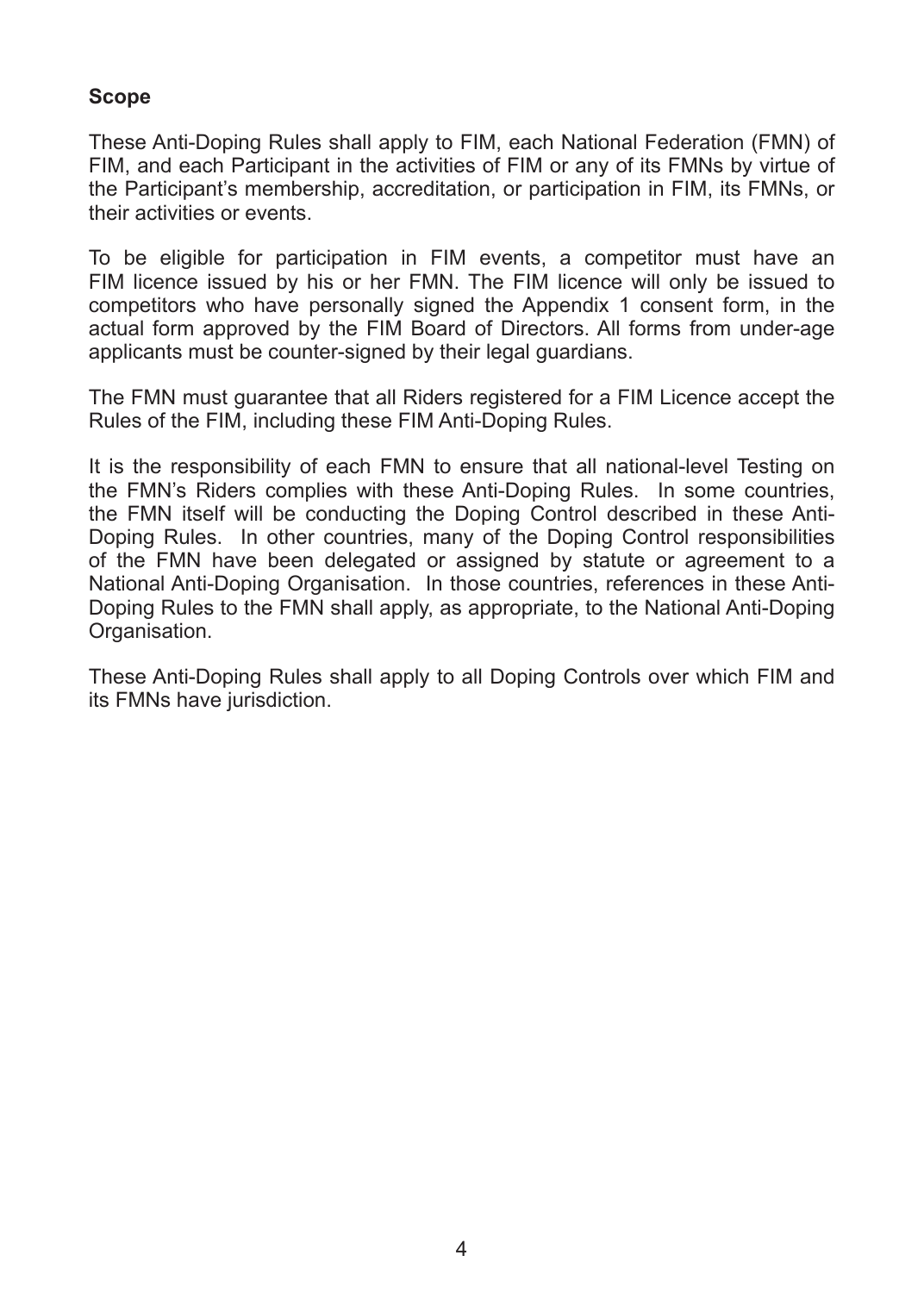#### **ARTICLE 1 DEFINITION OF DOPING**

Doping is defined as the occurrence of one or more of the anti-doping rule violations set forth in Article 2.1 through Article 2.8 of these Anti-Doping Rules.

#### **ARTICLE 2 ANTI-DOPING RULE VIOLATIONS**

Riders and other Persons shall be responsible for knowing what constitutes an anti-doping rule violation and the substances and methods which have been included on the Prohibited List.

The following constitute anti-doping rule violations:

#### 2.1 The presence of a prohibited Substance or its Metabolites or **Markers in a Rider's Sample**

**2.1.1** It is each Rider's personal duty to ensure that no Prohibited Substance enters his or her body. Riders are Prohibited Substance enters his or her body. responsible for any Prohibited Substance or its Metabolites or Markers found to be present in their Samples. Accordingly, it is not necessary that intent, fault, negligence or knowing Use on the Rider's part be demonstrated in order to establish an anti-doping violation under Article 2.1.

**2.1.2** Sufficient proof of an anti-doping rule violation under Article 2.1 is established by either of the following: presence of a Prohibited Substance or its Metabolites or Markers in the Rider's A Sample where the Rider waives analysis of the B Sample and the B Sample is not analyzed: or, where the Rider's B Sample is analyzed and the analysis of the Rider's B Sample confirms the presence of the Prohibited Substance or its Metabolites or Markers found in the Rider's A Sample.

**2.1.3** Excepting those substances for which a quantitative threshold is specifically identified in the Prohibited List, the presence of any quantity of a Prohibited Substance or its Metabolites or Markers in a Rider's Sample shall constitute an antidoping rule violation.

**2.1.4** As an exception to the general rule of Article 2.1, the Prohibited List or International Standards may establish special criteria for the evaluation of Prohibited Substances that can also be produced endogenously.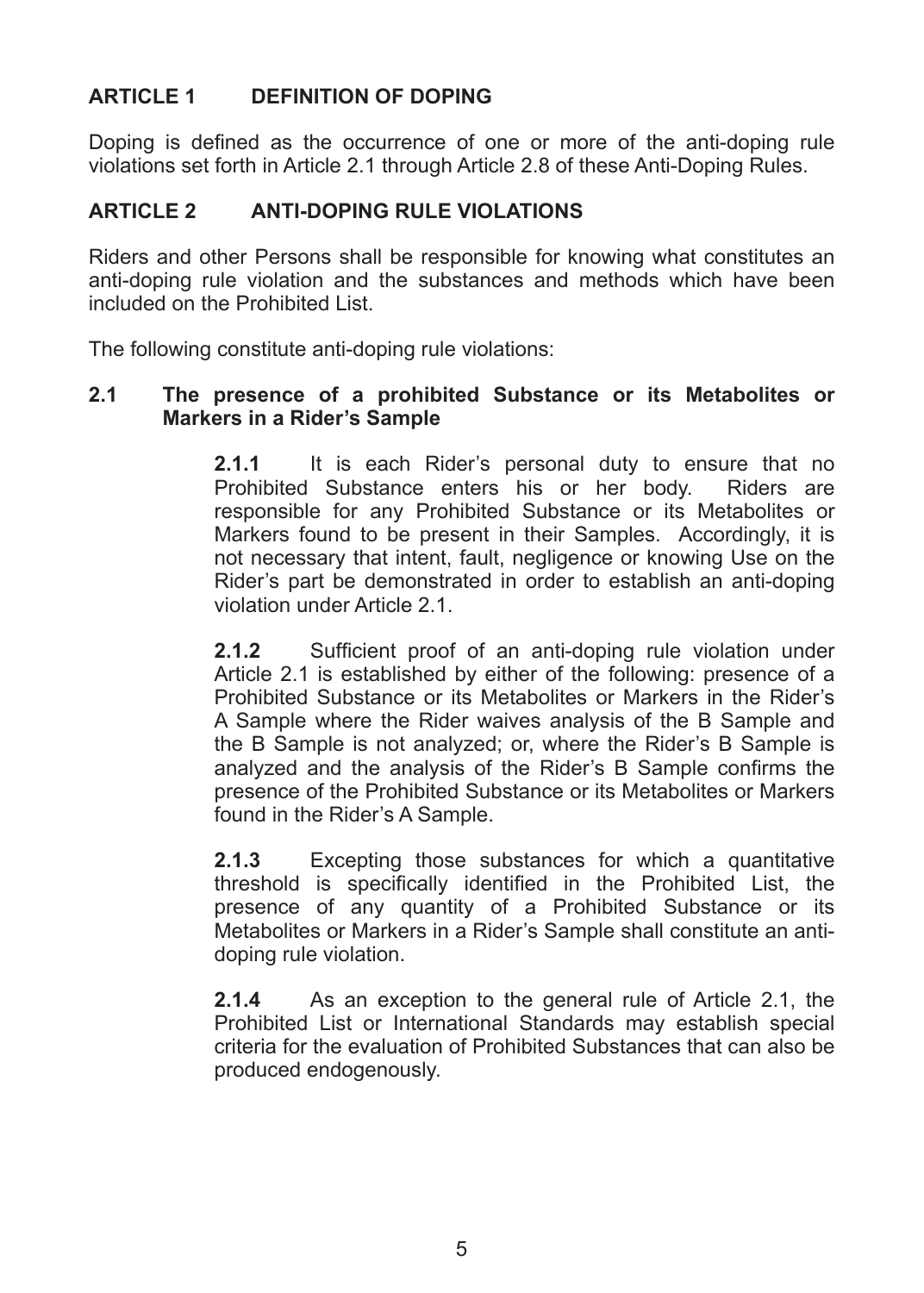#### 2.2 **Use or Attempted Use by a Rider of a Prohibited Substance or** a Prohibited Method

**2.2.1** It is each Rider's personal duty to ensure that no Prohibited Substance enters his or her body. Accordingly, it is not necessary that intent, fault, negligence or knowing Use on the Rider's part be demonstrated in order to establish an anti-doping rule violation for Use of a Prohibited Substance or a Prohibited Method.

**2.2.2.** The success or failure of the Use of a Prohibited Substance or Probibited Method is not material It is sufficient that the Prohibited Substance or Prohibited Method was Used or Attempted to be Used for an anti-doping rule violation to be committed.

- **2.3** 5HIXVLQJ Refusing or failing without compelling instification to submit to Sample collection after notification as authorized in these Anti-Doping Rules, or otherwise evading Sample collection.
- **2.4** Violation of applicable requirements regarding Rider availability for Out-of-Competition Testing set out in the International Standard for Testing, including failure to file whereabouts information in accordance with Article 11.3 of the International Standard for Testing (a "Filing Failure") and failure to be available for Testing at the declared whereabouts in accordance with Article 11.4 of the International Standard for Testing (a "Missed Test"). Any combination of three Missed Tests and/or Filing Failures committed within an eighteen-month period, as declared by FIM or any other Anti-Doping Organisation with iurisdiction over a Rider, shall constitute an anti-doping rule violation.
- **2.5** Tampering or Attempted Tampering with any part of Doping **Control**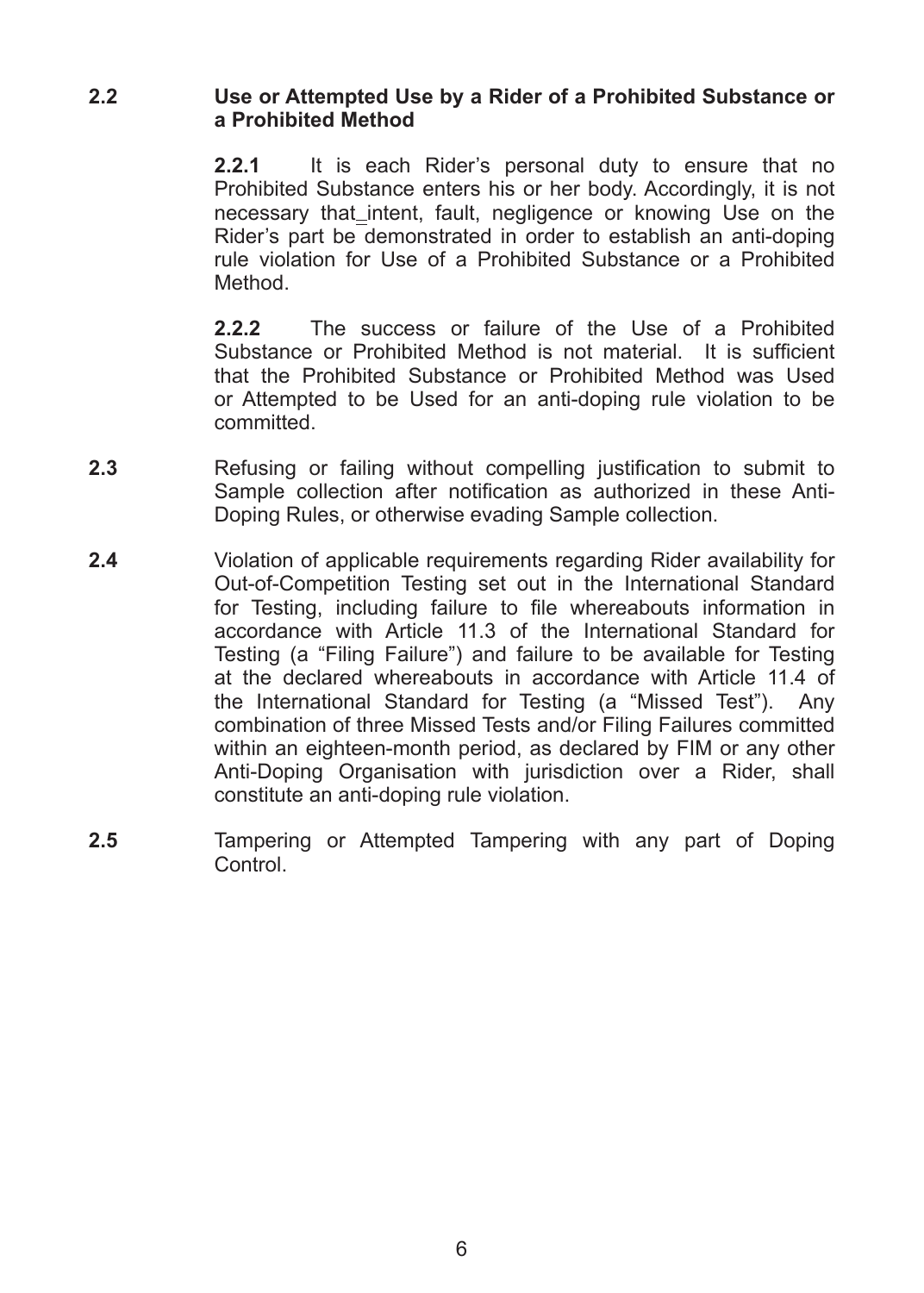#### 2.6 **Possession of Prohibited Substances and Methods**

**2.6.1** Possession by a Rider In-Competition of any Prohibited Method or any Prohibited Substance, or Possession by a Rider Out-of-Competition of any Prohibited Method or any Prohibited Substance which is prohibited in Out-of-Competition Testing unless the Rider establishes that the Possession is pursuant to a therapeutic use exemption ("TUE") granted in accordance with Article 4.4 (Therapeutic Use) or other acceptable justification.

**2.6.2** Possession by Rider Support Personnel In-Competition of any Prohibited Method or any Prohibited Substance, or Possession by Rider Support Personnel Out-of-Competition of any Prohibited Method or any Prohibited Substance which is prohibited Out-of-Competition, in connection with a Rider, Competition or training, unless the Rider Support Personnel establishes that the Possession is pursuant to a TUE granted to a Rider in accordance with Article 4.4 (Therapeutic Use) or other acceptable justification.

- **2.7** Trafficking or Attempted Trafficking in any Prohibited Substance or Prohibited%Method.
- **2.8** Administration or Attempted administration to any Rider In-Competition of any Prohibited Method or Prohibited Substance, or administration or Attempted administration to any Rider Out-of-Competition of any Prohibited Method or any Prohibited Substance that is prohibited Out-of-Competition, or assisting, encouraging, aiding, abetting, covering up or any other type of complicity involving an anti-doping rule violation or any Attempted anti-doping rule violation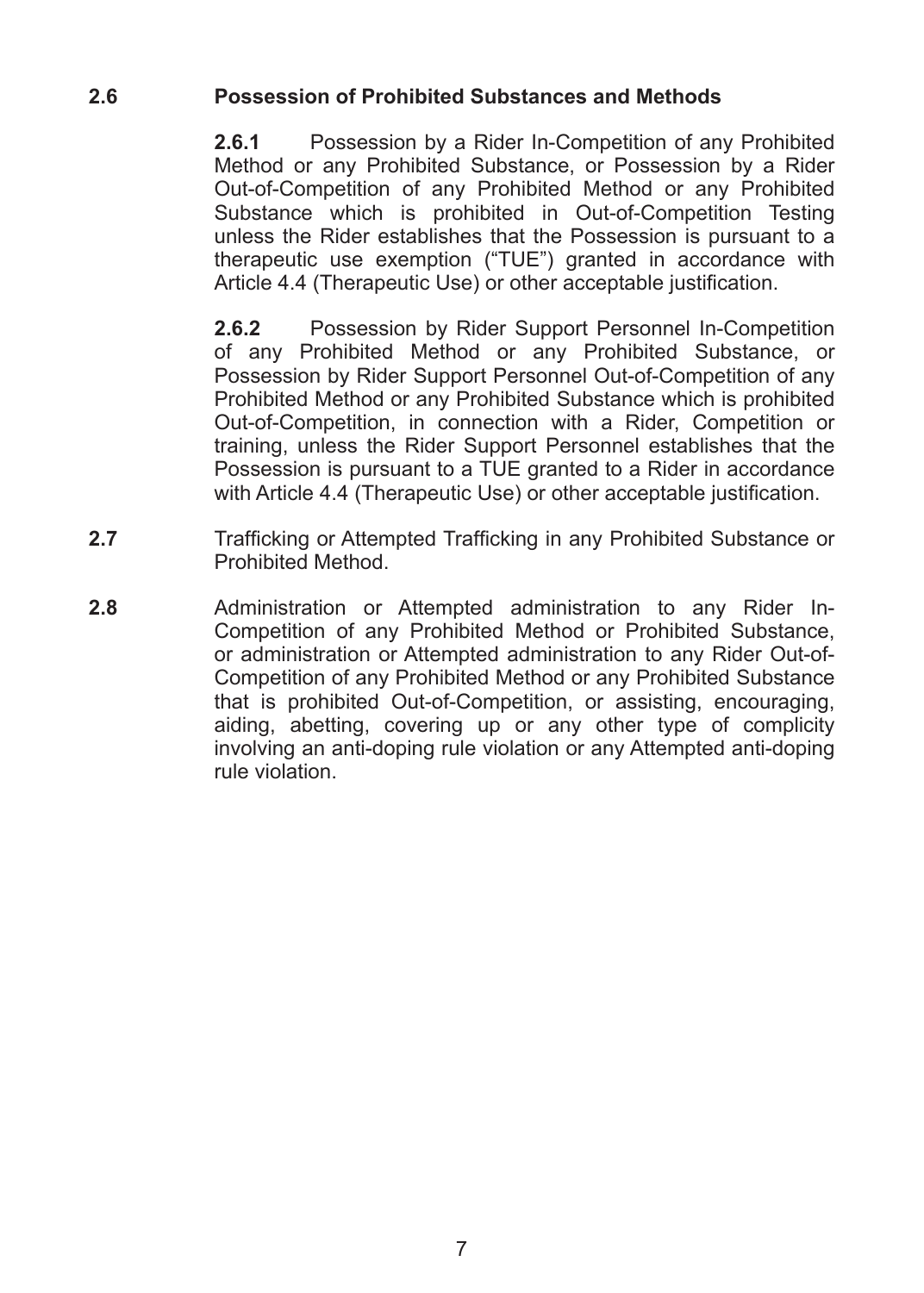#### **ARTICLE 3** PROOF OF DOPING

#### **3.1 Burdens and Standards of Proof**

FIM and its FMNs shall have the burden of establishing that an anti-doping rule violation has occurred. The standard of proof shall be whether FIM or its FMN has established an anti-doping rule violation to the comfortable satisfaction of the hearing panel bearing in mind the seriousness of the allegation which is made. This standard of proof in all cases is greater than a mere balance of probability but less than proof beyond a reasonable doubt. Where these Rules place the burden of proof upon the Rider or other Person alleged to have  $committed$  an anti-doping rule violation to rebut a presumption or establish specified facts or circumstances, the standard of proof shall be by a balance of probability, except as provided in Articles 10.4 and 10.6, where the Rider must satisfy a higher burden of proof.

#### **3.2 Methods\*of\*Establishing\*Facts\*and\*Presumptions**

Facts related to anti-doping rule violations may be established by any reliable means, including admissions. The following rules of proof shall be applicable in doping cases:

> **3.2.1** WADA-accredited laboratories are presumed to have conducted Sample analysis and custodial procedures in accordance with the International Standard for Laboratories. The Rider or other Person may rebut this presumption by establishing that a departure from the International Standard occurred which could reasonably have caused the Adverse Analytical Finding.

> If the Rider or other Person rebuts the preceding presumption by showing that a departure from the International Standard occurred which could reasonably have caused the Adverse Analytical Finding, then FIM or its FMN shall have the burden to establish that such departure did not cause the Adverse Analytical Finding.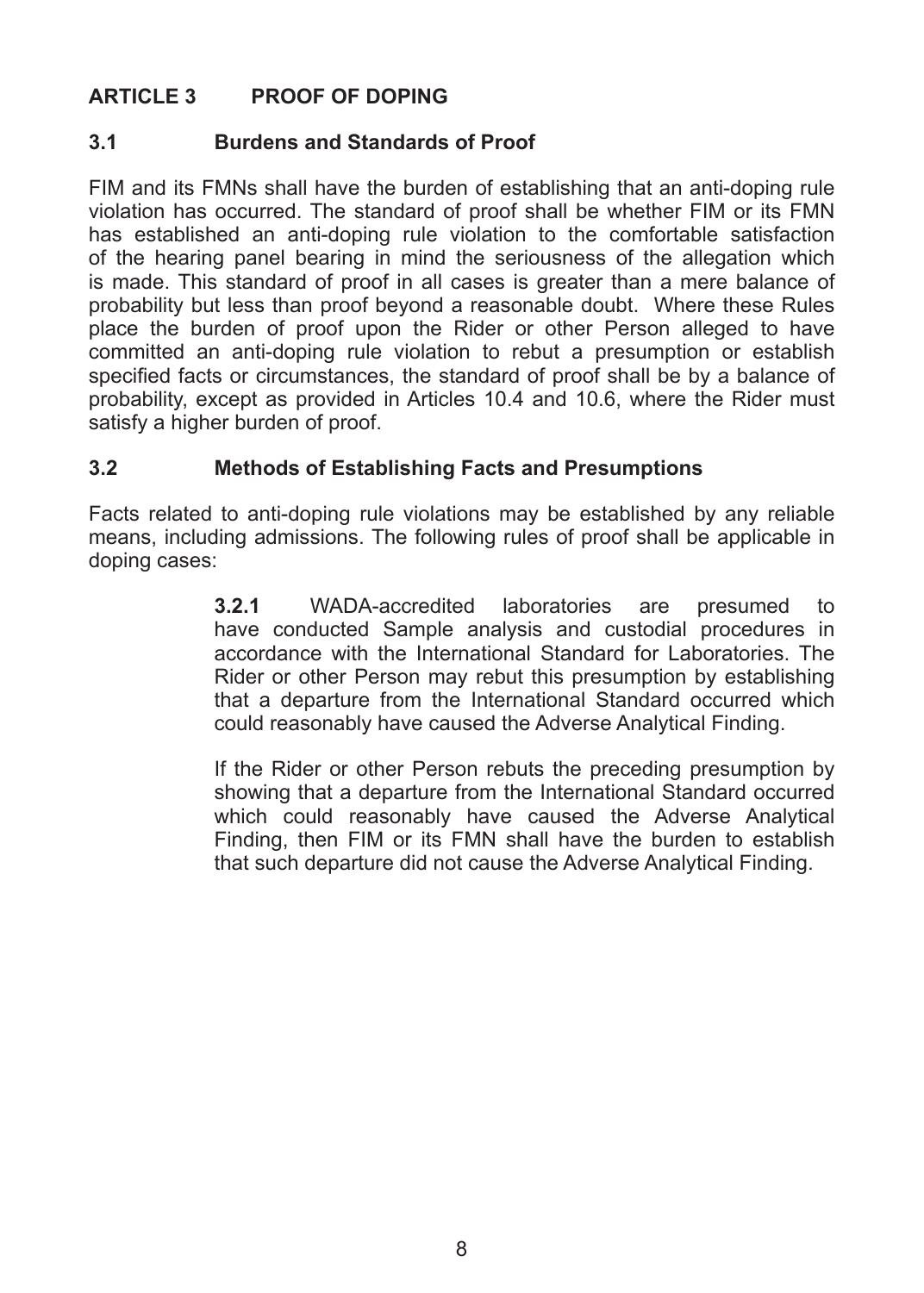**3.2.2** Departures from any other International Standard or other anti-doping rule or policy which did not cause an Adverse Analytical Finding or other anti-doping rule violation shall not invalidate such results. If the Rider or other Person establishes that a departure from another International Standard or other anti-doping rule or policy which could reasonably have caused the Adverse Analytical Finding or other anti-doping rule violation occurred, then FIM or its FMN shall have the burden to establish that such a departures did not cause the Adverse Analytical Finding or the factual basis for the anti-doping rule violation.

**3.2.3** The facts established by a decision of a court or professional disciplinary tribunal of competent jurisdiction which is not the subject of a pending appeal shall be irrefutable evidence against the Rider or other Person to whom the decision pertained of those facts unless the Rider or other Person establishes that the decision violated principles of natural justice.

**3.2.4** The hearing panel in a hearing on an anti-doping rule violation may draw an inference adverse to the Rider or other Person who is asserted to have committed an anti-doping rule violation based on the Rider's or other Person's refusal, after a request made in a reasonable time in advance of the hearing, to appear at the hearing (either in person or telephonically as directed by the tribunal) and to answer questions either from the hearing panel or from the Anti-Doping Organisation asserting the antidoping rule violation.

#### **ARTICLE 4 THE PROHIBITED LIST**

#### **4.1 Incorporation of the Prohibited List**

These Anti-Doping Rules incorporate the Prohibited List which is published and revised by WADA as described in Article 4.1 of the Code. FIM will make the current Prohibited List available to each FMN, and each FMN shall ensure that the current Prohibited List is available to its members and constituents.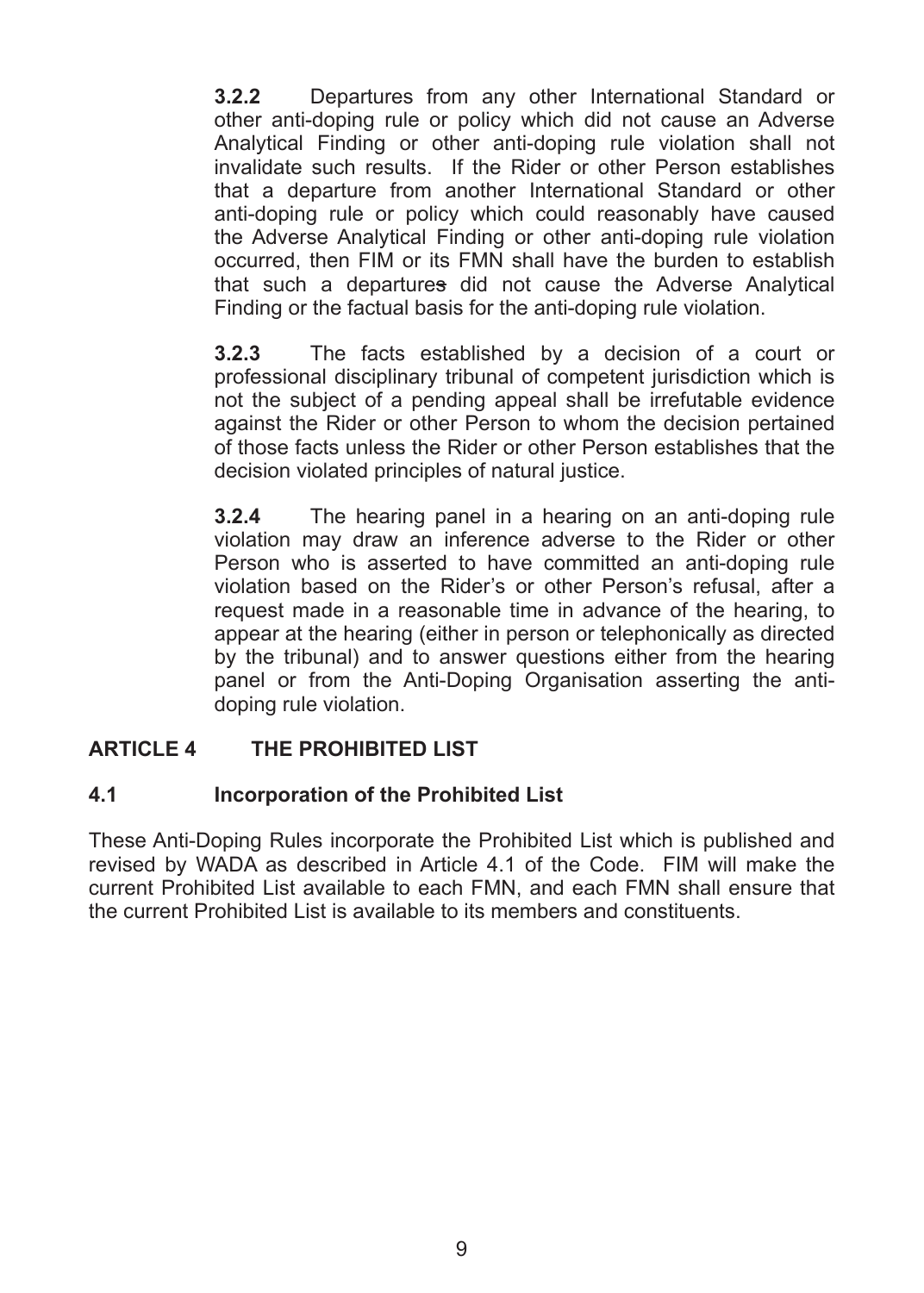#### **4.2 Brohibited Substances and Prohibited Methods Identified on the Prohibited List**

#### **4.2.1** Prohibited Substances and Prohibited Methods

Unless provided otherwise in the Prohibited List and/or a revision. the Prohibited List and revisions shall go into effect under these Anti-Doping Rules three months after publication of the Prohibited List by WADA without requiring any further action by FIM. As described in Article 4.2 of the Code. FIM may upon the recommendation of its International Medical Commission (CMI) request that WADA expand the Prohibited List for all or certain disciplines within the sport of Motorcycling. FIM may also upon the recommendation of its CMI request that WADA include additional substances or methods, which have the potential for abuse in motorcycle, in the monitoring program described in Article  $4.5$  of the Code. As provided in the Code. WADA shall make the final decision on such requests by FIM.

#### **4.2.2** Specified Substances

For purposes of the application of Article 10 (Sanctions on Individuals), all Prohibited Substances shall be "Specified Substances" except (a) substances in the classes of anabolic agents and hormones; and (b) those stimulants and hormone antagonists and modulators so identified on the Prohibited List. Prohibited Methods shall not be Specified Substances.

#### **4.2.3** New Classes of Prohibited Substances

In the event WADA expands the Prohibited List by adding a new class of Prohibited Substances in accordance with Article 4.1 of the Code, WADA's Executive Committee shall determine whether any or all Prohibited Substances within the new class of Prohibited Substances shall be considered Specified Substances under Article 4.2.2.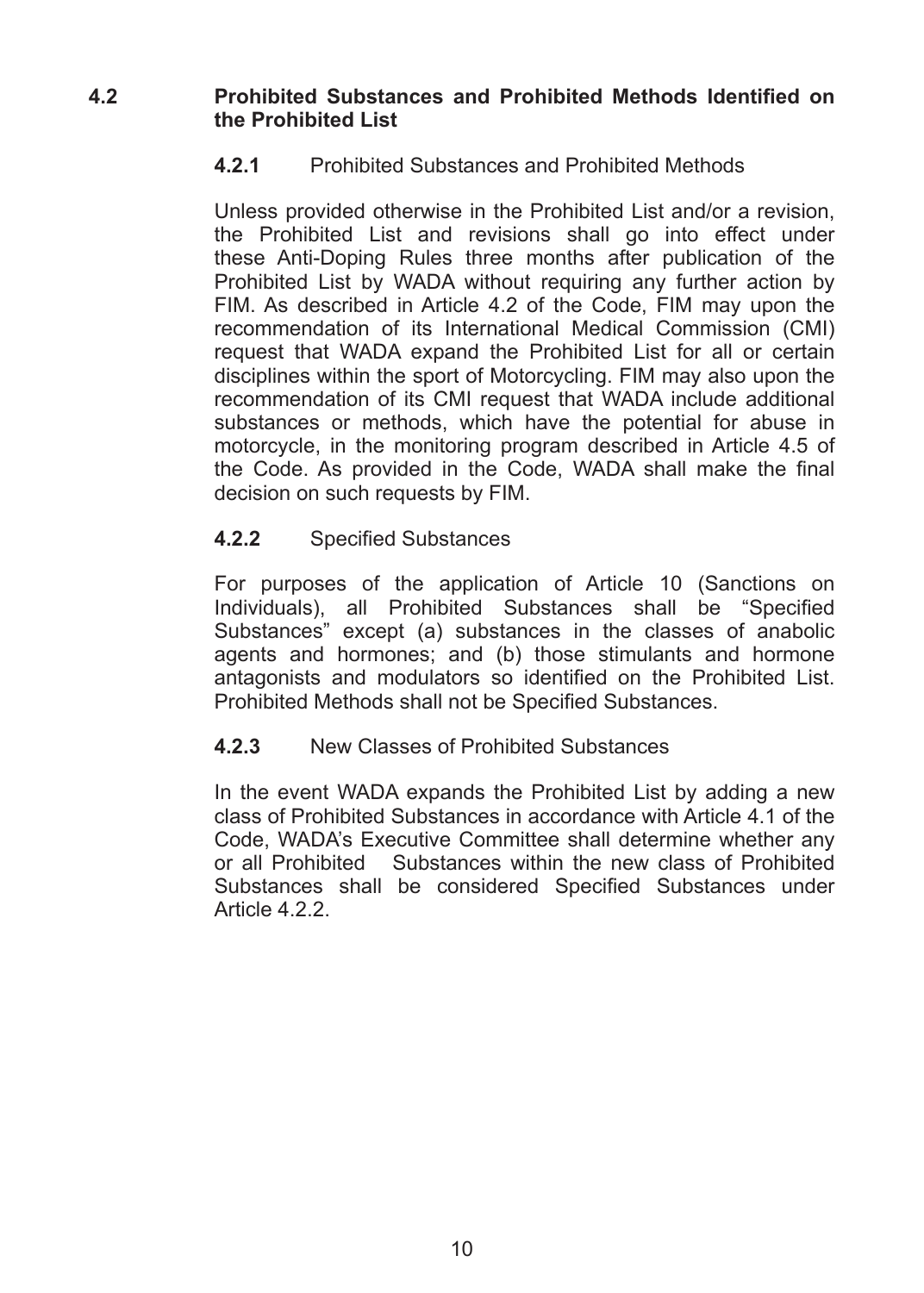#### **4.3 Criteria\* for\* Including\* Substances\* and\* Methods\* on\* the\* Prohibited List**

WADA's determination of the Prohibited Substances and Prohibited Methods that will be included on the Prohibited List and the classification of substances into categories on the Prohibited List is final and shall not be subject to challenge by a Rider or other Person based on an argument that the substance or method was not a masking agent or did not have the potential to enhance performance. represent a health risk or violate the spirit of sport.

#### **4.4 Therapeutic\*Use**

**4.4.1** Riders with a documented medical condition requiring the use of a Prohibited Substance or a Prohibited Method must first obtain a Therapeutic Use Exemption ("TUE"). The presence of a Prohibited Substance or its Metabolites or Markers (Article 2.1), Use or Attempted Use of a Prohibited Substance or a Prohibited Method (Article 2.2), Possession of Prohibited Substances or Prohibited Methods (Article 2.6) or administration of a Prohibited Substance or Prohibited Method (Article 2.8) consistent with the provisions of an applicable TUE issued pursuant to the International Standard for Therapeutic Use Exemptions shall not be considered an anti-doping rule violation.

**4.4.2** Subject to Article **4.4.4**, Riders included by FIM in its Registered Testing Pool and other Riders participating in any World Championship or Prize Event must obtain a TUE from FIM (regardless of whether the Rider previously has received a TUE at the national level). The application for a TUE must be made as soon as possible and in any case (save in emergency situations) no later than 30 days before the Rider's participation at the event.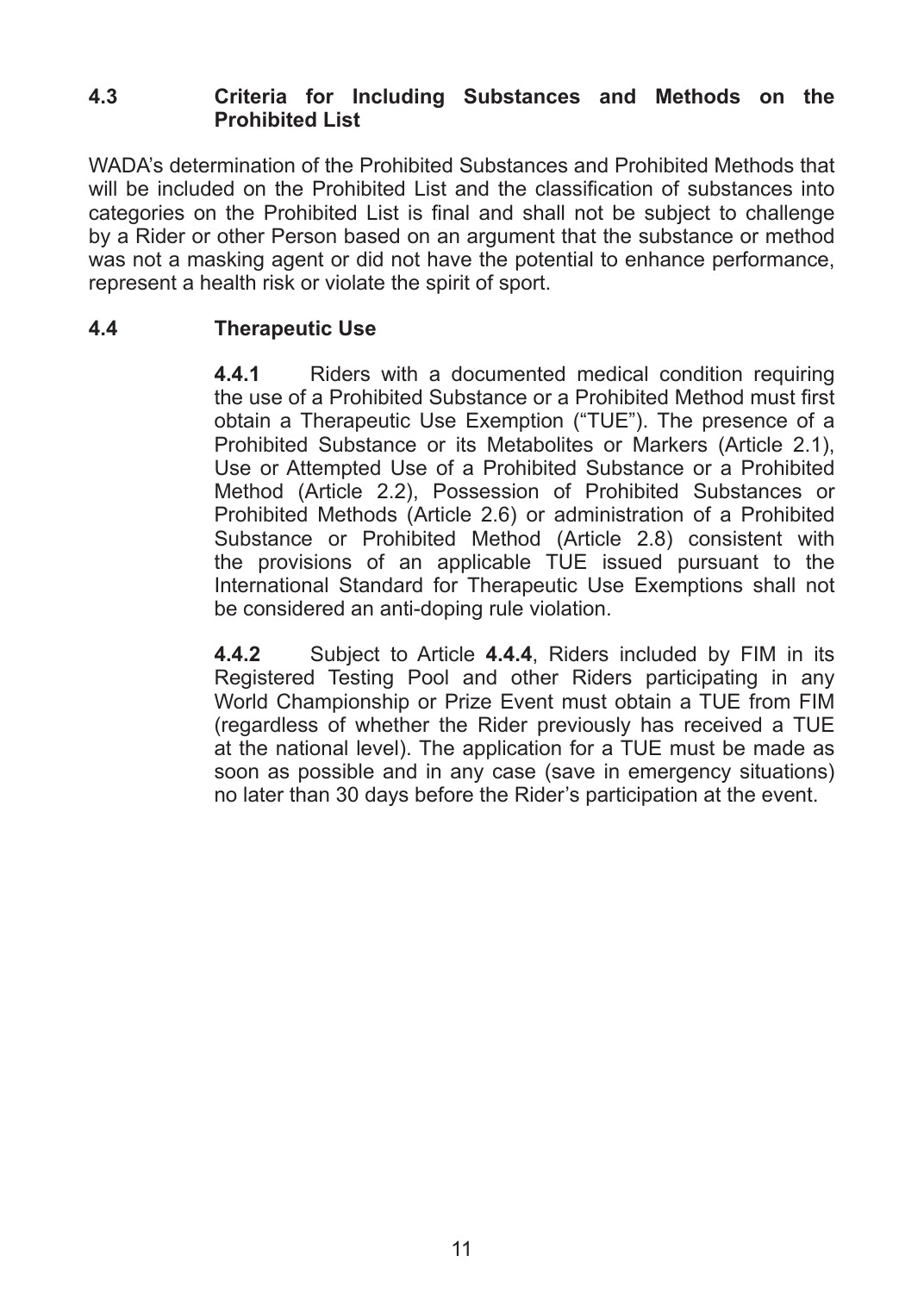**4.4.3** TUE's granted by FIM shall be reported to the Rider's FMN and to WADA. Other Riders subject to Testing who need to use a Prohibited Substance or a Prohibited Method for therapeutic reasons must obtain a TUE from their National Anti-Doping Organisation or other body designated by their FMN, as required under the rules of the National Anti-Doping Organisation/other body. FMNs shall promptly report any such TUE's to FIM and **WADA** 

**4.4.4** The FIM CMI shall appoint a board of doctors to consider requests for TUE's (the "TUE Board"). Upon FIM's receipt of a TUE request, the Chair of the TUE Board shall appoint one or more members of the TUE Board (which may include the Chair) to consider such request. The TUE Board member(s) so designated shall promptly evaluate such request in accordance with the International Standard for Therapeutic Use Exemptions and render a decision on such request, which shall be the final decision of FIM.

**4.4.5** WADA, at the request of a Rider or on its own initiation. may review the granting or denial of any TUE by FIM. If WADA determines that the granting or denial of a TUE did not comply with the International Standard for Therapeutic Use Exemptions in force at the time then WADA may reverse that decision. Decisions on TUE's are subject to further appeal as provided in Article 13.

#### **ARTICLE 5 TESTING**

#### **5.1 Authority\*Test**

All Riders under the iurisdiction of an FMN shall be subject to In-Competition Testing by FIM, the Rider's FMN, and any other Anti-Doping Organisation responsible for Testing at a competition or event in which they participate. All Riders under the iurisdiction of an FMN, including Riders serving a period of ineligibility or a Provisional Suspension, shall also be subject to Out-of-Competition Testing at any time or place, with or without advance notice, by FIM, WADA, the Rider's FMN, the National Anti-Doping Organisation of any country where the Rider is present. Target Testing will be made a priority.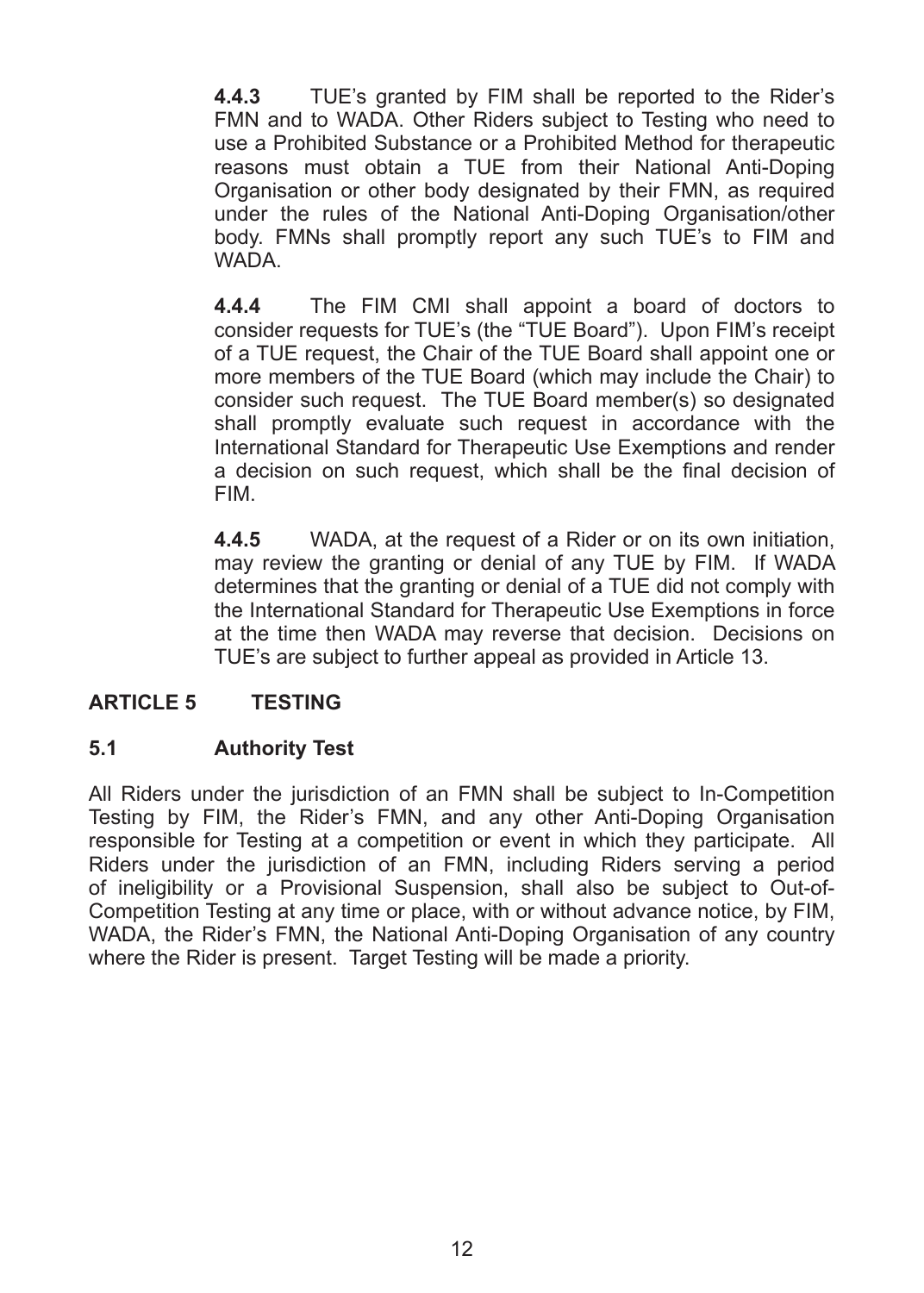## **5.2 Responsibility for FIM Testing**

The FIM CMI shall be responsible for drawing up a test distribution plan for motorcycling sport in accordance with Article 4 of the International Standard for Testing, and for the implementation of that plan, including overseeing all Testing conducted by or on behalf of FIM. Testing may be conducted by members of the FIM CMI or by other qualified persons so authorized by FIM.

#### **5.3 Testing\*Standards**

Testing conducted by FIM and its FMNs shall be in substantial conformity with the International Standard for Testing in force at the time of Testing.

> **5.3.1** Blood (or other non-urine) Samples may be used to detect Prohibited Substances or Prohibited Methods for screening procedure purposes, or for longitudinal hematological profiling ("the passport"). If the Sample is collected for screening only, it will have no consequences for the Rider other than to identify him/her for a urine test under these anti-doping rules.

> In these circumstances, the FIM may decide at its own discretion which blood parameters are to be measured in the screening Sample and what levels of those parameters will be used to indicate that a Rider should be selected for a urine test. IF however, the Sample is collected for longitudinal hematological profiling ("the passport"), it may be used for anti-doping purposes in accordance with Article 2.2 of the Code.

#### **5.4 Coordination of Testing**

FIM and FMNs shall promptly report completed tests through the WADA clearinghouse to avoid unnecessary duplication in Testing.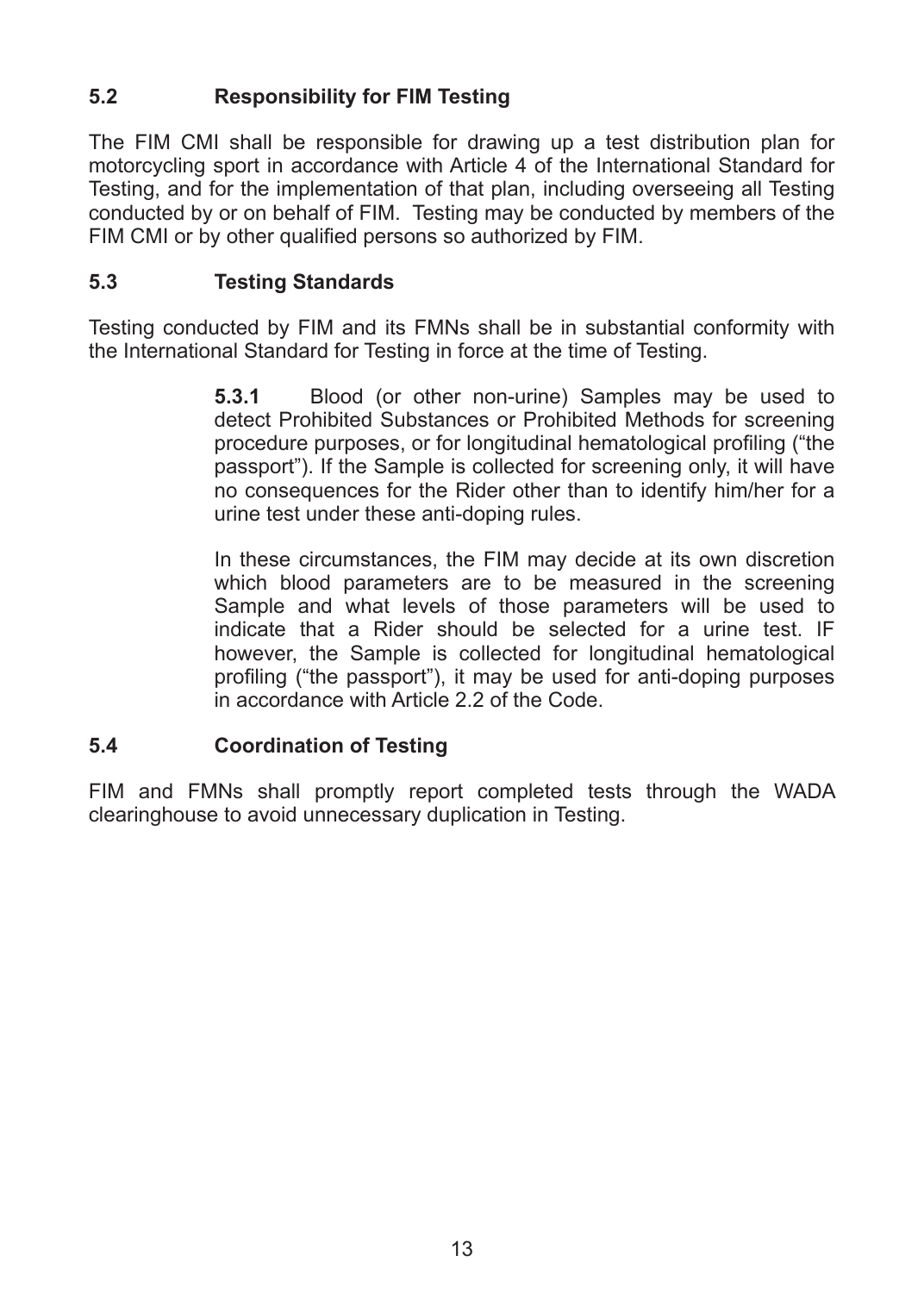#### **5.5 Rider\*Whereabouts\*Requirements**

**5.5.1** FIM shall identify a Registered Testing Pool of those Riders who are required to comply with the whereabouts requirements of the International Standard for Testing and shall publish the criteria for Riders to be included in this Registered Testing Pool as well as a list of the Riders meeting those criteria for the period in question. FIM shall review and update as necessary its criteria for including Riders in its Registered Testing Pool, and shall revise the membership of its Registered Testing Pool from time to time as appropriate in accordance with the set criteria. Each Rider in the Registered Testing Pool (a) shall advise FIM of his/her whereabouts on a quarterly basis, in the manner set out in Article 11.3 of the International Standard for Testing: (b) shall update that information as necessary in accordance with Article 11.4.2 of the International Standard for Testing, so that it remains accurate and complete at all times; and (c) shall make him/herself available for Testing at such whereabouts, in accordance with Article 11.4 of the International Standard for Testing.

**5.5.2** A Rider's failure to advise FIM of his/her whereabouts shall be deemed a Filing Failure for purposes of Article 2.4 where the conditions of Article  $11.3.5$  of the International Standard for Testing are met.

**5.5.3** A Rider's failure to be available for Testing at his/ her declared whereabouts shall be deemed a Missed Test for purposes of Article 2.4 where the conditions of Article 11.4.3 of the International Standard for Testing are met.

**5.5.4** Each FMN shall also assist its National Anti-Doping Organisation in establishing a national level Registered Testing Pool of top level national to whom the whereabouts requirements of the International Standard for Testing shall also apply. Where those Riders are also in the FIM's Registered Testing Pool, the FIM and the National Anti-Doping Organisation will agree (with the assistance of WADA if required) on which of them will take responsibility for receiving whereabouts filings from the Rider and sharing it with the other (and with other Anti-Doping Organisations) in accordance with Article  $5.5.5$ .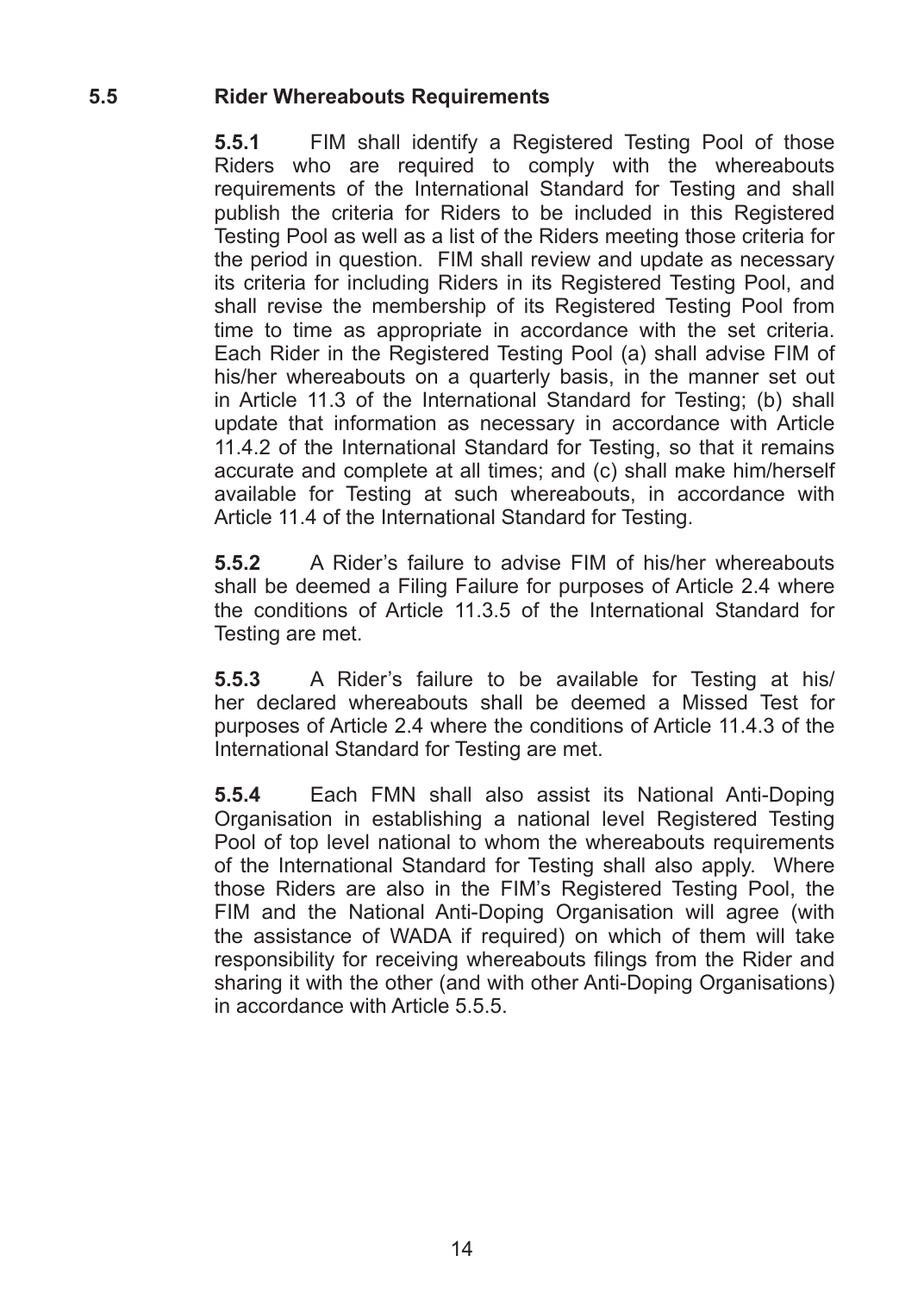**5.5.5** Whereabouts information provided pursuant to Articles 5.5.1 and 5.5.4 shall be shared with WADA and other Anti-Doping Organisations having jurisdiction to test a Rider in accordance with Articles  $11.7.1(d)$  and  $11.7.3(d)$  of the International Standard for Testing, including the strict condition that it be used only for Doping Control purposes.

#### **5.6 Retirement and Return to Competition**

**5.6.1** A Rider who has been identified by FIM for inclusion in FIM's Registered Testing Pool shall continue to be subject to these Anti-Doping Rules, including the obligation to comply with the whereabouts requirements of the International Standard for Testing unless and until the Rider gives written notice to FIM that he or she has retired or until he or she no longer satisfies the criteria for inclusion in FIM's Registered Testing Pool and has been so informed by FIM.

**5.6.2** A Rider who has given notice of retirement to FIM may not resume competing unless he or she notifies FIM at least six months before he or she expects to return to competition and makes him/herself available for unannounced Out-of-Competition Testing, including (if requested) complying with the whereabouts requirements of the International Standard for Testing, at any time during the period before actual return to competition.

#### **5.7 Selection\*of\*Riders\*to\*be\*tested**

**5.7.1** At World Championships and Prize Events, the FIM CMI shall determine the number of finishing placement tests, random tests and target tests to be performed.

> **5.7.1.1** It is compulsory to test a minimum of three riders for each event or a minimum of two from each class: normally at least one rider from those who finish in the top three places and the others selected randomly or on a final position basis. If there are several classes (e.g. Superbike, Supersport, Superstock), the tests must be carried out in at least two classes.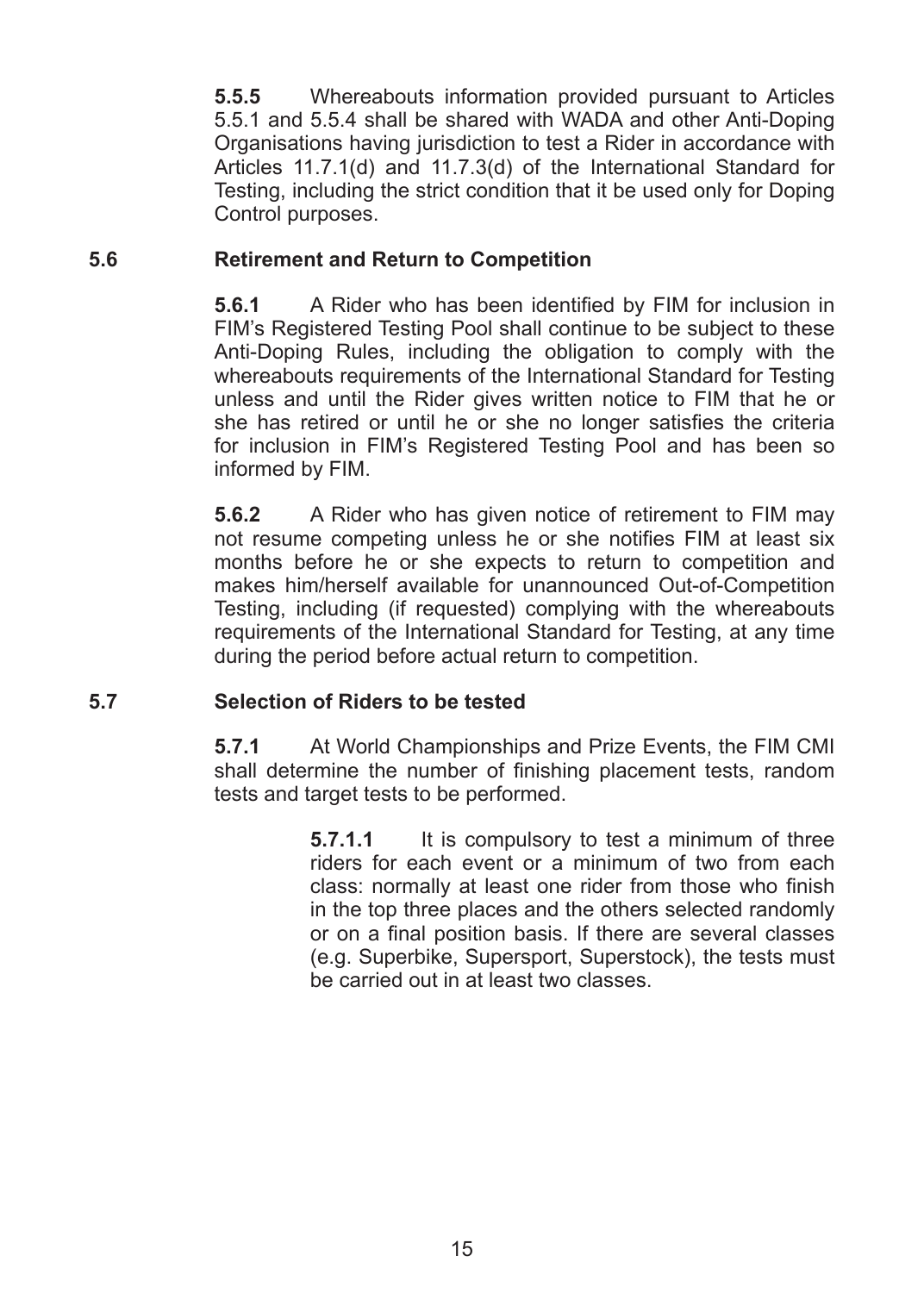**5.7.1.2** The classes and riders to be tested will be determined by the FIM Medical and Anti-Doping Coordinator, the FIM Site Coordinator or the FIM Medical Representative. In addition, selection of further riders may be ordered at the discretion of the President of the International Jury or the Chief Steward so long as any Target Testing is not used for any purpose other than legitimate Doping control purposes.

**5.7.1.3** The organiser/circuit of an FIM World Championship Grand Prix event in Road Racing and FIM Superbike World Championship should be able to provide the FIM Contact Person at each event with a total of 6 persons holding the appropriate passes (at least Paddock) who would perform the duty of chaperone in case of doping controls at the particular event.

For all other events, the organiser/circuit of an FIM World Championship or Prize event should be able to provide the FIM Contact Person at each event with a total of 3 persons.

Role of Chaperone: Person who is trained and  $\overline{\text{cutoff}}$  authorized by the FIM to carry out specific duties including one or more of the following: notification of the rider selected for sample collection, accompanying and observing the rider until arrival at the doping control station, and/or witnessing and verifying the provision of the sample where the training qualifies him/her to do so.

**5.7.2** Riders shall be selected for Out-of-Competition Testing by the FIM CMI and by FMNs through a process that substantially complies with the International Standard for Testing in force at the time of selection

**5.8 EMNs** and the organising committees for World Championships and Prize Events shall provide access to Independent Observers at events as directed by FIM.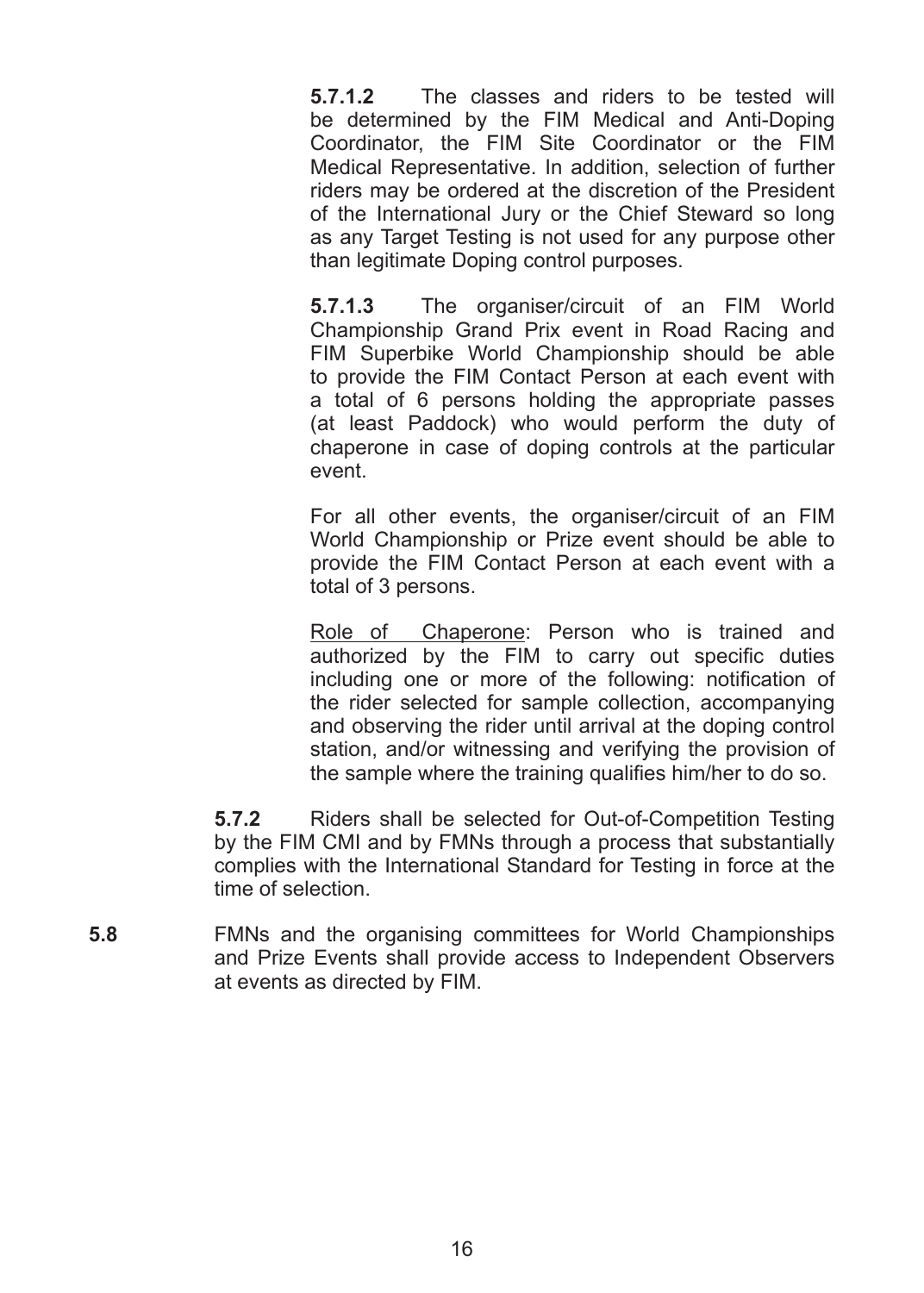#### **5.9 Doping test facilities**

Doping test facilities will be required, provided by the organisers of the event and should consist of:

One room minimum with:

- A table and chair
- A wash basin
- Writing material
- A lavatory in an adjacent room and articles of personal hygiene
- A lockable refrigerator for storage of samples should be available in this room or in another adjacent secure area (for blood samples)

A waiting area with:

- Chaire<sub></sub>
- Clothes hangers and hooks
- Adequate supply of drinks which must be in unopened containers and possibly some reading material

The entry to the doping control area would normally be restricted to the following persons:

- Rider and designated accompanying person
- Doping Control Officer
- Chaperones
- **Interpreter**
- Person appointed by the FIM

#### **ARTICLE 6 ANALYSIS OF SAMPLES**

Doping Control Samples collected under these Anti-Doping Rules shall be analyzed in accordance with the following principles:

#### **6.1 Use of Approved Laboratories**

FIM shall send Doping Control Samples for analysis only to WADA-accredited laboratories or as otherwise approved by WADA. The choice of the WADAaccredited laboratory (or other laboratory or method approved by WADA) used for the Sample analysis shall be determined exclusively by FIM.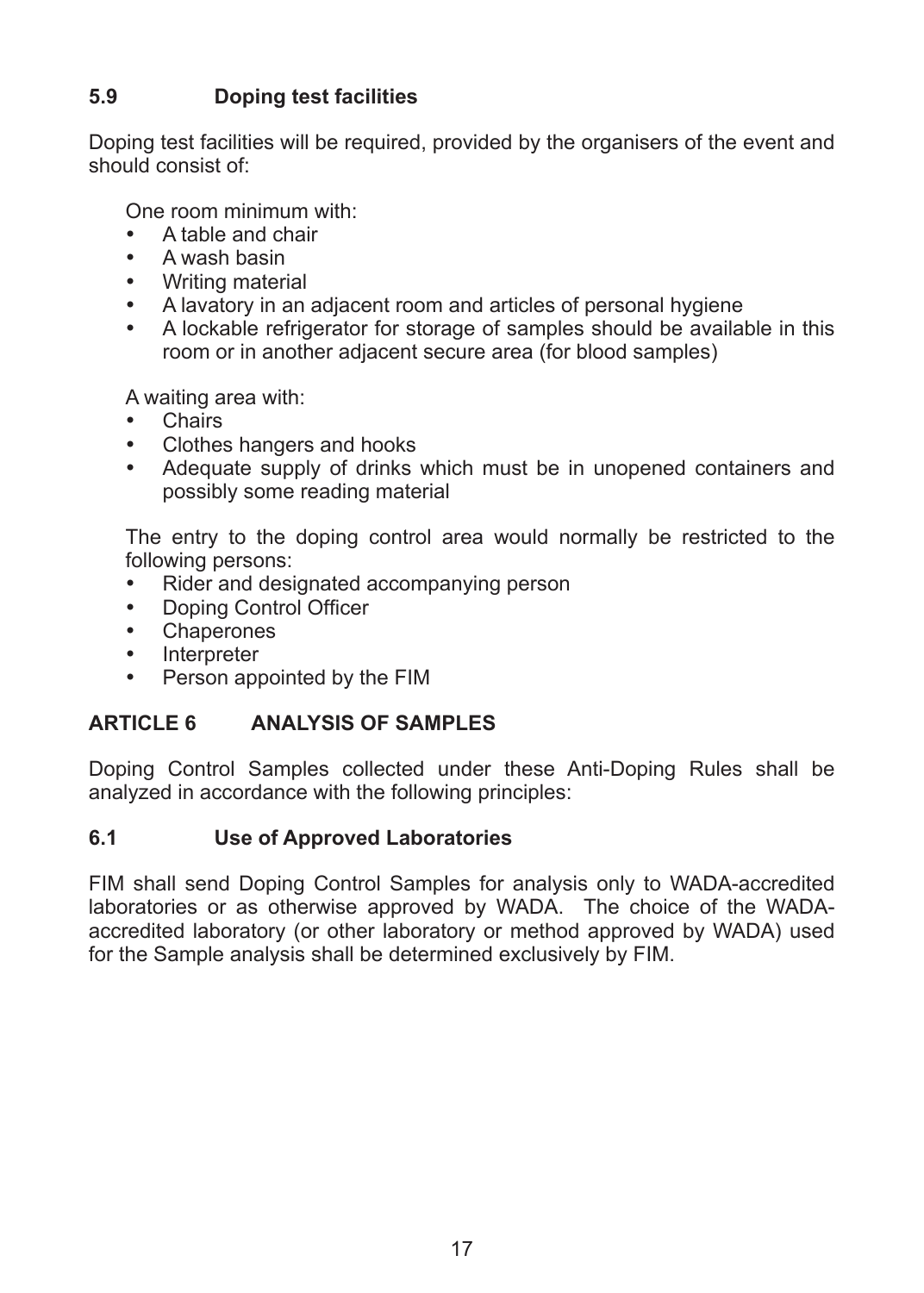#### **6.2 Purpose of Collection and Analysis of Samples**

Samples shall be analyzed to detect Prohibited Substances and Prohibited Methods identified on the Prohibited List and other substances as may be directed by WADA pursuant to the Monitoring Program described in Article 4.5 of the Code or to assist FIM in profiling relevant parameters in a Rider's urine, blood or other matrix, including DNA or genomic profiling, for anti-doping purposes.

#### **6.3 Research\*on\*Samples**

No Sample may be used for any purpose other than as described in Article 6.2 without the Rider's written consent. Samples used (with the Rider's consent) for purposes other than Article 6.2 shall have any means of identification removed such that they cannot be traced back to a particular Rider.

#### **6.4 Standards for Sample Analysis and Reporting**

Laboratories shall analyze Doping Control Samples and report results in conformity with the International Standard for Laboratories.

#### **6.5 Retesting\*Samples**

A Sample may be reanalysed for the purposes described in Article 6.2 at any time exclusively at the direction of FIM or WADA. The circumstances and conditions for retesting Samples shall conform with the requirements of the International Standard for Laboratories

#### **ARTICLE 7 RESULTS MANAGEMENT**

#### **7.1 Results Management for Tests Initiated by FIM**

Results management for tests initiated by FIM (including tests performed by WADA pursuant to agreement with FIM) shall proceed as set forth below:

> **7.1.1** The results from all analyses must be sent to FIM in encoded form, in a report signed by an authorised representative of the laboratory. All communication must be conducted in confidentiality and in conformity with ADAMS, a database management tool developed by WADA. ADAMS is consistent with data privacy statutes and norms applicable to WADA and other Organisations using it.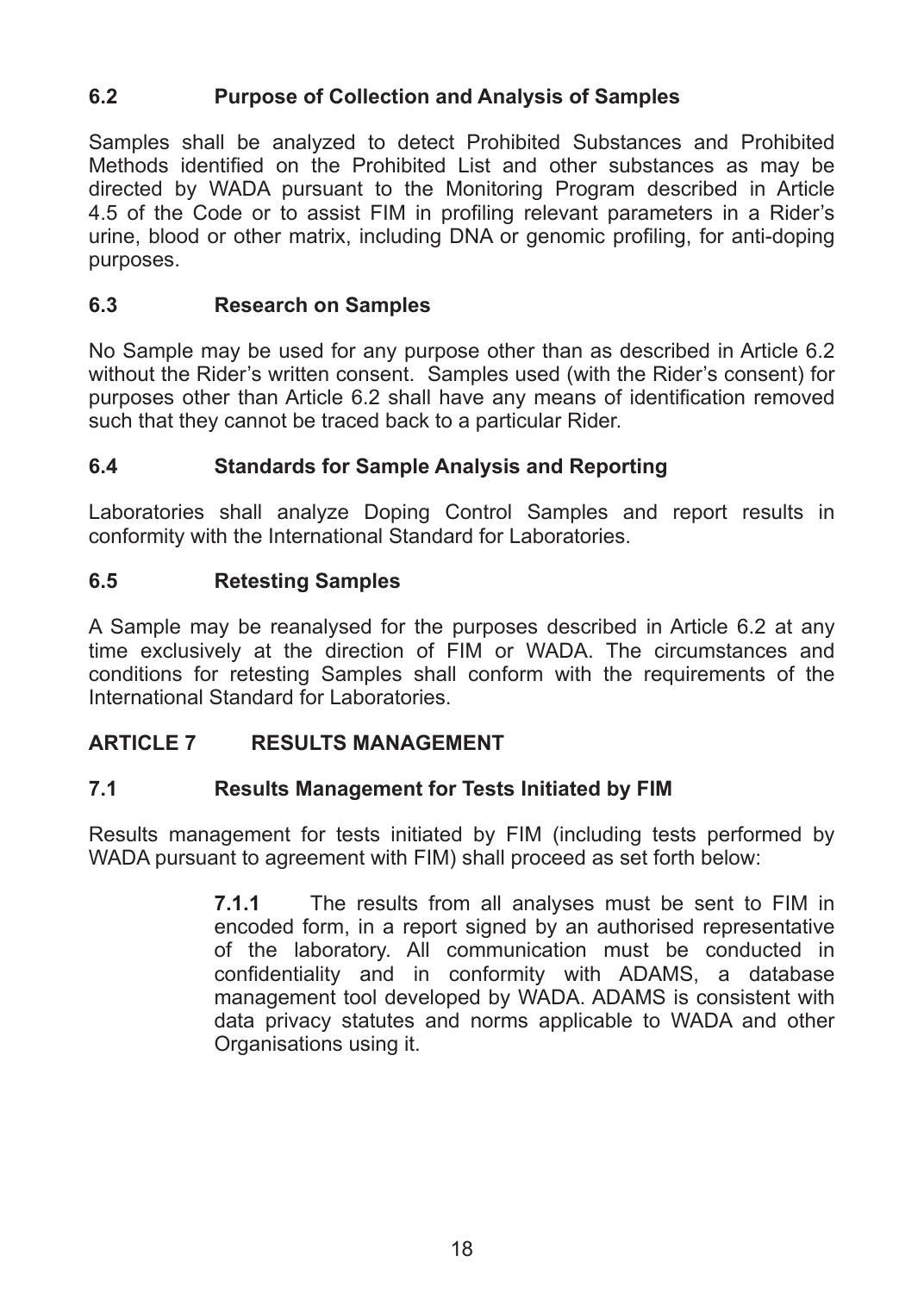**7.1.2** Upon receipt of an A Sample Adverse Analytical Finding, the FIM CMI Bureau shall conduct a review to determine whether: (a) the Adverse Analytical Finding is consistent with an applicable TUE, or (b) there is any apparent departure from the International Standards for Testing or International Standard for Laboratories that caused the Adverse Analytical Finding.

**7.1.3** If the initial review of an Adverse Analytical Finding under Article 7.1.2 does not reveal an applicable TUE, or departure from the International Standard for Testing or the International Standard for Laboratories that caused the Adverse Analytical Finding,  $FIM$  shall promptly notify the Rider of: (a) the Adverse Analytical Finding: (b) the anti-doping rule violated: (c) the Rider's right to promptly request the analysis of the B Sample or, failing such request, that the B Sample analysis may be deemed waived:  $(d)$  the scheduled date, time and place for the B Sample analysis (which shall be within the time period specified in the International Standard for Laboratories) if the Rider or FIM chooses to request an analysis of the B Sample; (e) the opportunity for the Rider and/ or the Rider's representative to attend the B Sample opening and analysis at the scheduled date, time and place if such analysis is requested: and (f) the Rider's right to request copies of the A and B Sample laboratory documentation package which includes information as required by the International Standard for Laboratories. FIM shall also notify the Rider's National Anti-Doping Organisation and WADA. if FIM decides not to bring forward the Adverse Analytical Finding as an anti-doping rule violation, it shall so notify the Rider, the Rider's National Anti-Doping Organisation and WADA

**7.1.4** Where requested by the Rider or FIM, arrangements shall be made for Testing the B Sample within the time period specified in the International Standard for Testing. A Rider may accept the A Sample analytical results by waiving the requirement for B Sample analysis. FIM may nonetheless elect to proceed with the B Sample analysis.

**7.1.5** The Rider and/or his representative shall be allowed to be present at the analysis of the B Sample within the time period specified in the International Standard for Laboratories. Also a representative of the Rider's FMN as well as a representative of FIM shall be allowed to be present.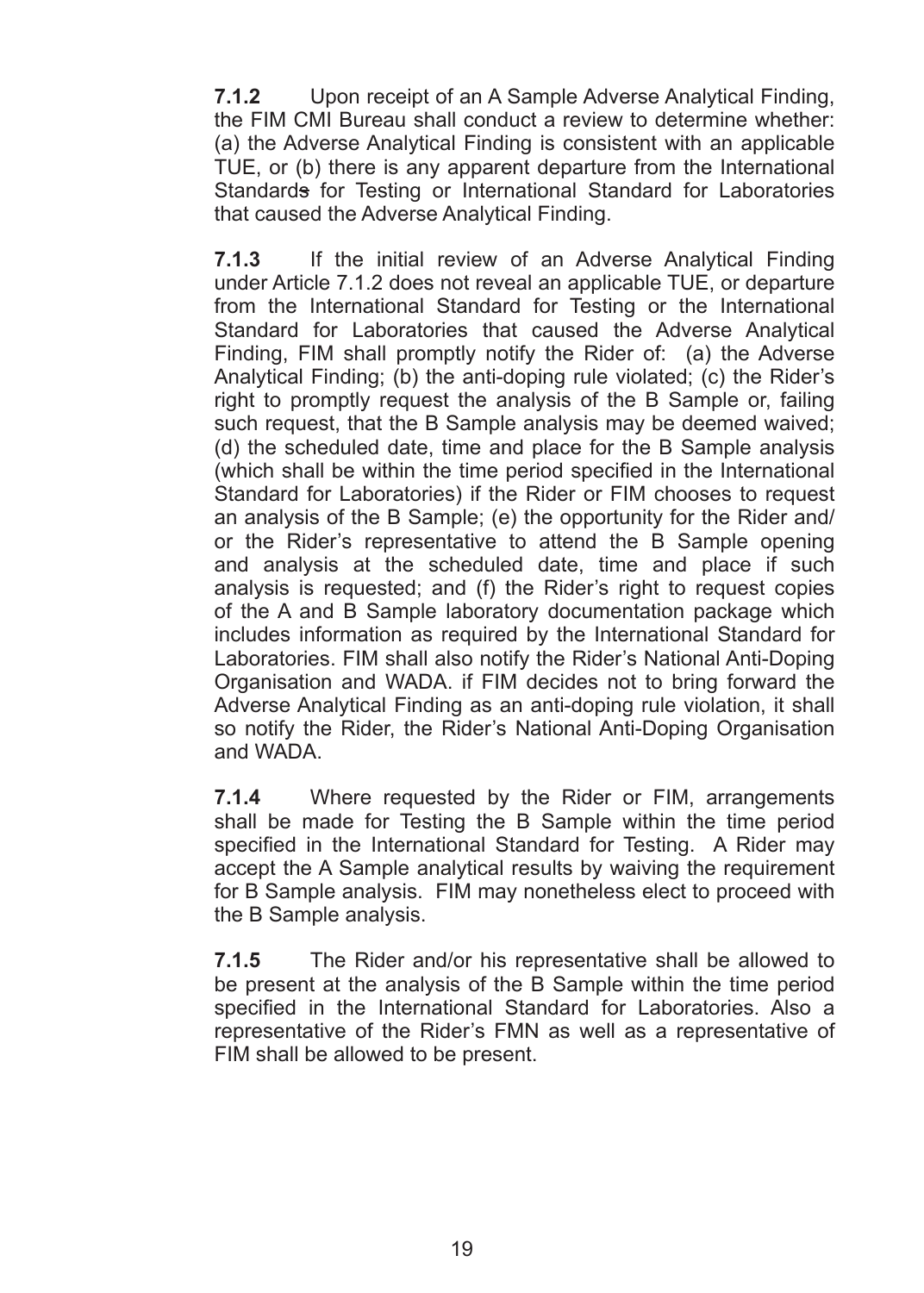**7.1.6** If the B Sample proves negative, then (unless FIM takes) the case forward as an anti-doping rule violation under Article  $2.2$ ) the entire test shall be considered negative and the Rider, his FMN, and FIM shall be so informed.

**7.1.7** If a Prohibited Substance or the Use of a Prohibited Method is identified, the findings shall be reported to the Rider, his FMN, FIM, and to WADA.

**7.1.8** For apparent anti-doping rule violations that do not involve Adverse Analytical Findings, FIM shall conduct any necessary follow-up investigation and, at such time as it is satisfied that an anti-doping rule violation has occurred, it shall then promptly notify the Rider of the anti-doping rule which appears to have been violated, and the basis of the violation.

#### **7.2 Results Management for Atypical Findings**

**7.2.1** As provided in the International Standards, in certain circumstances laboratories are directed to report the presence of Prohibited Substances that may also be produced endogenously as Atypical Findings that should be investigated further.

**7.2.2** If a laboratory reports an Atypical Finding in respect of a Sample collected from a Rider by or on behalf of FIM, the FIM CMI Bureau shall conduct a review to determine whether: (a) the Atypical Finding is consistent with an applicable TUE that has been granted as provided in the International Standard for Therapeutic Use Exemptions, or (b) there is any apparent departure from the International Standard for Testing or International Standard for Laboratories that caused the Atypical Analytical Finding.

**7.2.3** If the initial review of an Atypical Finding under Article 7.2.2 reveals an applicable TUE or departure from the International Standard for Testing or the International Standard for Laboratories that caused the Atypical Finding, the entire test shall be considered negative.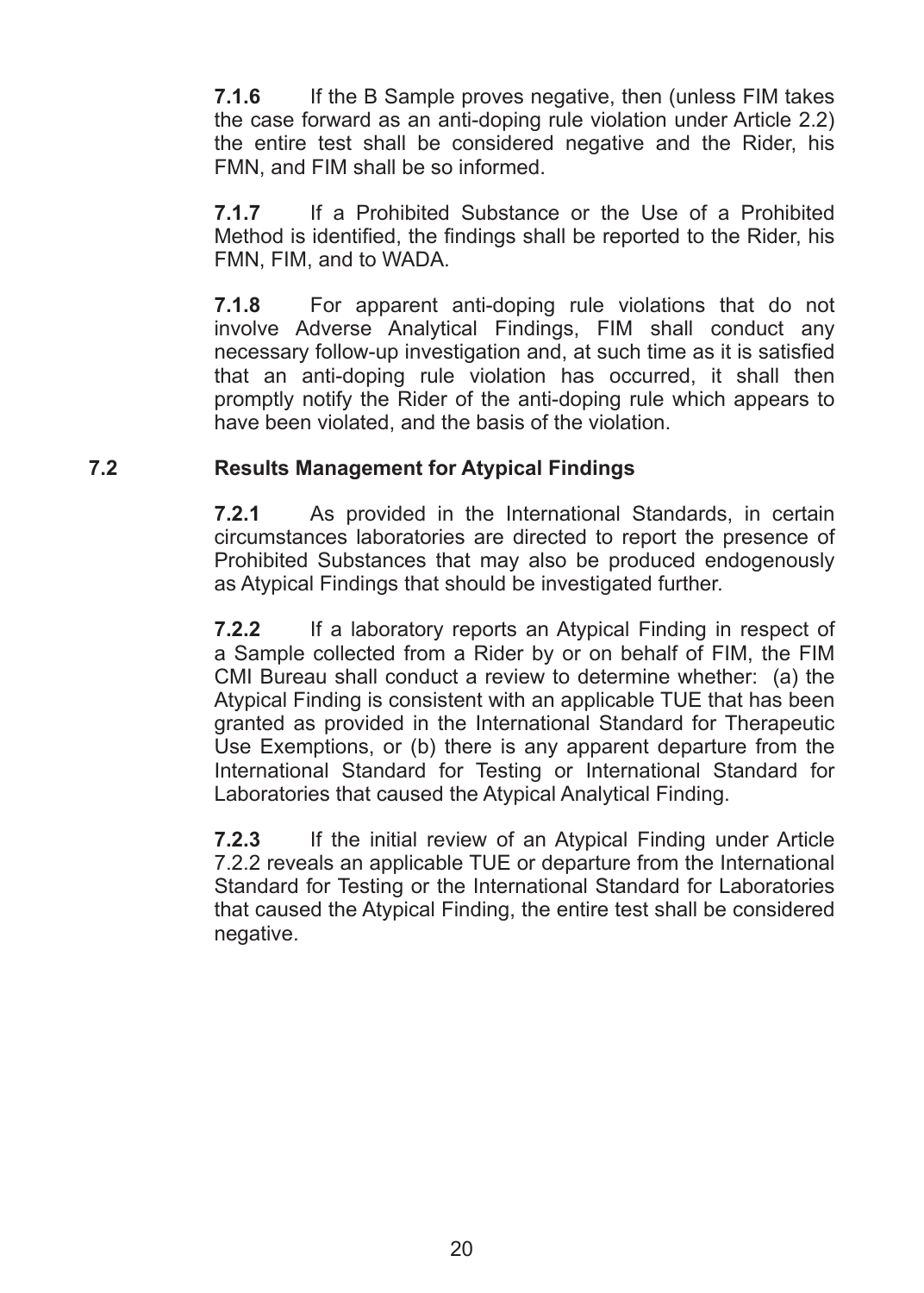**7.2.4** If the initial review of an Atypical Finding under Article 7.2.2 does not reveal an applicable  $\overline{T}$ UE or departure from the International Standard for Testing or the International Standard for Laboratories that caused the Atypical Finding, FIM shall conduct the follow-up investigation required by the International Standards. If, once that investigation is completed, it is concluded that the Atypical Finding should be considered an Adverse Analytical Finding, FIM shall pursue the matter in accordance with Article 7.1.3.

**7.2.5** FIM will not provide notice of an Atypical Finding until it has completed its investigation and has decided whether it will bring the Atypical Finding forward as an Adverse Analytical Finding unless one of the following circumstances exists:

If FIM determines the B Sample should be analysed prior to the conclusion of its follow-up investigation, it may conduct the  $B$ Sample analysis after notifying the Rider, with such notice to include a description of the Atypical Finding and the information described in Article  $7.1.3(c)$  to (f).

#### **7.3 Results\* Management\* for\* Tests\* initiated\* during\* Other\* International events**

Results management and the conduct of hearings from a test by a Major Meeting Organisation shall be managed, as far as sanctions beyond Disqualification from the event or the results of the event, by FIM.

#### **7.4 Results Management for Tests initiated by FMNs**

Results management conducted by FMNs shall be consistent with the general principles for effective and fair results management which underlie the detailed provisions set forth in Article 7. Results of all Doping Controls shall be reported to FIM and to WADA within 14 days of the conclusion of the FMN's results management process. Any apparent anti-doping rule violation by a Rider who is a member of that FMN shall be promptly referred to an appropriate hearing panel established pursuant to the rules of the FMN or national law. Apparent anti-doping rule violations by Riders who are members of another FMN shall be referred to the Rider's FMN for hearing.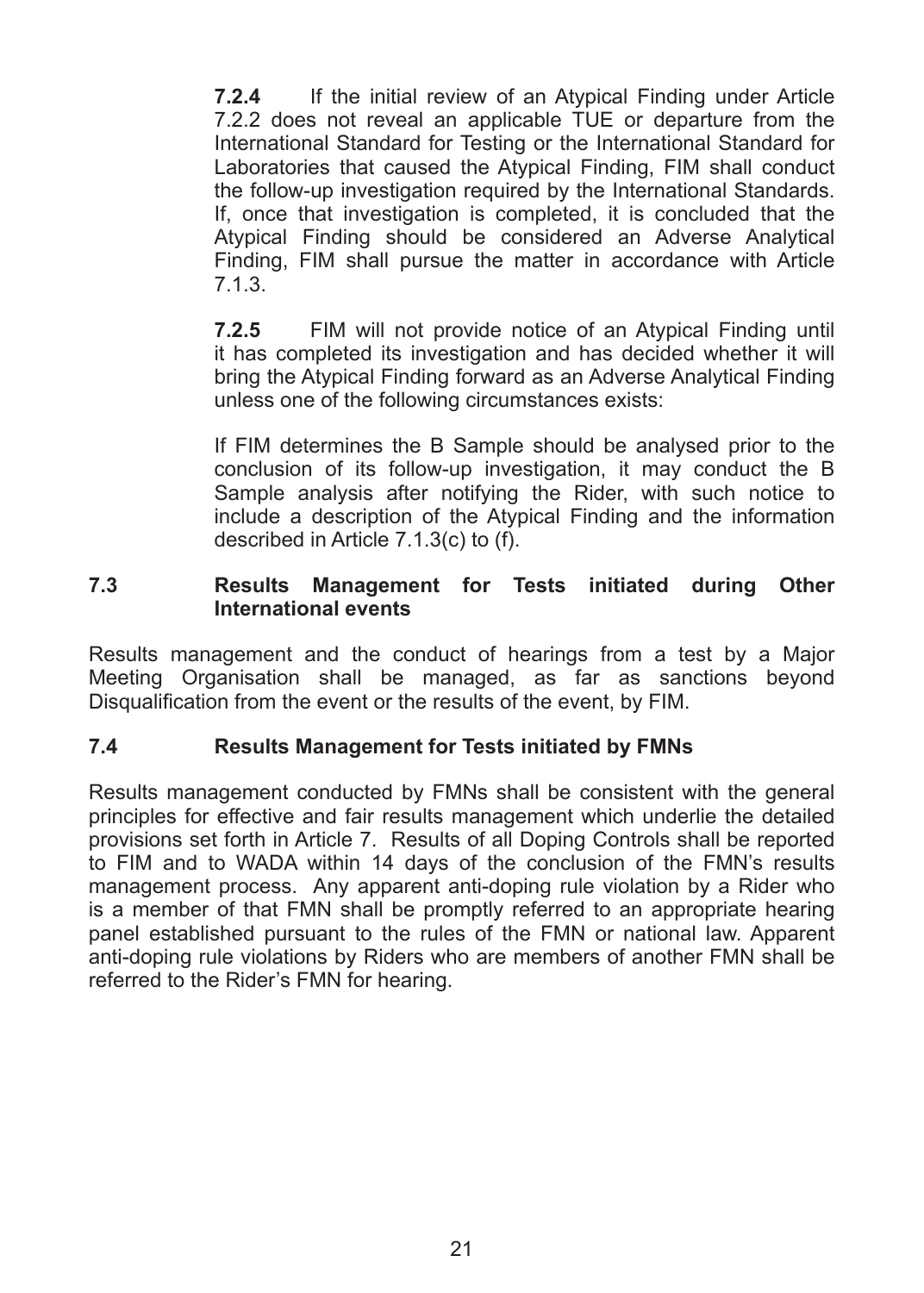#### **7.5 Results Management for Whereabouts Violations**

**7.5.1** Results management in respect of an apparent Filing Failure by a Rider in FIM's Registered Testing Pool shall be conducted by FIM in accordance with Article 11.6.2 of the International Standard for Testing (unless it has been agreed in accordance with Article 5.5.4 that the FMN or National Anti-Doping Organisation shall take such responsibility).

**7.5.2** Results management in respect of an apparent Missed Test by a Rider in FIM's Registered Testing Pool as a result of an attempt to test the Rider by or on behalf of FIM shall be conducted by  $FIM$  in accordance with Article 11.6.3 of the International Standard for Testing. Results management in respect of an apparent Missed Test by such Rider as a result of an attempt to test the Rider by or on behalf of another Anti-Doping Organisation shall be conducted by that other Anti-Doping Organisation in accordance with Article  $11.7.6(c)$  of the International Standard for Testing.

**7.5.3** Where, in any eighteen-month period, a Rider in FIM's Registered Testing Pool is declared to have three Filing Failures, or three Missed Tests, or any combination of Filing Failures or Missed Tests adding up to three in total, whether under these Anti-Doping Rules or under the rules of any other Anti-Doping Organisation, FIM shall bring them forward as an apparent anti-doping rule violation.

#### **7.6 Provisional\*Suspensions**

**7.6.1** If analysis of an A Sample has resulted in an Adverse Analytical Finding for a Prohibited Substance that is not a Specified Substance, and a review in accordance with Article 7.1.2 does not reveal an applicable TUE or departure from the International Standard for Testing or the International Standard for Laboratories that caused the Adverse Analytical Finding, FIM shall Provisionally Suspend the Rider pending the hearing panel's determination of whether he/she has committed an anti-doping rule violation.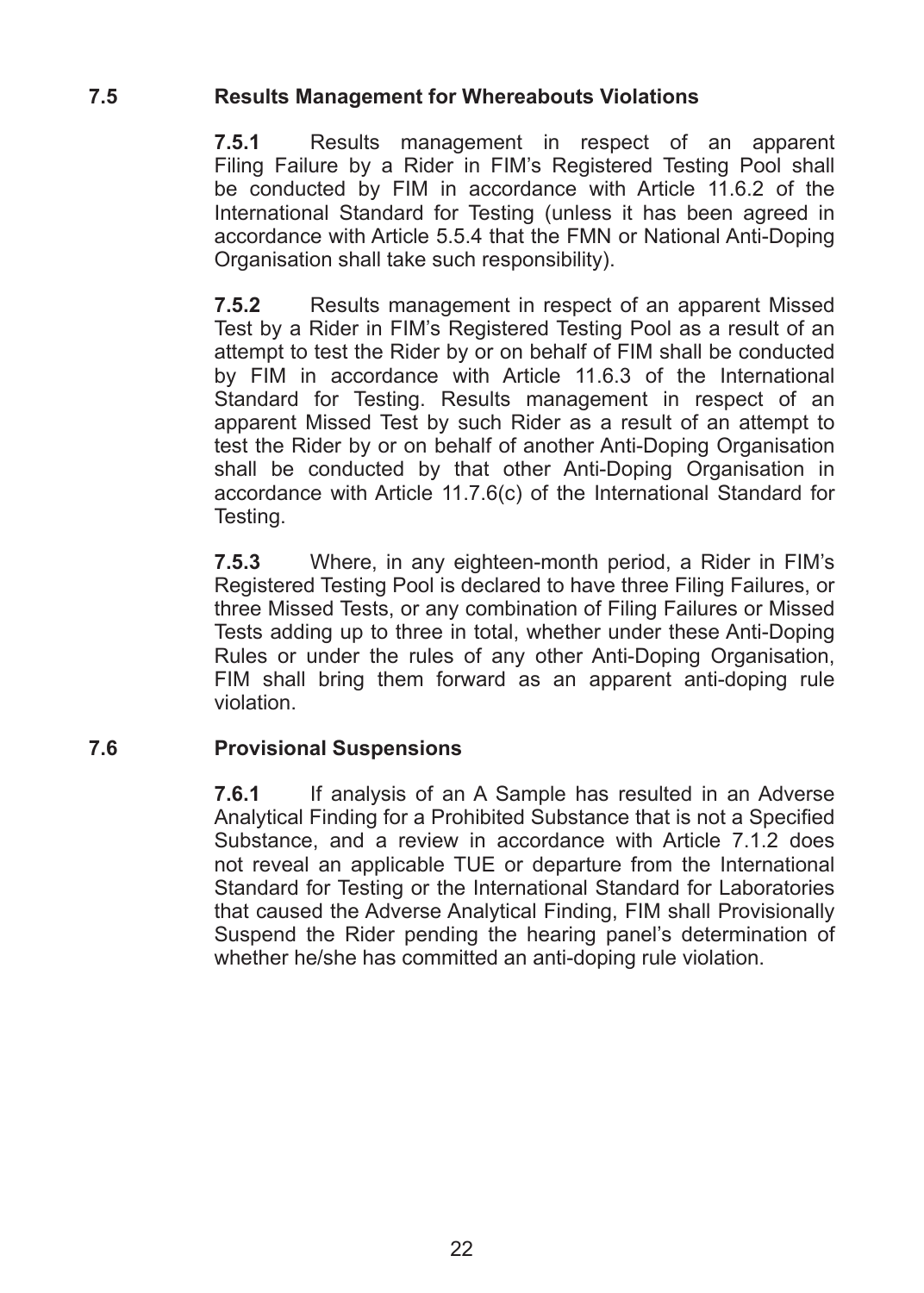**7.6.2** In any case not covered by Article 7.5.1 where FIM decides to take the matter forward as an apparent anti-doping rule violation in accordance with the foregoing provisions of this Article 7, the FIM Administration, after consultation with the FIM CMI, may Provisionally Suspend the Rider pending the hearing panel's determination of whether he/she has committed an anti-doping rule violation.

**7.6.3** Where a Provisional Suspension is imposed, whether pursuant to Article 7.5.1 or Article 7.5.2, the Rider shall be given either (a) an opportunity for a Provisional Hearing before imposition of the Provisional Suspension or on a timely basis after imposition of the Provisional Suspension; or (b) an opportunity for an expedited hearing in accordance with Article 8 (Right to a Fair Hearing) on a timely basis after imposition of a Provisional Suspension. FMNs shall impose Provisional Suspensions in accordance with the principles set forth in this Article 7.5.

**7.6.4** If a Provisional Suspension is imposed based on an Adverse Analytical Finding in respect of an A Sample, and any subsequent analysis of the B Sample analysis does not confirm the A Sample analysis, then the Rider shall not be subject to any further Provisional Suspension on account of a violation of Article 2.1 of the Code (Presence of a Prohibited Substance or its Metabolites or Markers). In circumstances where the Rider (or the Rider's team as may be provided in the rules of the  $FIM$ ) has been removed from a Competition (single race) based on a violation of Article 2.1 and the subsequent B Sample analysis does not confirm the A Sample finding if without otherwise affecting the Competition, it is still possible for the Rider or team to be reinserted, the Rider or team may continue to take part in the Competition.

#### **7.7 Retirement from Sport**

If a Rider or other Person retires while a results management process is underway. FIM retains jurisdiction to complete its results management process. If a Rider or other Person retires before any results management process has begun and FIM would have had results management jurisdiction over the Rider or other Person at the time the Rider or other Person committed an anti-doping rule violation. FIM has jurisdiction to conduct results management.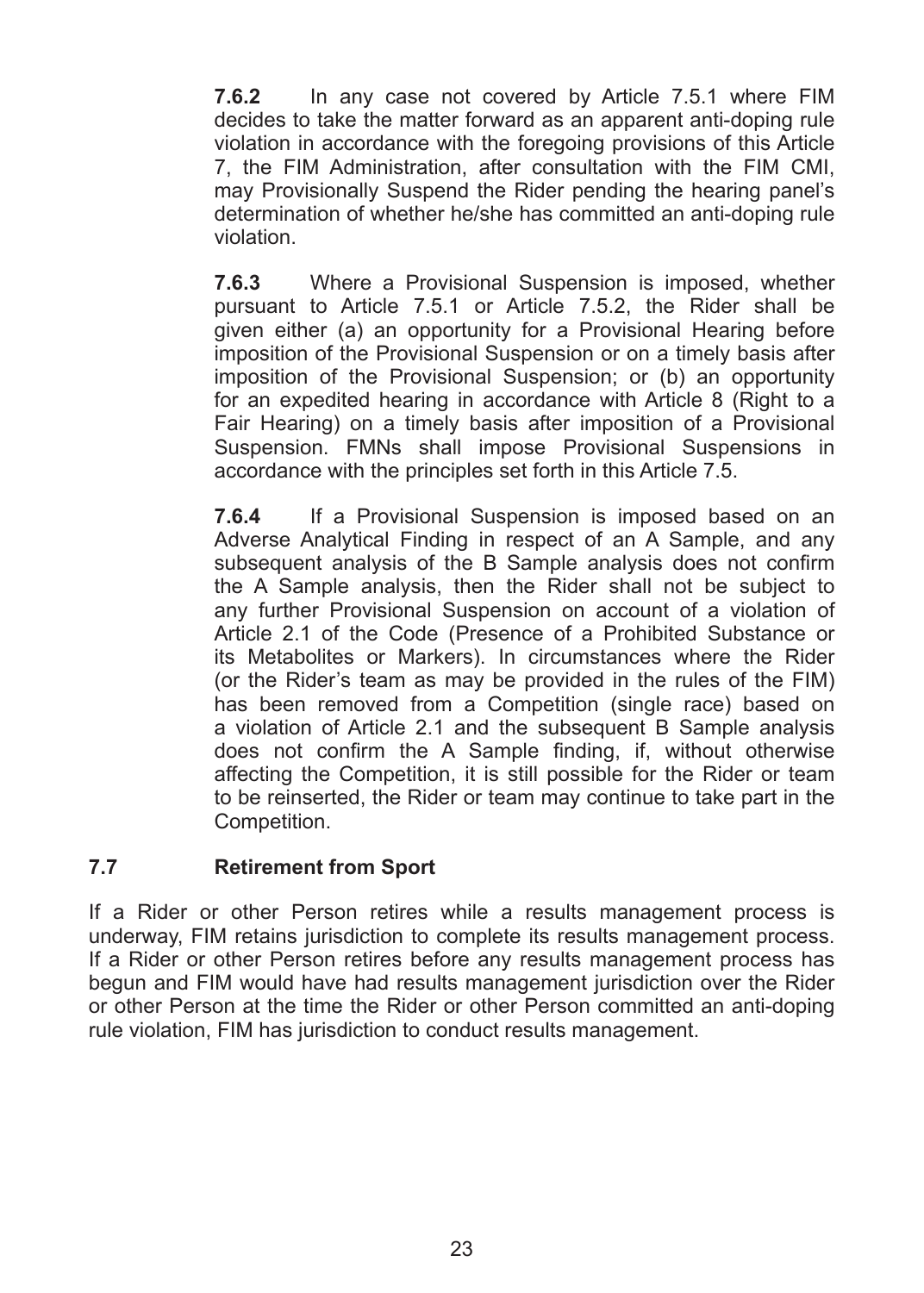#### **ARTICLE 8 RIGHT TO A FAIR HEARING**

#### 8.1 **Hearings arising out of FIM Testing or Tests at FIM World Championships and Prize Events**

**8.1.1** When it appears, following the Results Management process described in Article 7, that these Anti-Doping Rules have been violated in connection with the FIM Testing or Testing at an event, then the case shall be referred to the International Disciplinary Court (CDI) of the FIM for adjudication, pursuant to Article 3.3.2 of the FIM Disciplinary and Arbitration Code (CDA).

**8.1.2** The members(s) of the CDI is (are) nominated among the International Judicial Commission (CJI) by the CJI Director. The CJI is composed by persons who must have an university diploma in Law and are appointed by the FMNs and confirmed by the FIM General Assembly.

**8.1.3** For each case, the CDI is composed 1 or 3 judges. The judge(s) must have no prior involvement with the case and must not be of the same nationality as the Rider or the other persons alleged to have violated the rules. The names of judges appointed must be communicated to all interested parties in the case, who have the right to make a duly documented objection to the composition of the Court, either in total or in part, within three days of receiving the information.

**8.1.4** Hearings pursuant to the Article 3.3.2 CDA shall be completed expeditiously following the completion of the results management process described in Article 7. Hearings held in connection with events may be conducted on an expedited basis.

**8.1.5** The FMN of the Rider or other Person alleged to have violated these Anti-Doping Rules may attend the hearing as an observer.

**8.1.6** FIM shall keep WADA fully apprised as to the status of pending cases and the result of all hearings.

**8.1.7** Rider or other Person may forego a hearing by acknowledging the Anti-Doping Rule violation and accepting Consequences consistent with Articles 9 and 10 as proposed by FIM.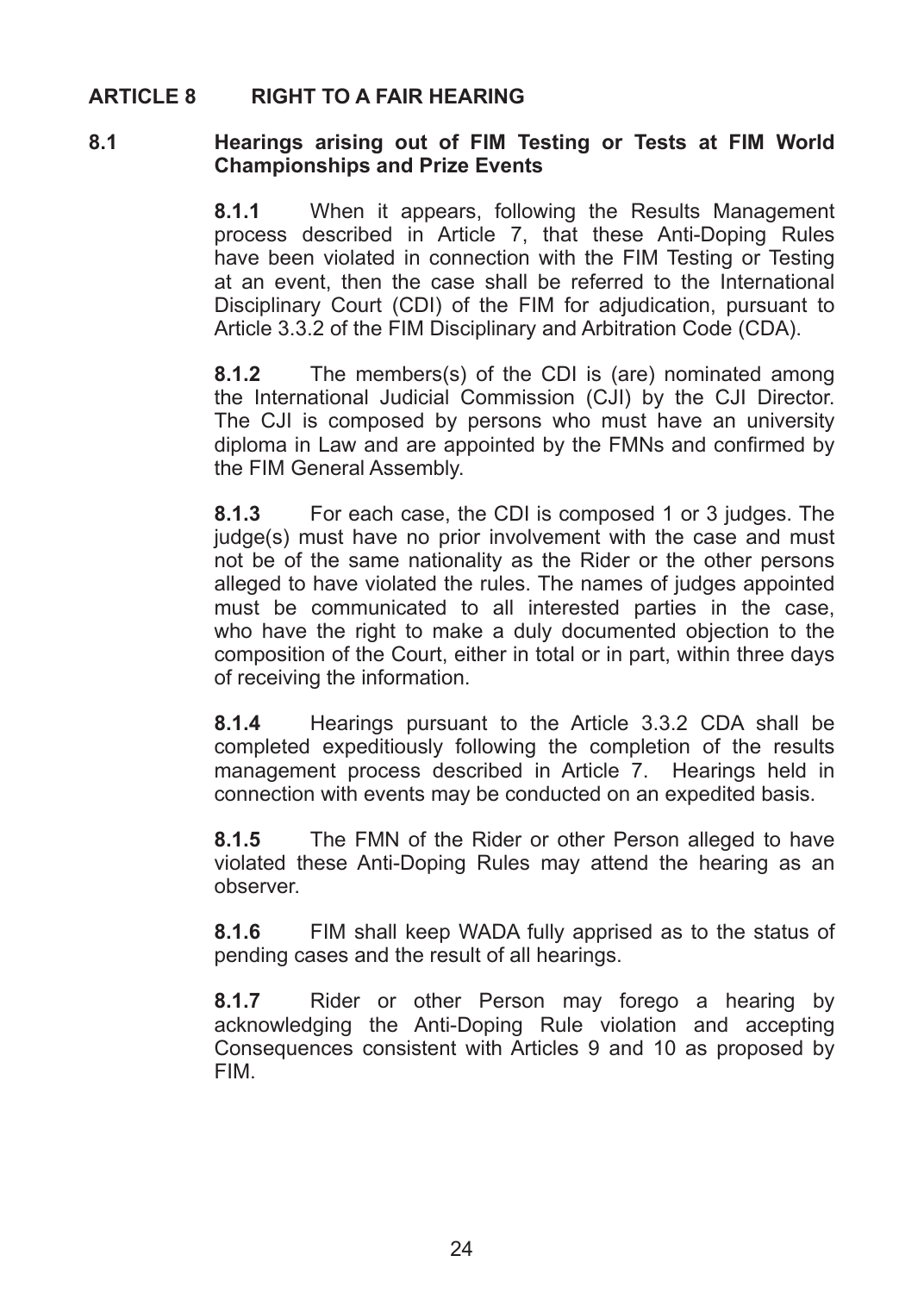The right to a hearing may be waived either expressly or by the Rider's or other Person's failure to challenge FIM's assertion that an anti-doping rule violation has occurred within 10 days. Where no hearing occurs. FIM shall submit to the persons described in Article 13.2.3 a reasoned decision explaining the action taken.

**8.1.8** Decisions of the FIM CDI may be appealed to the International Tribunal of Appeal (TIA) of the FIM and afterwards to the Court of Arbitration for Sport as provided in Article 13.

#### 8.2 **Hearings Arising Out of National Testing**

**8.2.1** When it appears, following the Results Management process described in Article 7, that these Anti-Doping Rules have been violated in connection with Testing other than in connection with FIM Testing or Testing at a World Championship or Prize Event, the Rider or other Person involved shall be brought before a disciplinary panel of the Rider or other Person's FMN for a hearing to adjudicate whether a violation of these Anti-Doping Rules occurred and if so what Consequences should be imposed.

**8.2.2** Hearings pursuant to this Article 8.2 shall be completed expeditiously and in all cases within three months of the completion of the Results Management process described in Article 7. Hearings held in connection with events may be conducted by an expedited process. If the completion of the hearing is delayed beyond three months, FIM may elect to bring the case directly before the FIM Doping Hearing Panel at the responsibility and at the expense of the FMN.

**8.2.3** FMNs shall keep FIM and WADA fully apprised as to the status of pending cases and the results of all hearings.

**8.2.4** FIM and WADA shall have the right to attend hearings as an observer.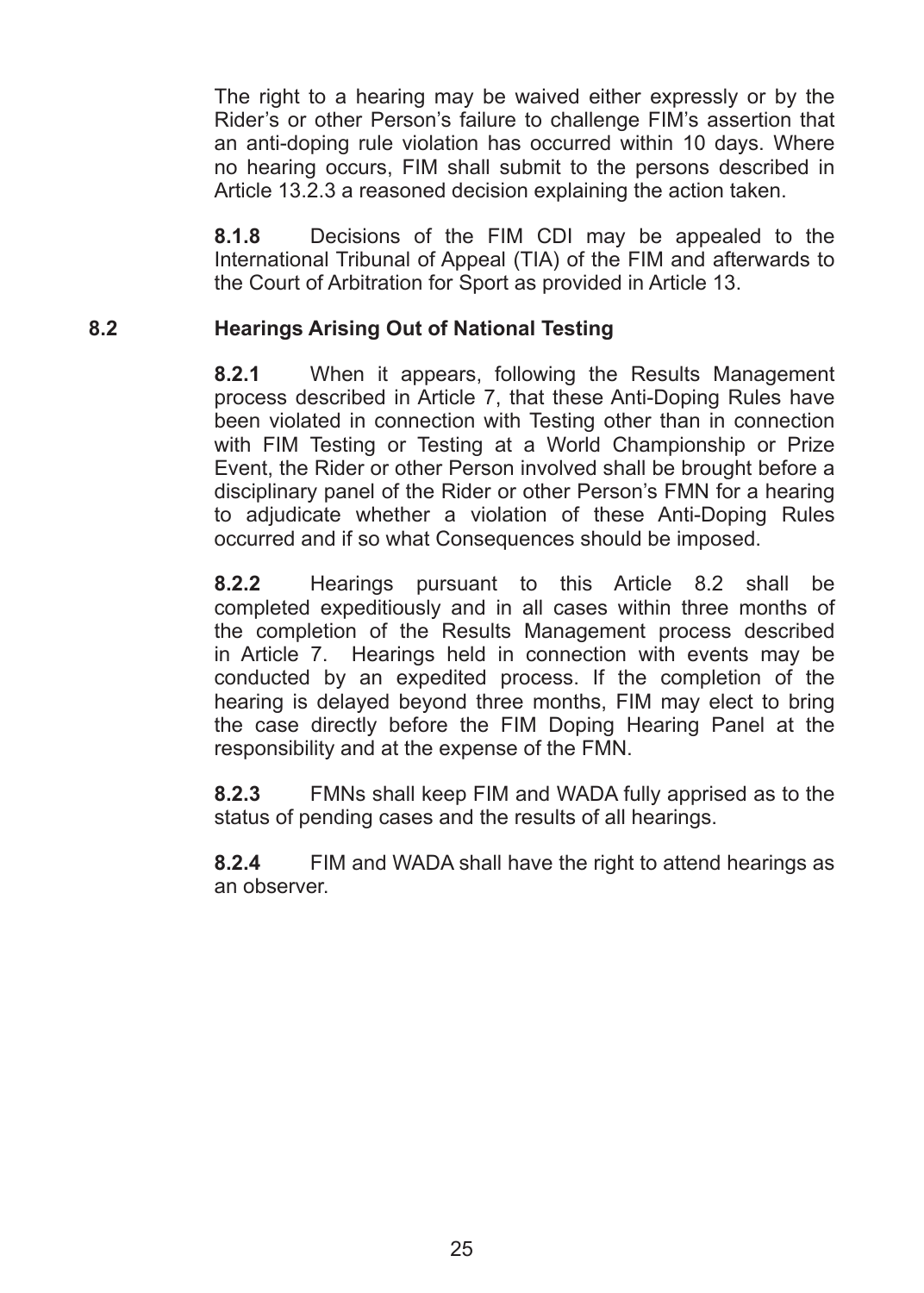**8.2.5** The Rider or other Person may forego a hearing by acknowledging the violation of these Anti-Doping Rules and accepting Consequences consistent with Articles 9 and 10 as proposed by the FMN. The right to a hearing may be waived either expressly or by the Rider's or other Person's failure to challenge the FMN's assertion that an anti-doping rule violation has occurred within the Period of Time laid down in the applicable rules of the FMN. Where no hearing occurs, the FMN shall submit to the persons described in Article 13.2.3 a reasoned decision explaining the action taken

**8.2.6** Decisions by FMNs, whether as the result of a hearing or the Rider or other Person's acceptance of Consequences, may be appealed as provided in Article 13.

**8.2.7** Hearing decisions by the FMN shall not be subject to further administrative review at the national level except as provided in Article 13 or required by applicable national law.

#### 8.3 **Principles for a Fair Hearing**

All hearings pursuant to either Article 8.1 or 8.2 shall respect the following principles:

- a timely hearing:
- fair and impartial hearing panel:
- $\cdot$  the right to be represented by counsel at the Person's own expense;
- $\bullet$  the right to be informed in a fair and timely manner of the asserted antidoping rule violation;
- the right to respond to the asserted anti-doping rule violation and resulting Consequences;
- $\bullet$  the right of each party to present evidence, including the right to call and question witnesses (subject to the hearing panel's discretion to accept testimony by telephone or written submission);
- $\cdot$  the Person's right to an interpreter at the hearing, with the Administration to determine the identity, and responsibility for the cost of the interpreter; and
- a timely, written, reasoned decision, specifically including an explanation of the reason(s) for any period of Ineligibility.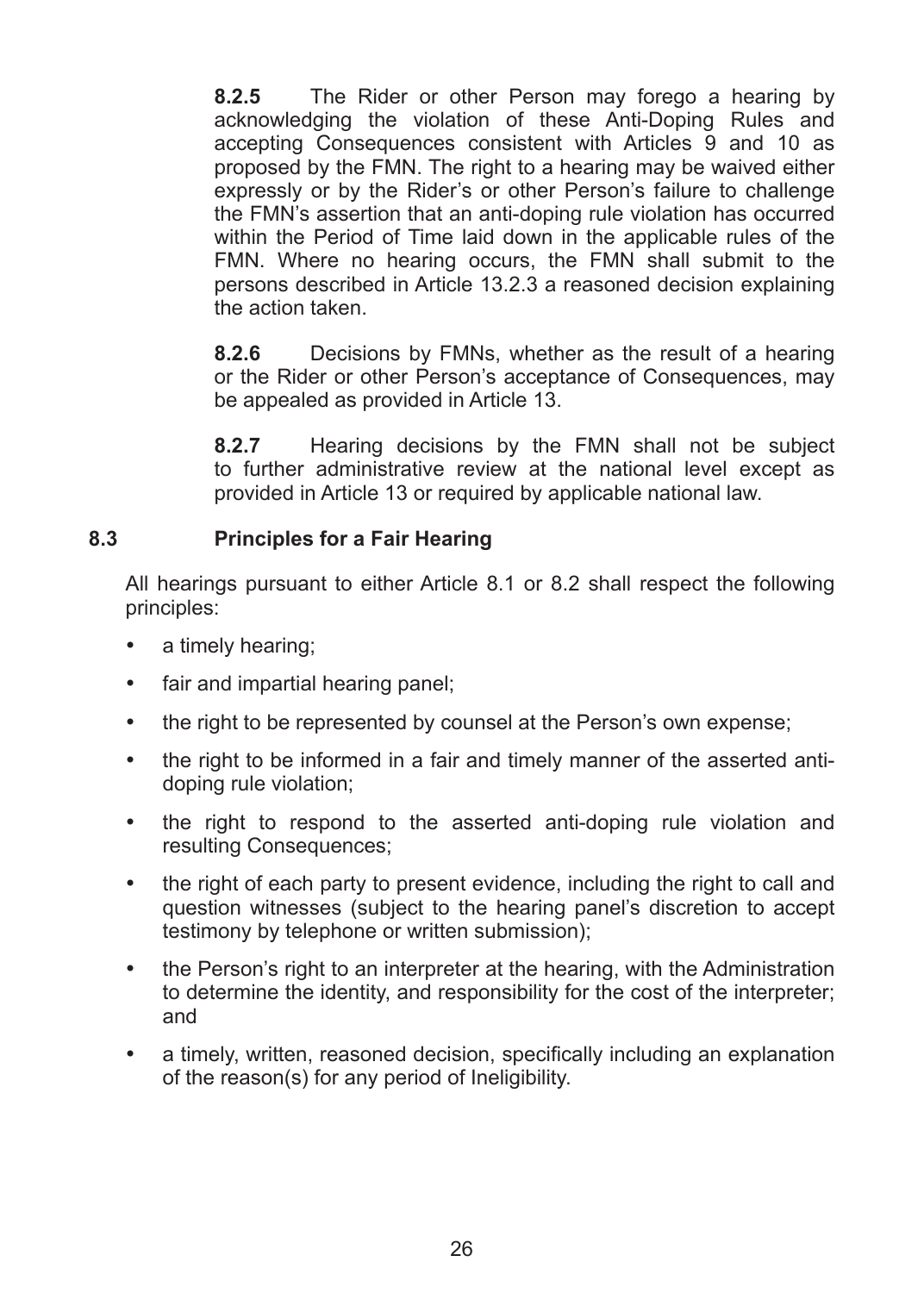#### **ARTICLE 9 AUTOMATIC DISQUALIFICATION OF INDIVIDUAL RESULTS**

A violation of these Anti-Doping Rules in World Championships and Prize Events for Individuals in connection with an In-Competition test automatically leads to Disqualification of the result obtained in that Competition with all resulting consequences, including forfeiture of any medals, points and prizes.

#### **ARTICLE 10 SANCTIONS ON INDIVIDUALS**

#### **10.1 Disqualification of Results in a event during which an Anti-Doping Rule Violation Occurs**

An Anti-Doping Rule violation occurring during or in connection with an event may lead to Disqualification of all of the Rider's individual results obtained in that event with all consequences, including forfeiture of all medals, points and prizes, except as provided in Article 10.1.1.

> **10.1.1.** If the Rider establishes that he or she bears No Fault or Negligence for the violation, the Rider's individual results in the other Competition shall not be Disqualified unless the Rider's results in Competition other than the Competition in which the antidoping rule violation occurred were likely to have been affected by the Rider's anti-doping rule violation.

#### **10.2 Ineligibility\* for\* Presence,\* Use\* or\* Attempted\* Use,\* or\* Possession of Prohibited Substances and Prohibited Methods**

Period of Ineligibility imposed for a violation of Article 2.1 (Presence of Prohibited Substance or its Metabolites or Markers), Article 2.2 (Use or Attempted Use of Prohibited Substance or Prohibited Method) or Article 2.6 (Possession of Prohibited Substances and Methods) shall be as follows, unless the conditions for eliminating or reducing the period of Ineligibility, as provided in Articles 10.4 and 10.5, or the conditions for increasing the period of Ineligibility, as provided in Article 10.6, are met:

First violation: Two (2) years' Ineligibility.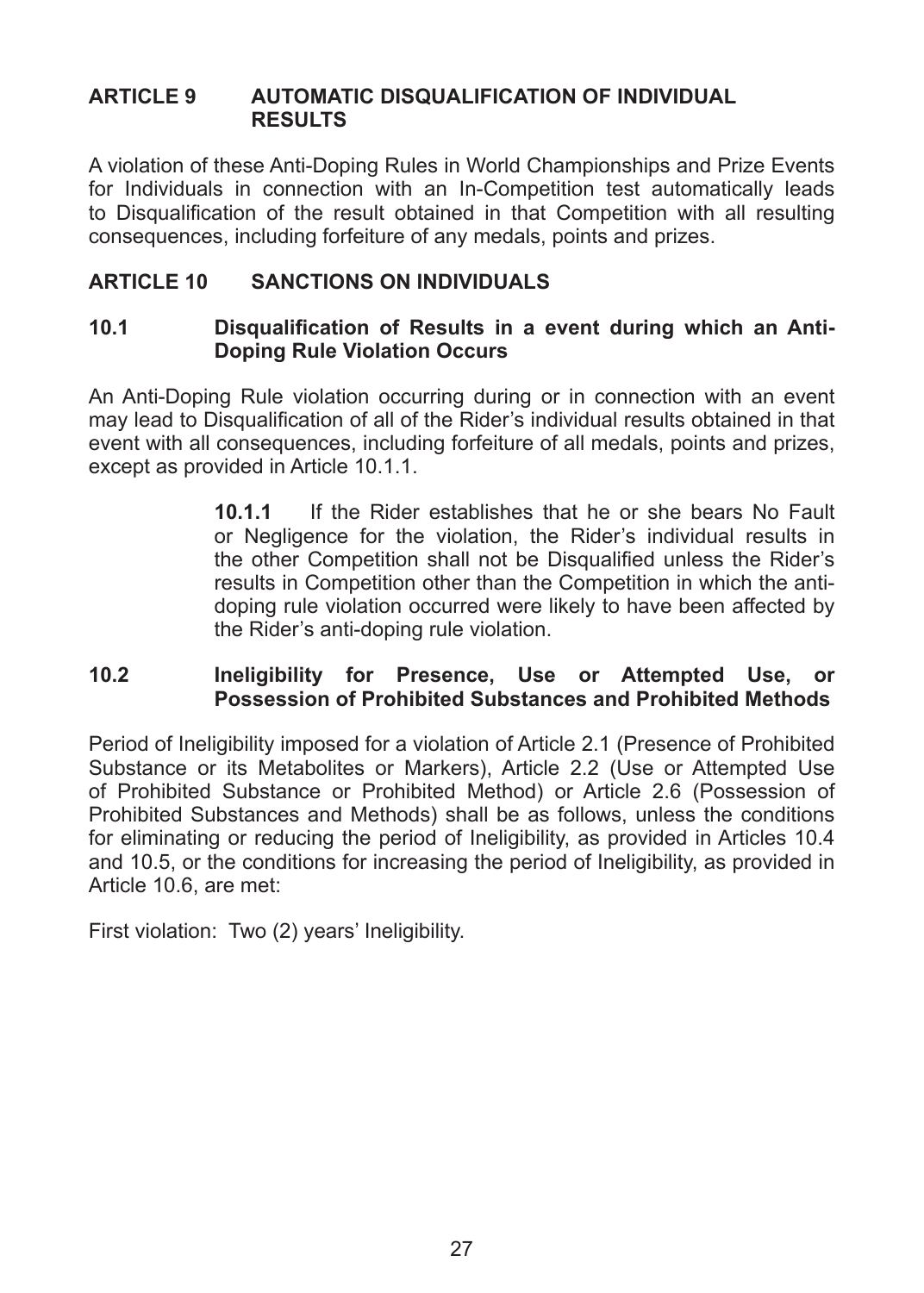#### **10.3 Ineligibility for Other Anti-Doping Rule Violations**

The period of Ineligibility for violations of these Anti-Doping Rules other than as provided in Article 10.2 shall be as follows:

> **10.3.1** For violations of Article 2.3 (refusing or failing to submit to Sample collection) or Article 2.5 (Tampering with Doping Control), the Ineligibility period shall be two  $(2)$  years unless the conditions provided in Article 10.5, or the conditions provided in Article  $10.6$ , are met.

> **10.3.2** • For violations of Article 2.7 (Trafficking) or Article 2.8 (Administration of Prohibited Substance or Prohibited Method), the period of Ineligibility imposed shall be a minimum of four  $(4)$  years up to lifetime Ineligibility unless the conditions provided in Article  $10.5$  are met. An anti-doping rule violation involving a Minor shall be considered a particularly serious violation, and, if committed by Rider Support Personnel for violations other than Specified Substances shall result in lifetime Ineligibility for such Rider Support Personnel. In addition, significant violations of Articles 2.7 or  $2.8$  which also violate non-sporting laws and regulations, shall be reported to the competent administrative, professional or judicial authorities.

> **10.3.3** For violations of Article 2.4 (Filing Failures and/or Missed Tests), the period of Ineligibility shall be: at a minimum one  $(1)$  year and at a maximum two  $(2)$  vears based on the Rider's degree of fault.

#### **10.4 Elimination\* or\* Reduction\* of\* the\* Period\* of\* Ineligibility\* for\* Specified Substances under Specific Circumstances**

Where a Rider or other Person can establish how a Specified Substance entered his or her body or came into his or her possession and that such Specified Substance was not intended to enhance the Rider's sport performance or mask the use of a performance-enhancing substance, the period of Ineligibility found in Article 10.2 shall be replaced with the following:

First violation: At a minimum, a reprimand and no period of Ineligibility from future events, and at a maximum, two (2) years of Ineligibility.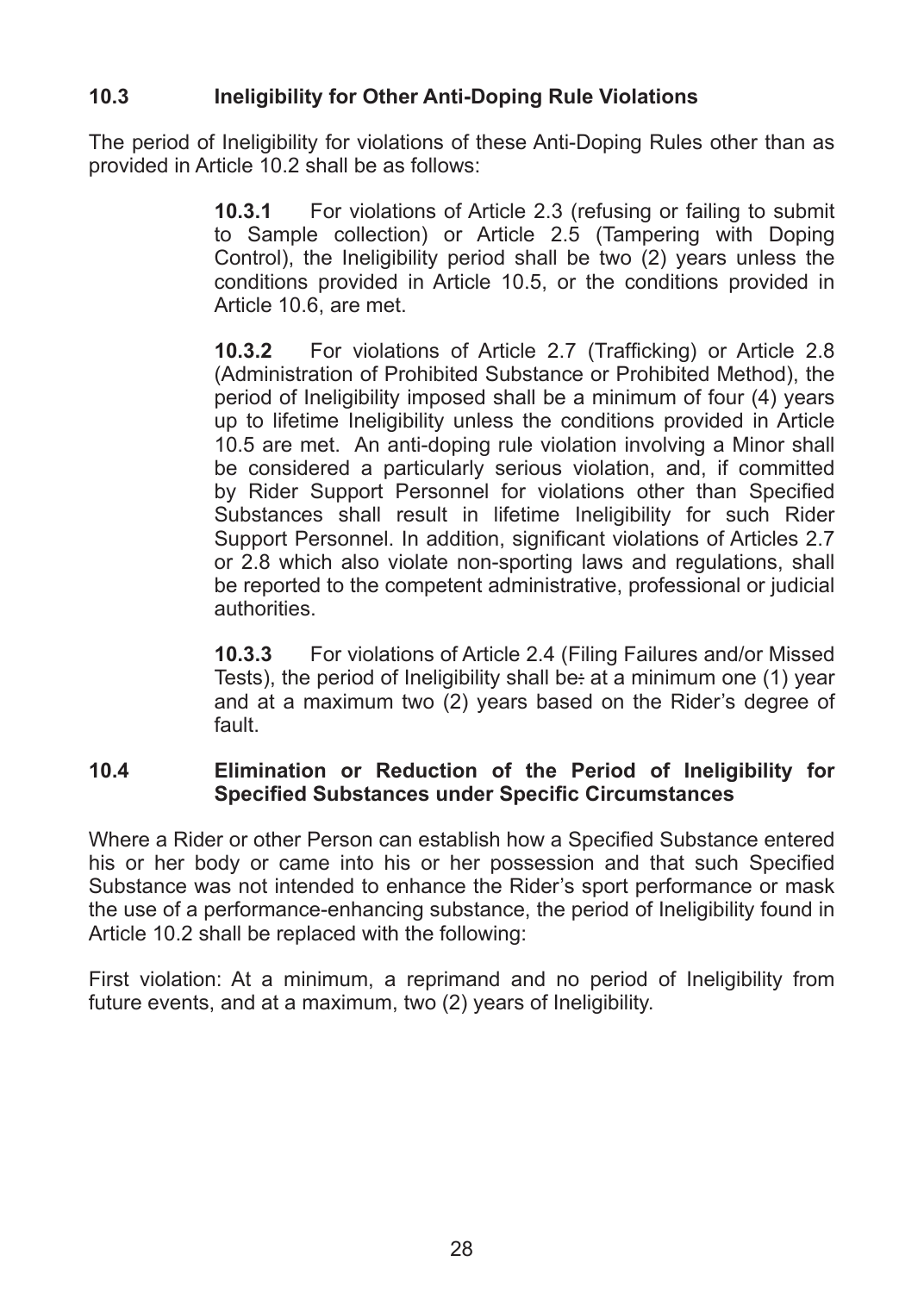To justify any elimination or reduction, the Rider or other Person must produce corroborating evidence in addition to his or her word which establishes to the  $conforthable$  satisfaction of the hearing panel the absence of an intent to enhance sport performance or mask the use of a performance enhancing substance. The Rider or other Person's degree of fault shall be the criterion considered in assessing any reduction of the period of Ineligibility.

#### **10.5 Elimination\* or\* Reduction\* of\* Period\* of\* Ineligibility\* Based\* on\* Exceptional Circumstances**

#### **10.5.1** No Fault or Negligence

If a Rider establishes in an individual case that he or she bears No Fault or Negligence, the otherwise applicable period of Ineligibility shall be eliminated. When a Prohibited Substance or its Markers or Metabolites is detected in a Rider's Sample in violation of Article 2.1 (presence of Prohibited Substance), the Rider must also establish how the Prohibited Substance entered his or her system in order to have the period of Ineligibility eliminated. In the event this Article is applied and the period of Ineligibility otherwise applicable is eliminated, the anti-doping rule violation shall not be considered a violation for the limited purpose of determining the period of Ineligibility for multiple violations under Article 10.7.

#### 10.5.2 No Significant Fault or Negligence

If a Rider or other Person establishes in an individual case that he or she bears No significant Fault or Negligence, then the period of Ineligibility may be reduced, but the reduced period of Ineligibility may not be less than one-half of the period of Ineligibility otherwise applicable. IF the otherwise applicable period of Ineligibility is a lifetime, the reduced period under this section may be no less than 8 years.

When a Prohibited Substance or its Markers or Metabolites is detected in a Rider's Sample in violation of Article 2.1 (Presence of Prohibited Substance or its Metabolites or Markers), the Rider must also establish how the Prohibited Substance entered his or her system in order to have the period of Ineligibility reduced.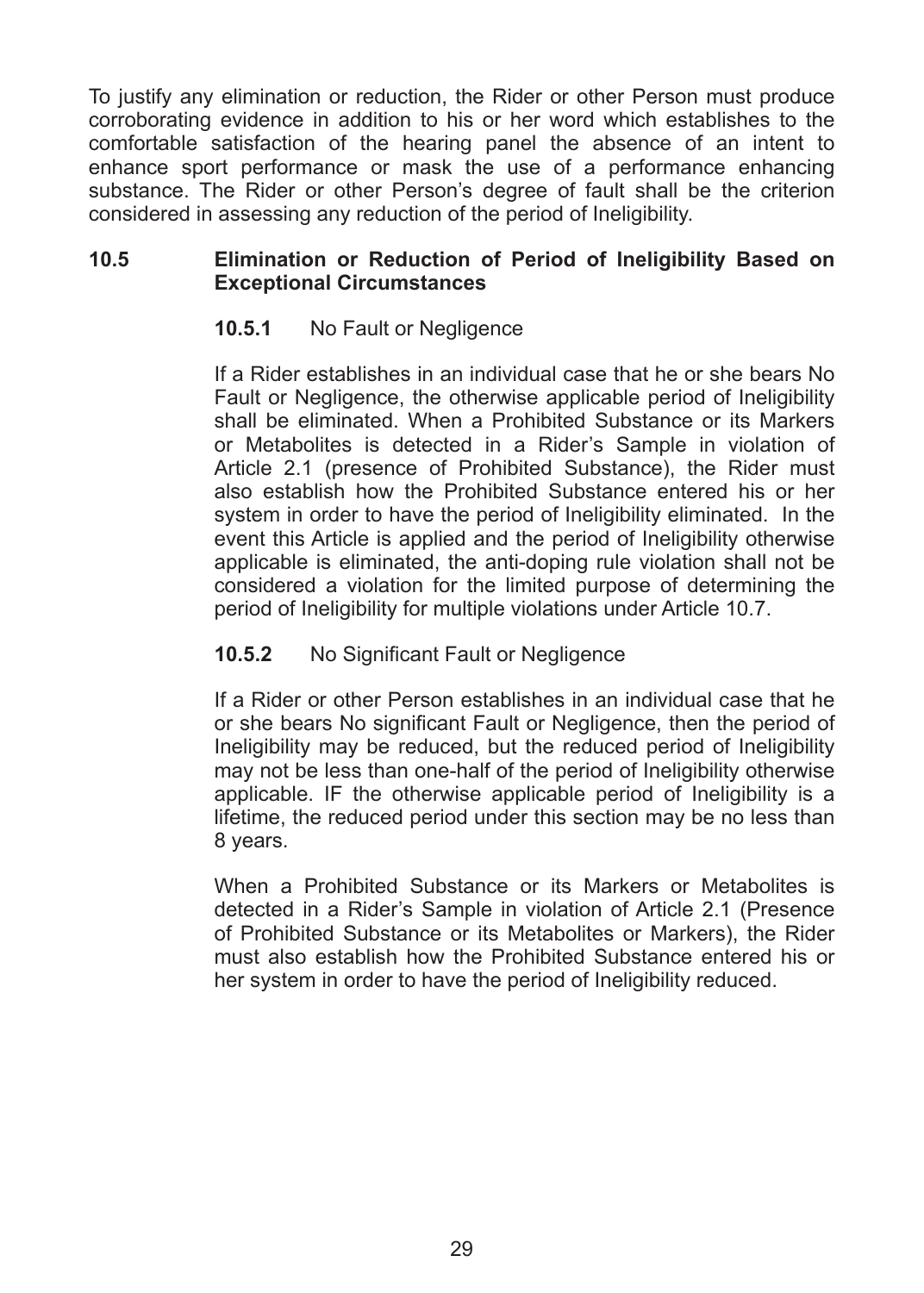#### **10.5.3** Substantial Assistance in Discovering or Establishing Anti-Doping Rule Violations

The FIM CDI may, prior to a final appellate decision under Article 13 or the expiration of the time to appeal, suspend a part of the period of Ineligibility imposed in an individual case where the Rider or other Person has provided Substantial Assistance to an Anti-Doping Organisation, criminal authority or professional disciplinary body which results in the Anti-Doping Organisation discovering or establishing an anti-doping rule violation by another Person or which results in a criminal or disciplinary body discovering or establishing a criminal offence or the breach of professional rules by another Person. After a final appellate decision under Article 13 or the expiration of time to appeal. FIM may only suspend a part of the applicable period of Ineligibility with the approval of WADA. The extent to which the otherwise applicable period of Ineligibility may be suspended shall be based on the seriousness of the antidoping rule violation committed by the Rider or other Person and the significance of the Substantial Assistance provided by the Rider or other Person to the effort to eliminate doping in sport. No more than three-quarters of the otherwise applicable period of Ineligibility may be suspended. If the otherwise applicable period of Ineligibility is a lifetime, the non-suspended period under this Article must be no less than 8 years. If FIM suspends any part of the period of Ineligibility under this Article, it shall promptly provide a written justification for its decision to each Anti-Doping Organisation having a right to appeal the decision. If FIM subsequently reinstates any part of the suspended period of Ineligibility because the Rider or other Person has failed to provide the Substantial Assistance which was anticipated, the Rider or other Person may appeal the reinstatement pursuant to Article 13.2.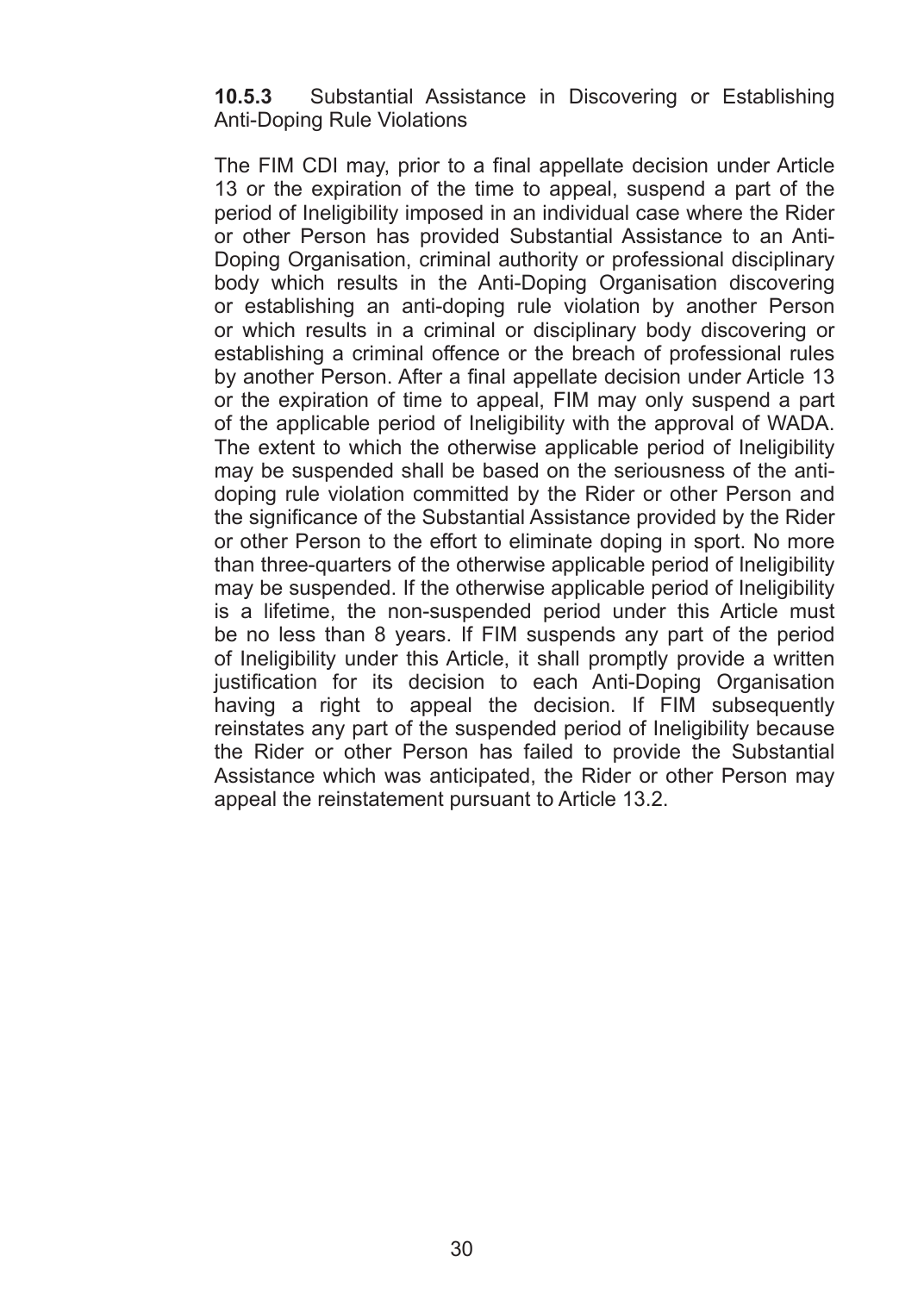**10.5.4** Admission of an Anti-Doping Rule Violation in the Absence of Other Evidence

Where a Rider or other Person voluntarily admits the commission of an anti-doping rule violation before having received notice of a Sample collection which could establish an anti-doping rule violation (or, in the case of an anti-doping rule violation other than Article 2.1, before receiving first notice of the admitted violation pursuant to Article 7) and that admission is the only reliable evidence of the violation at the time of admission, then the period of Ineligibility may be reduced, but not below one-half of the period of Ineligibility otherwise applicable.

**10.5.5** Where a Rider or Other Person Establishes Entitlement to Reduction in Sanction under More than One Provision of this Article

Before applying any reductions under Articles 10.5.2, 10.5.3 or 10.5.4, the otherwise applicable period of Ineligibility shall be determined in accordance with Articles  $10.2, 10.3, 10.4$  and  $10.6$ . If the Rider or other Person establishes entitlement to a reduction or suspension of the period of Ineligibility under two or more of Articles  $10.5.2$ ,  $10.5.3$  or  $10.5.4$ , then the period of Ineligibility may be reduced or suspended, but not below one-quarter of the otherwise applicable period of Ineligibility.

#### **10.6 Aggravating Circumstances Which May Increase the Period of Ineligibility**

If FIM establishes in an individual case involving an anti-doping rule violation other than violations under Article 2.7 (Trafficking) and 2.8 (Administration) that aggravating circumstances are present which justify the imposition of a period of Ineligibility greater than the standard sanction, then the period of Ineligibility otherwise applicable shall be increased up to a maximum of four  $(4)$  vears unless the Rider or other Person can prove to the comfortable satisfaction of the hearing panel that he did not knowingly violate the anti-doping rule.

A Rider or other Person can avoid the application of this Article by admitting the anti-doping rule violation as asserted promptly after being confronted with the anti-doping rule violation by FIM.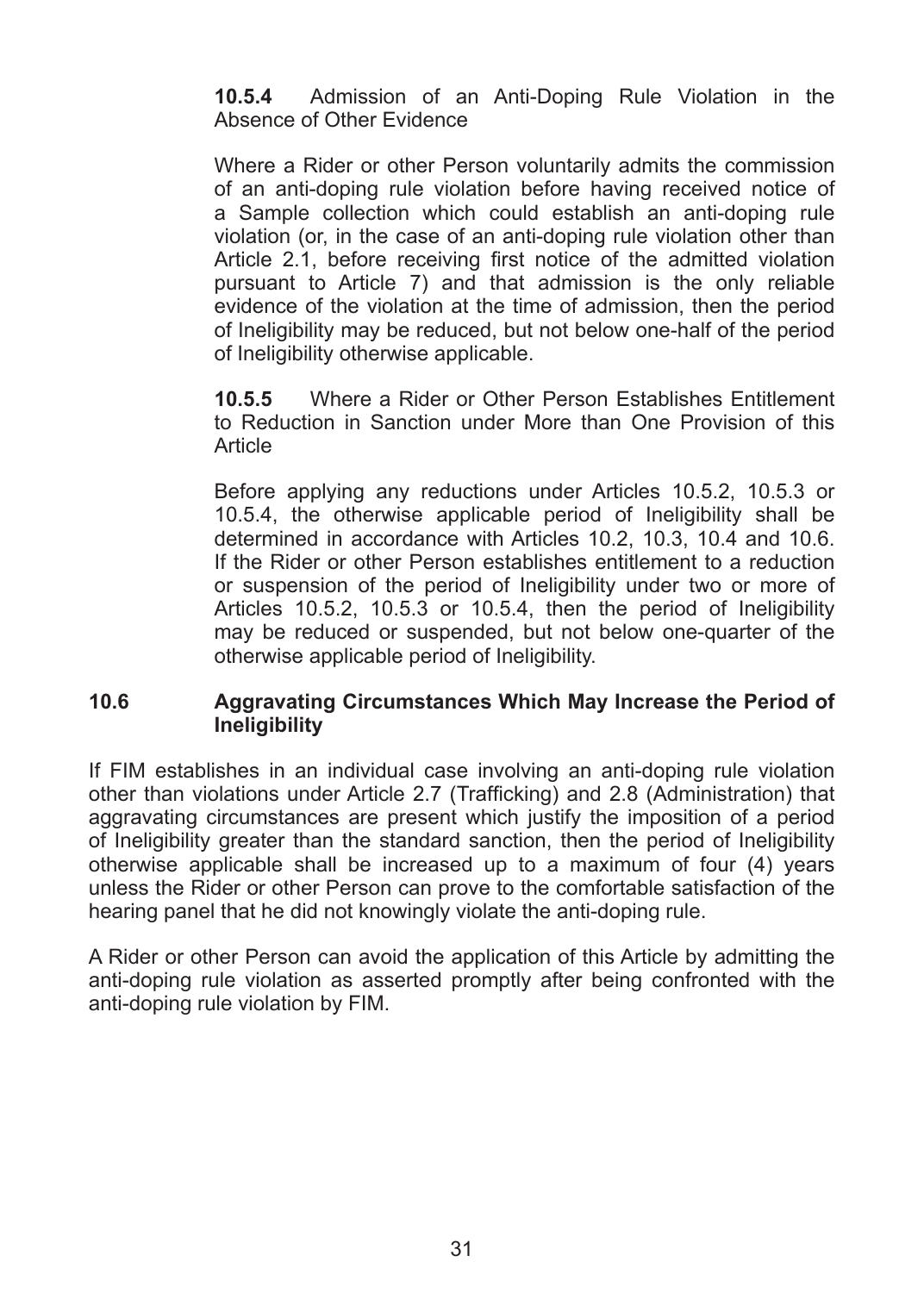#### **10.7 Multiple Violations**

#### **10.7.1** Second Anti-Doping Rule Violation

For a Rider's or other Person's first anti-doping rule violation, the period of Ineligibility is set forth in Articles  $10.2$  and  $10.3$  (subject to elimination, reduction or suspension under Articles 10.4 or 10.5. or to an increase under Article 10.6). For a second anti-doping rule violation the period of Ineligibility shall be within the range set forth in the table below

| Second Violation<br><b>First Violation</b> | <b>RS</b> | <b>FFMT</b> | <b>NSF</b> | <b>St</b> | <b>AS</b> | <b>TRA</b> |
|--------------------------------------------|-----------|-------------|------------|-----------|-----------|------------|
| <b>RS</b>                                  | $1 - 4$   | $2 - 4$     | $2 - 4$    | $4 - 6$   | $8 - 10$  | 10-life    |
| <b>FFMT</b>                                | $1 - 4$   | $4 - 8$     | $4 - 8$    | $6 - 8$   | 10-life   | life       |
| <b>NSF</b>                                 | $1 - 4$   | $4 - 8$     | $4 - 8$    | $6 - 8$   | 10-life   | life       |
| <b>St</b>                                  | $2 - 4$   | $6 - 8$     | $6 - 8$    | 8-life    | life      | life       |
| AS                                         | $4 - 5$   | 10-life     | 10-life    | life      | life      | life       |
| <b>TRA</b>                                 | 8-life    | life        | Life       | life      | life      | life       |

Definitions for purposes of the second anti-doping rule violation table:

**RS** (Reduced sanction for Specified Substance under Article 10.4): The anti-doping rule violation was or should be sanctioned by a reduced sanction under Article 10.4 because it involved a Specified Substance and the other conditions under Article 10.4 were met.

**FFMT** (Filing Failures and/or Missed Tests): The anti-doping rule violation was or should be sanctioned under Article 10.3.3 (Filing) Failures and/or Missed Tests).

**NSF** (Reduced sanction for No Significant Fault or Negligence): The anti-doping rule violation was or should be sanctioned by a reduced sanction under Article 10.5.2 because No Significant Fault or Negligence under Article 10.5.2 was proved by the Rider.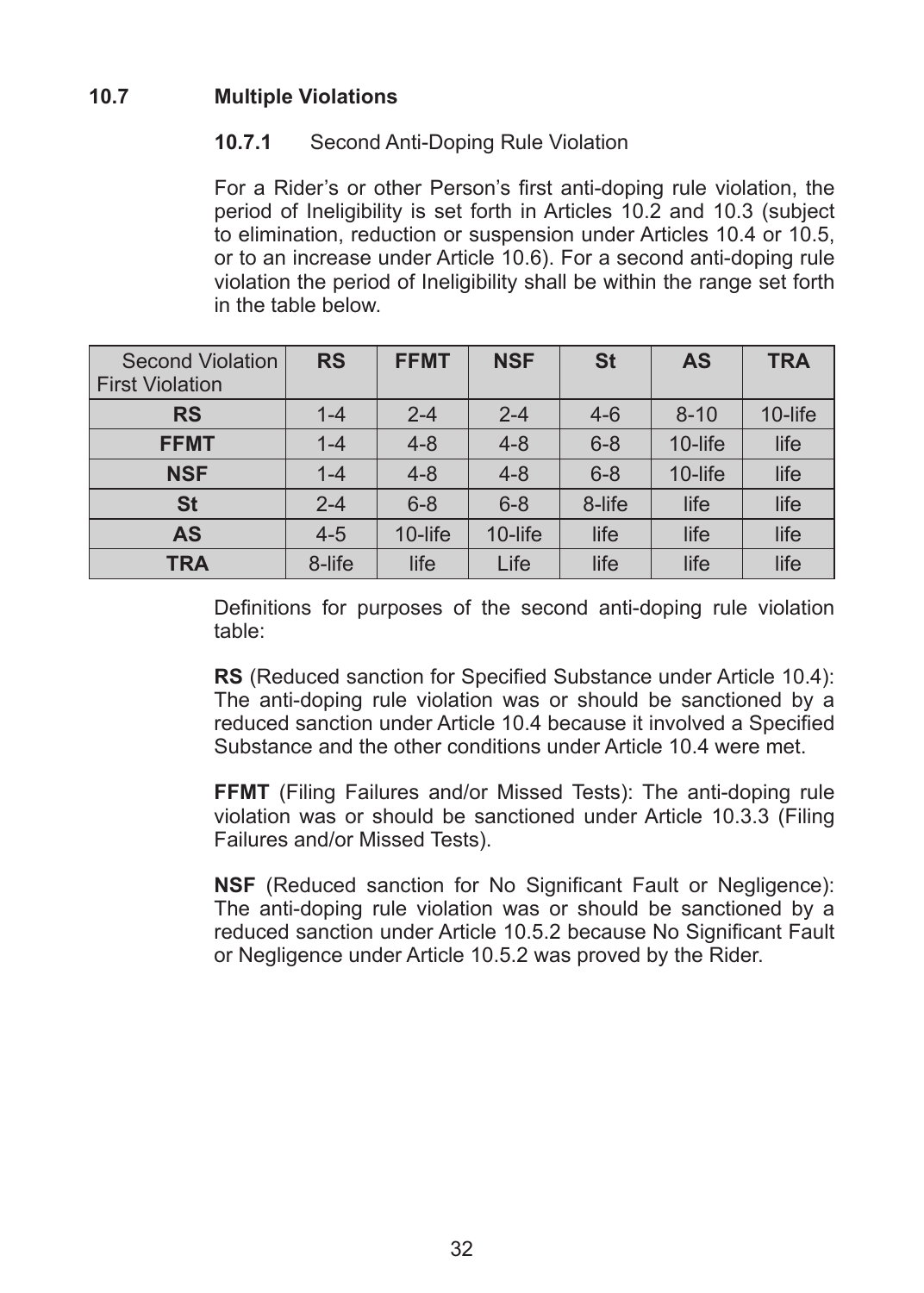**St** (Standard sanction under Articles 10.2 or 10.3.1): The antidoping rule violation was or should be sanctioned by the standard sanction of two years under Article 10.2 or 10.3.1.

**AS** (Aggravated sanction): The anti-doping rule violation was or should be sanctioned by an aggravated sanction under Article 10.6 because the Anti-Doping Organisation established the conditions set forth under Article 10.6

**TRA** (Trafficking or Attempted Trafficking and administration or Attempted administration): The anti-doping rule violation was or should be sanctioned by a sanction under Article 10.3.2.

**10.7.2** Application of Articles 10.5.3 and 10.5.4 to Second Anti-Doping Rule Violation

Where a Rider or other Person who commits a second anti-doping rule violation establishes entitlement to suspension or reduction of a portion of the period of Ineligibility under Article 10.5.3 or Article 10.5.4, the hearing panel shall first determine the otherwise applicable period of Ineligibility within the range established in the table in Article 10.7.1, and then apply the appropriate suspension or reduction of the period of Ineligibility. The remaining period of Ineligibility, after applying any suspension or reduction under Articles  $10.5.3$  and  $10.5.4$ , must be at least one-fourth of the otherwise applicable period of Ineligibility.

#### **10.7.3** Third Anti-Doping Rule Violation

A third anti-doping rule violation will always result in a lifetime period of Ineligibility, except if the third violation fulfils the condition for elimination or reduction of the period of Ineligibility under Article 10.4 or involves a violation of Article 2.4 (Filing Failures and/or and Missed Tests). In these particular cases, the period of Ineligibility shall be from eight  $(8)$  years to life ban.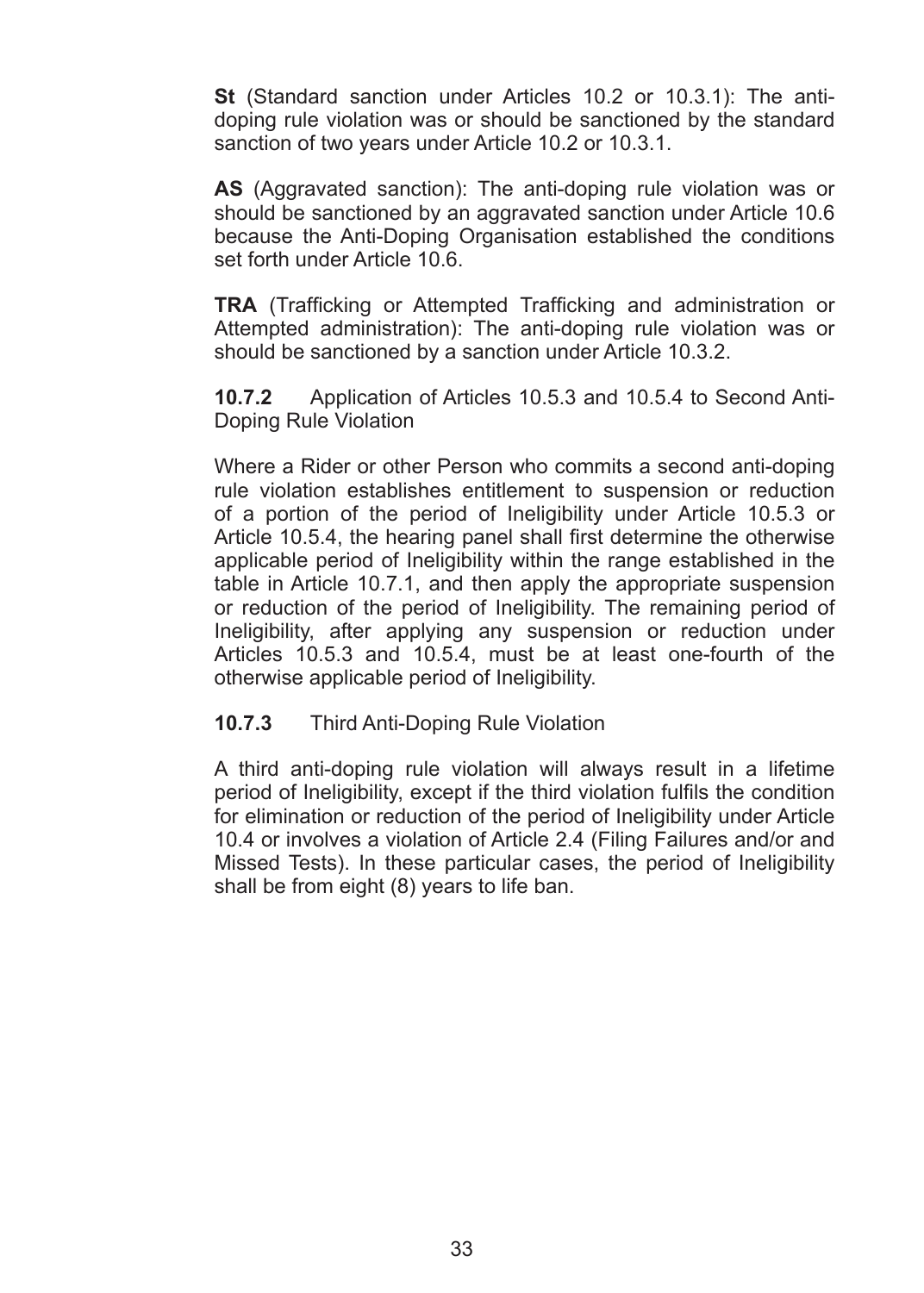#### **10.7.4** Additional Rules for Certain Potential Multiple Violations

For purposes of imposing sanctions under Article 10.7, an antidoping rule violation will only be considered a second violation if the FIM (or its FMN) can establish that the Rider or other Person committed the second anti-doping rule violation after the Rider or other Person received notice pursuant to Article 7 (Results) Management), or after FIM (or its FMN) made-reasonable efforts to give notice, of the first anti-doping rule violation; the FIM (or its FMN) cannot establish this, the violations shall be considered together as one single first violation, and the sanction imposed shall be based on the violation that carries the more severe sanction; however, the occurrence of multiple violations may be considered as a factor in determining Aggravating Circumstances (Article 10.6).

If, after the resolution of a first anti-doping rule violation. FIM discovers facts involving an anti-doping rule violation by the Rider or other Person which occurred prior to notification regarding the first violation, then FIM shall impose an additional sanction based on the sanction that could have been imposed if the two violations would have been adjudicated at the same time. Results in all Competitions dating back to the earlier anti-doping rule violation will be disqualified as provided in Article  $10.8$ . To avoid the possibility of a finding of Agaravating Circumstances (Article 10.6) on account of the earlier-in-time but later-discovered violation, the Rider or other Person must voluntarily admit the earlier anti-doping rule violation on a timely basis after notice of the violation for which he or she is first charged. The same rule shall also apply when FIM discovers facts involving another prior violation after the resolution of a second anti-doping rule violation.

**10.7.5** Multiple Anti-Doping Rule Violations during an Eight-Year Period

For purposes of Article 10.7, each anti-doping rule violation must take place within the same eight  $(8)$  vear period in order to be considered multiple violations.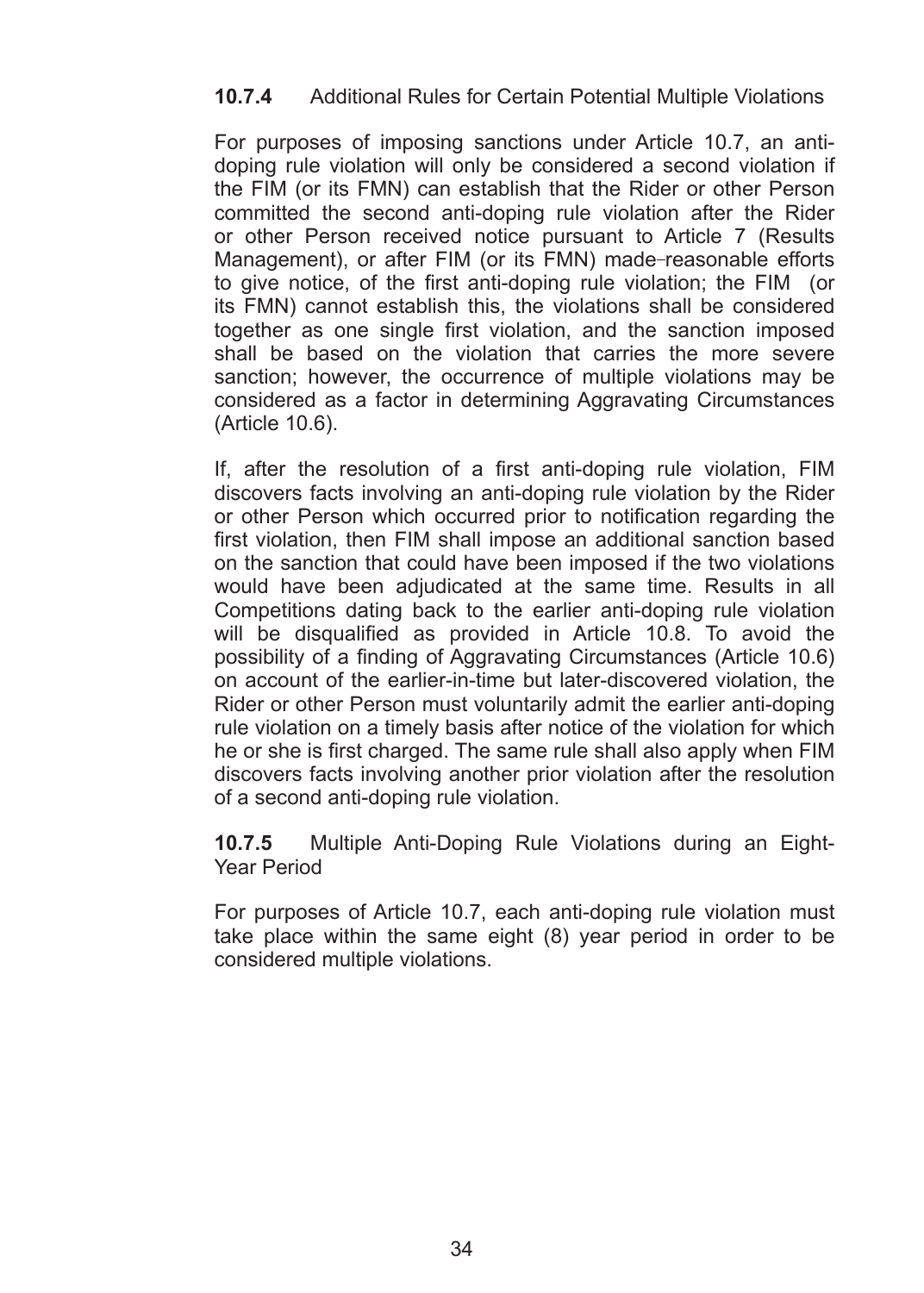#### **10.8** Disqualification of Results in Competitions Subsequent to Sample Collection or Commission of an Anti-Doping Rule **Violation**

In addition to the automatic Disqualification of the results in the Competition which produced the positive Sample under Article 9 (Automatic Disqualification of Individual Results), all other competitive results obtained from the date a positive Sample was collected (whether In-Competition or Out-of-Competition), or other anti-doping rule violation occurred, through the commencement of any Provisional Suspension or Ineligibility period, shall, unless fairness requires otherwise, be Disqualified with all of the resulting consequences including forfeiture of any medals, points and prizes.

> **10.8.1** As a condition of regaining eligibility after being found to have committed an anti-doping rule violation, the Rider must first repay all prize money forfeited under this Article.

**10.8.2** Allocation of Forfeited Prize Money.

Forfeited prize money shall be reallocated to other Riders.

#### **10.9 Commencement of Ineligibility Period**

Except as provided below, the period of Ineligibility shall start on the date of the hearing decision providing for Ineligibility or, if the hearing is waived, on the date Ineligibility is accepted or otherwise imposed.

**10.9.1** Delays Not Attributable to the Rider or other Person

Where there have been substantial delays in the hearing process or other aspects of Doping Control not attributable to the Rider or other Person, the FIM or Anti-Doping Organisation imposing the sanction may start the period of Ineligibility at an earlier date commencing as early as the date of Sample collection or the date on which another anti-doping rule violation last occurred.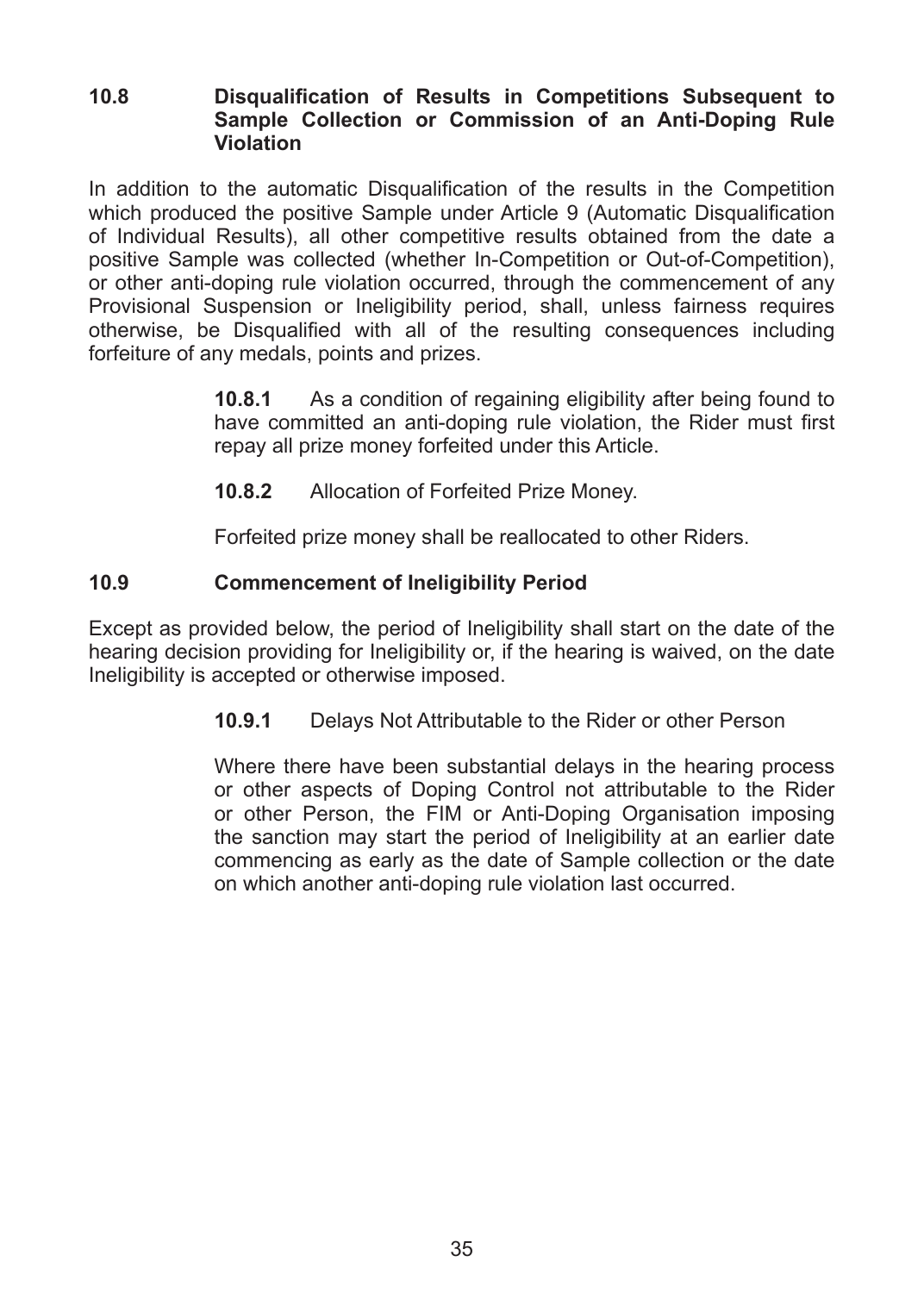#### 10.9.2 Timely Admission

Where the Rider promptly (which, in all events, means before the Rider competes again) admits the anti-doping rule violation after being confronted with the anti-doping rule violation by FIM, the period of Ineligibility may start as early as the date of Sample collection or the date on which another anti-doping rule violation last occurred. In each case, however, where this Article is applied, the Rider or other Person shall serve at least one-half of the period of Ineligibility going forward from the date the Rider or other Person accepted the imposition of a sanction, the date of a hearing decision imposing a sanction, or the date the sanction is otherwise imposed.

**10.9.3** If a Provisional Suspension is imposed and respected by the Rider, then the Rider shall receive a credit for such period of Provisional Suspension against any period of Ineligibility which may ultimately be imposed.

**10.9.4** If a Rider voluntarily accepts a Provisional Suspension in writing from FIM and thereafter refrains from competing, the Rider shall receive a credit for such period of voluntary Provisional Suspension against any period of Ineligibility which may ultimately be imposed. A copy of the Rider's voluntary acceptance of a Provisional Suspension shall be provided promptly to each party entitled to receive notice of a potential anti-doping rule violation under Article 14.1

**10.9.5** No credit against a period of Ineligibility shall be given for any time period before the effective date of the Provisional Suspension or voluntary Provisional Suspension regardless of whether the Rider elected not to compete or was suspended by his or her team.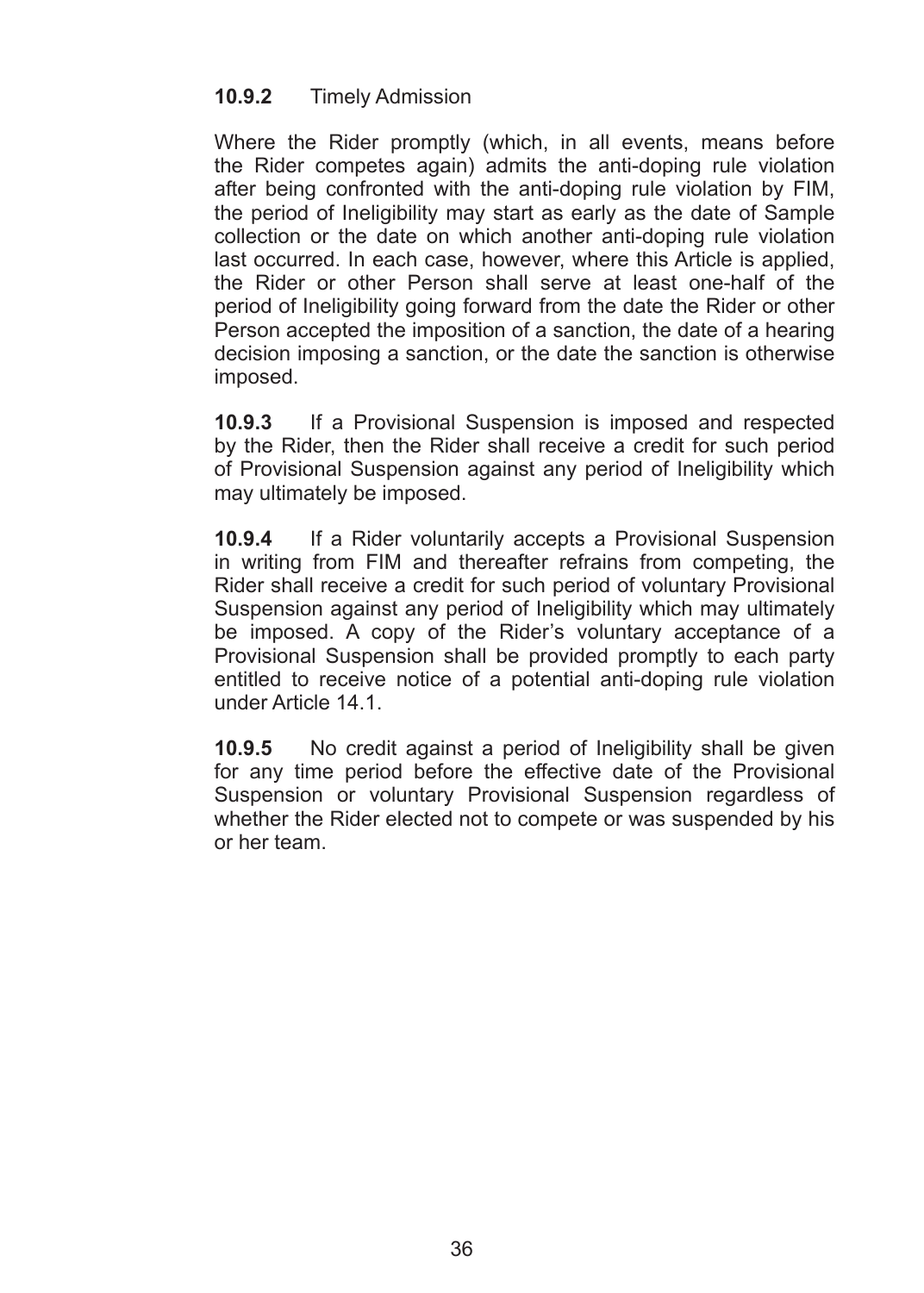#### 10.10 **Status during Ineligibility**

#### **10.10.1** Prohibition against Participation during Ineligibility

No Rider or other Person who has been declared Ineligible may. during the period of Ineligibility, participate in any capacity in an  $e$ vent or activity (other than authorized anti-doping education or rehabilitation programs) authorized or organized by FIM or any FMN or a club or other member Organisation of FIM or any FMN. or in Competitions authorized or organized by any professional league or any international or national level event organisation.

A Rider or other Person subject to a period of Ineligibility longer than four vears may, after completing four (4) years of the period of Ineligibility, participate in local sport events in a sport other than sports subject to the jurisdictions of FIM and its FMNs, but only so long as the local sport event is not at a level that could otherwise qualify such Person directly or indirectly to compete in (or accumulate points toward) a national championship or International event.

A Rider or other Person subject to a period of Ineligibility shall remain subject to Testing.

**10.10.2** Violation of the Prohibition of Participation during **Ineligibility** 

Where a Rider or other Person who has been declared Ineligible violates the prohibition against participation during Ineligibility described in Article 10.10.1, the results of such participation shall be disqualified and the period of Ineligibility which was originally imposed shall start over again as of the date of the violation. The new period of Ineligibility may be reduced under Article 10.5.2 if the Rider or other Person establishes he or she bears No Significant Fault or Negligence for violating the prohibition against participation.

The determination of whether a Rider or other Person has violated the prohibition against participation, and whether a reduction under Article 10.5.2 is appropriate, shall be made by FIM.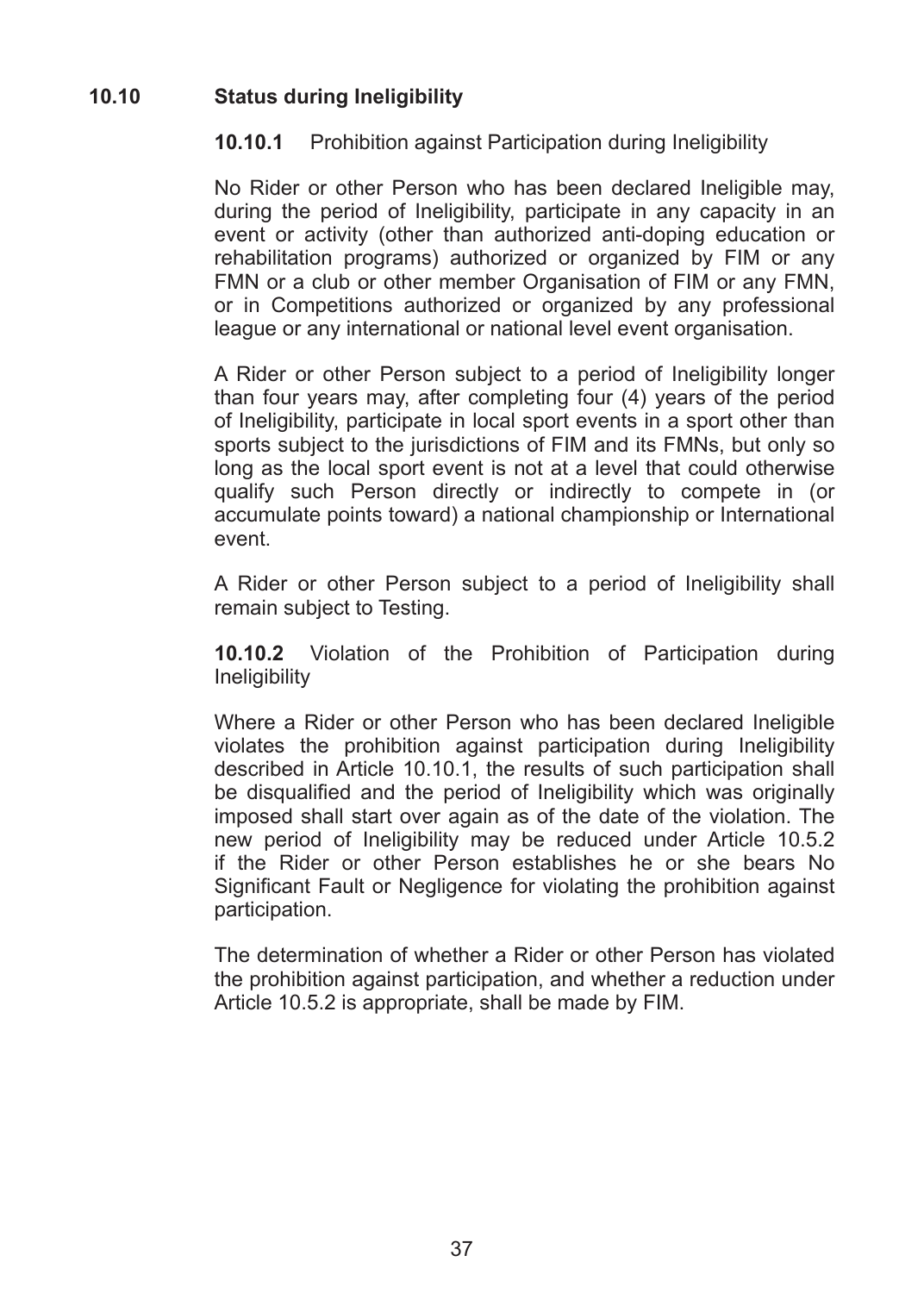#### **10.10.3** Withholding of Financial Support during Ineligibility

In addition, for any anti-doping rule violation not involving a reduced sanction for Specified Substances as described in Article 10.4, some or all sport-related financial support or other sportrelated benefits received by such Person will be withheld by FIM and its FMNs.

#### **10.11 Reinstatement Testing**

As a condition to regaining eligibility at the end of a specified period of Ineligibility, a Rider must, during any period of Provisional Suspension or Ineligibility, make him or herself available for Out-of-Competition Testing by FIM. the applicable FMN, and any other Anti-Doping Organisation having Testing jurisdiction, and must comply with the whereabouts requirements of Article 11 of the International Standard for Testing. If a Rider subject to a period of Ineligibility retires from sport and is removed from Out-of-Competition Testing pools and later seeks reinstatement, the Rider shall not be eligible for reinstatement until the Rider has notified FIM and the applicable FMN and has been subject to Outof-Competition Testing for a period of time equal to the longer of  $(a)$  the period set forth in Article 5.6 and (b) period of Ineligibility remaining as of the date the Rider had retired. During such remaining period of Ineligibility, a minimum of 2 tests must be conducted on the Rider with at least three months between each test. The FMN shall be responsible for conducting the necessary tests, but tests by any Anti-Doping Organisation may be used to satisfy the requirement. The results of such tests shall be reported to FIM. In addition, immediately prior to the end of the period of Ineligibility, a Rider must undergo Testing by FIM for the Prohibited Substances and Methods that are prohibited in Out-of-Competition Testing. Once the period of a Rider's Ineligibility has expired, and the Rider has fulfilled the conditions of reinstatement, then the Rider will become automatically re-eligible and no application by the Rider or by the Rider's FMN will then be necessary.

#### **10.12 Imposition of Financial Sanctions**

Anti-Doping Organisations may, in their own rules, provide for financial sanctions on account of anti-doping rule violations. However, no financial sanction may be considered a basis for reducing the period of Ineligibility or other sanction which would otherwise be applicable under the Code.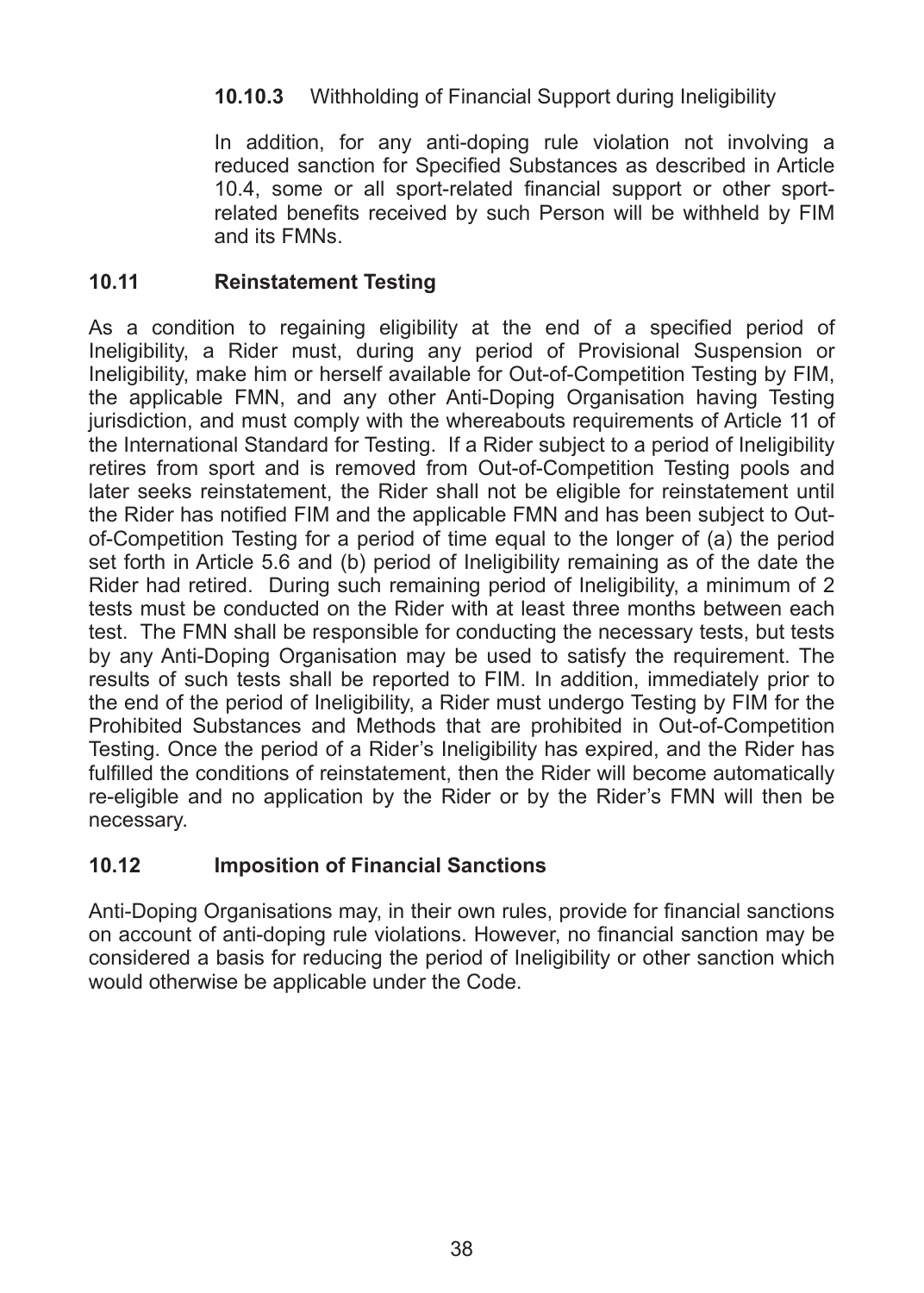#### **ARTICLE 11 CONSEQUENCES TO TEAMS**

- **11.1** If a member of a team is found to have committed a violation of these Anti-Doping Rules during an event for teams competing with the same motorcycle, the team shall be disqualified from the event.
- **11.2** If a member of a team is found to have committed a violation of these Anti-Doping Rules during an event where a team ranking is based on the addition of individual results, the results of the rider committing the violation will be subtracted from the team result and replaced with the results of the next applicable team member. If by removing the rider's results from the team results, the number of riders counting for the team is less than the required number, the team shall be eliminated from the ranking.

#### ARTICLE 12 **SANCTIONS AND COSTS ASSESSED AGAINST FMNs**

**12.1** The FIM Executive Board has the authority to withhold some or all funding or other non financial support to FMNs that are not in compliance with these Anti-Doping Rules.

#### **ARTICLE\*13 APPEALS**

#### **13.1 Decisions Subject to Appeal**

Decisions made under these Anti-Doping Rules may be appealed as set forth below in Article 13.2 through 13.4 or as otherwise provided in these Anti-Doping Rules. Such decisions shall remain in effect while under appeal unless the appellate body orders otherwise. Before an appeal is commenced, any postdecision review authorized in these rules must be exhausted (except as provided in Article 13.1.1).

**13.1.1** WADA Not Required to Exhaust Internal Remedies

Where WADA has a right to appeal under Article 13 and no other party has appealed a final decision within the FIM or its FMN's process, WADA may appeal such decision directly to CAS without having to exhaust other remedies in the FIM or its FMN's process.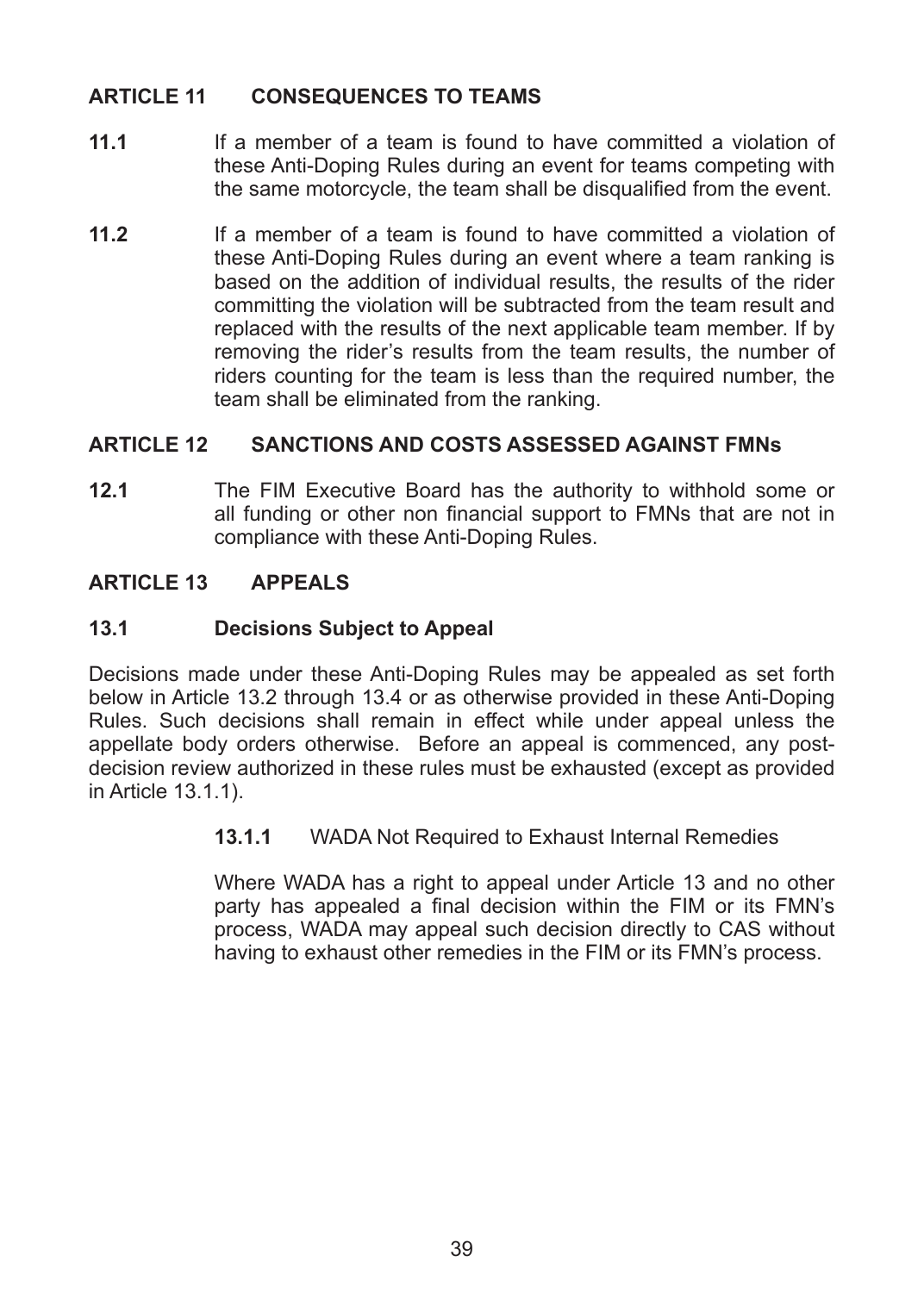#### 13.2 **Appeals from Decisions Regarding Anti-Doping Rule** Violations, Consequences, and Provisional Suspensions

A decision that an anti-doping rule violation was committed, a decision imposing Consequences for an anti-doping rule violation, or a decision that no antidoping rule violation was committed: a decision that an anti-doping rule violation proceeding cannot go forward for procedural reasons (including, for example, prescription): a decision under Article 10.10.2 (prohibition of participation during Ineligibility); a decision that the FIM or its FMN lacks jurisdiction to rule on an alleged anti-doping rule violation or its Consequences, a decision by any FMN not to bring forward an Adverse Analytical Finding or an Atypical Finding as an anti-doping rule violation, or a decision not to go forward with an anti-doping rule violation after an investigation under Article 7.4; and a decision to impose a Provisional Suspension as a result of a Provisional Hearing or otherwise in violation of Article 7.4 may be appealed exclusively as provided in this Article 13.2. Notwithstanding any other provision herein, the only Person that may appeal from a Provisional Suspension is the Rider or other Person upon whom the Provisional Suspension is imposed.

#### **13.2.1** Appeals Involving International-Level Riders

In cases arising from competition in a World Championship or Prize Event or in cases involving International-Level Riders, the decision may be appealed exclusively to the Court of Arbitration for Sport ("CAS") in accordance with the provisions applicable before such court.

#### **13.2.2** Appeals Involving National-Level Riders

In cases involving Riders who do not have a right to appeal under Article 13.2.1, each FMN shall have in place an appeal procedure that respects the following principles: a timely hearing, a fair and  $impartial$  hearing panel: the right to be represented by a counsel at the person's expense; and a timely, written, reasoned decision. FIM's rights of appeal with respect to these cases are set forth in Article 13.2.3 below.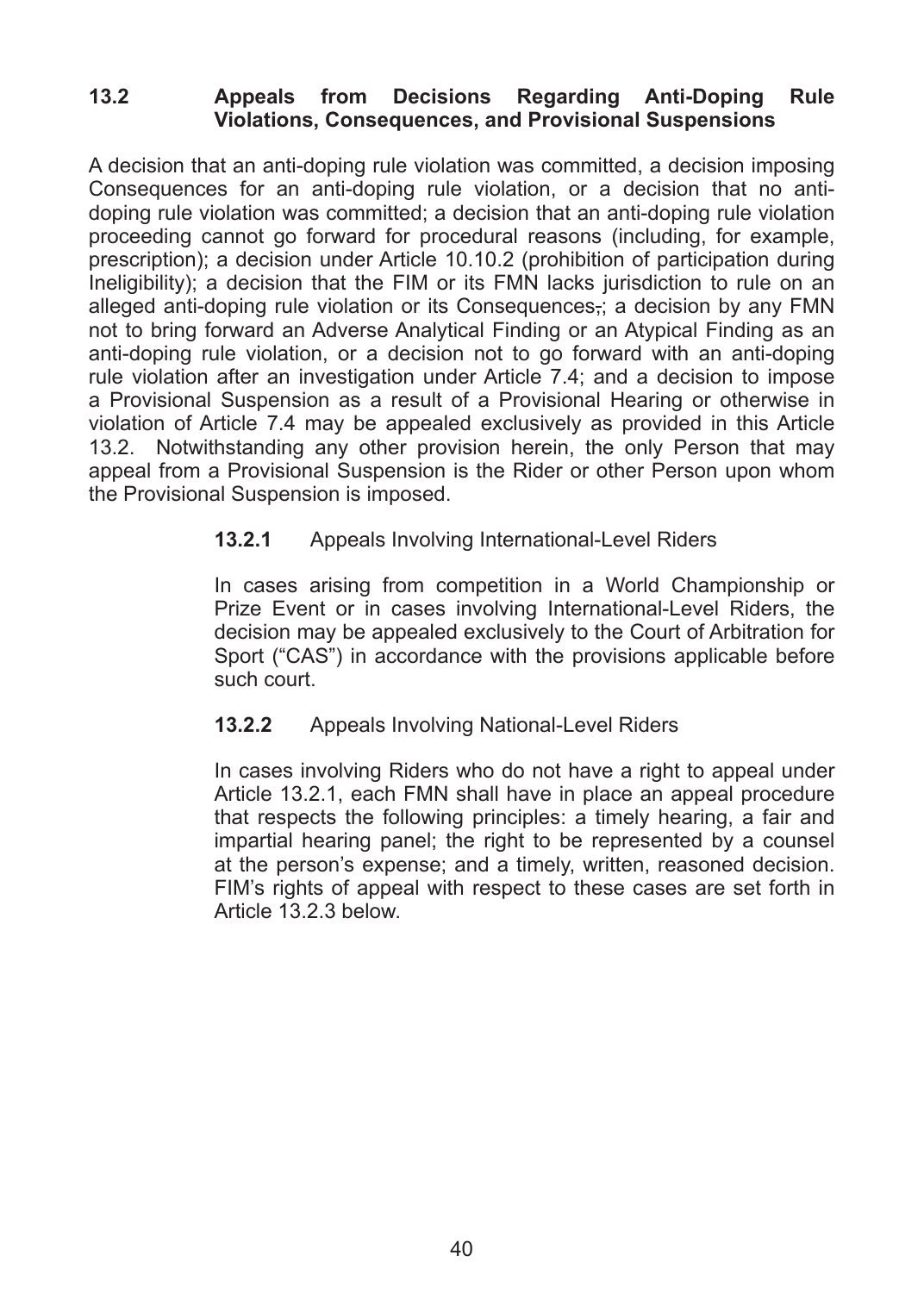#### **13.2.3** Persons Entitled to Appeal

In cases under Article 13.2.1, the following parties shall have the right to appeal to CAS: (a) the Rider or other Person who is the subject of the decision being appealed; (b) the other party to the case in which the decision was rendered:  $(c)$  FIM and any other Anti-Doping Organisation under whose rules a sanction could have been imposed: and (d) WADA. In cases under Article 13.2.2, the parties having the right to appeal to the national-level reviewing body shall be as provided in the FMN's rules but, at a minimum. shall include the following parties: (a) the Rider or other Person who is the subject of the decision being appealed: (b) the other party to the case in which the decision was rendered; (c) FIM; and (d)%WADA.

For cases under Article 13.2.2, WADA and FIM shall also have the right to appeal to CAS with respect to the decision of the nationallevel reviewing body.

#### **13.3 Failure to Render a Timely Decision by FIM and its FMNs**

Where, in a particular case, FIM or its FMNs fail to render a decision with respect to whether an anti-doping rule violation was committed within a reasonable deadline set by WADA, WADA may elect to appeal directly to CAS as if FIM or its FMN had rendered a decision finding no anti-doping rule violation. If the CAS panel determines that an anti-doping rule violation was committed and that WADA acted reasonably in electing to appeal directly to CAS, then WADA's costs and attorneys fees in prosecuting the appeal shall be reimbursed to WADA by FIM or its FMNs.

#### **13.4 Appeals from Decisions Granting or Denying a Therapeutic Use Exemption**

Decisions by WADA reversing the grant or denial of a TUE may be appealed exclusively to CAS by the Rider, FIM, or National Anti-Doping Organisation or other body designated by an FMN which granted or denied the exemption. Decisions to deny TUE's, and which are not reversed by WADA, may be appealed by International-Level Riders to CAS and by other Riders to the national level reviewing body described in Article 13.2.2. If the national level reviewing body reverses the decision to deny a TUE, that decision may be appealed to CAS by WADA.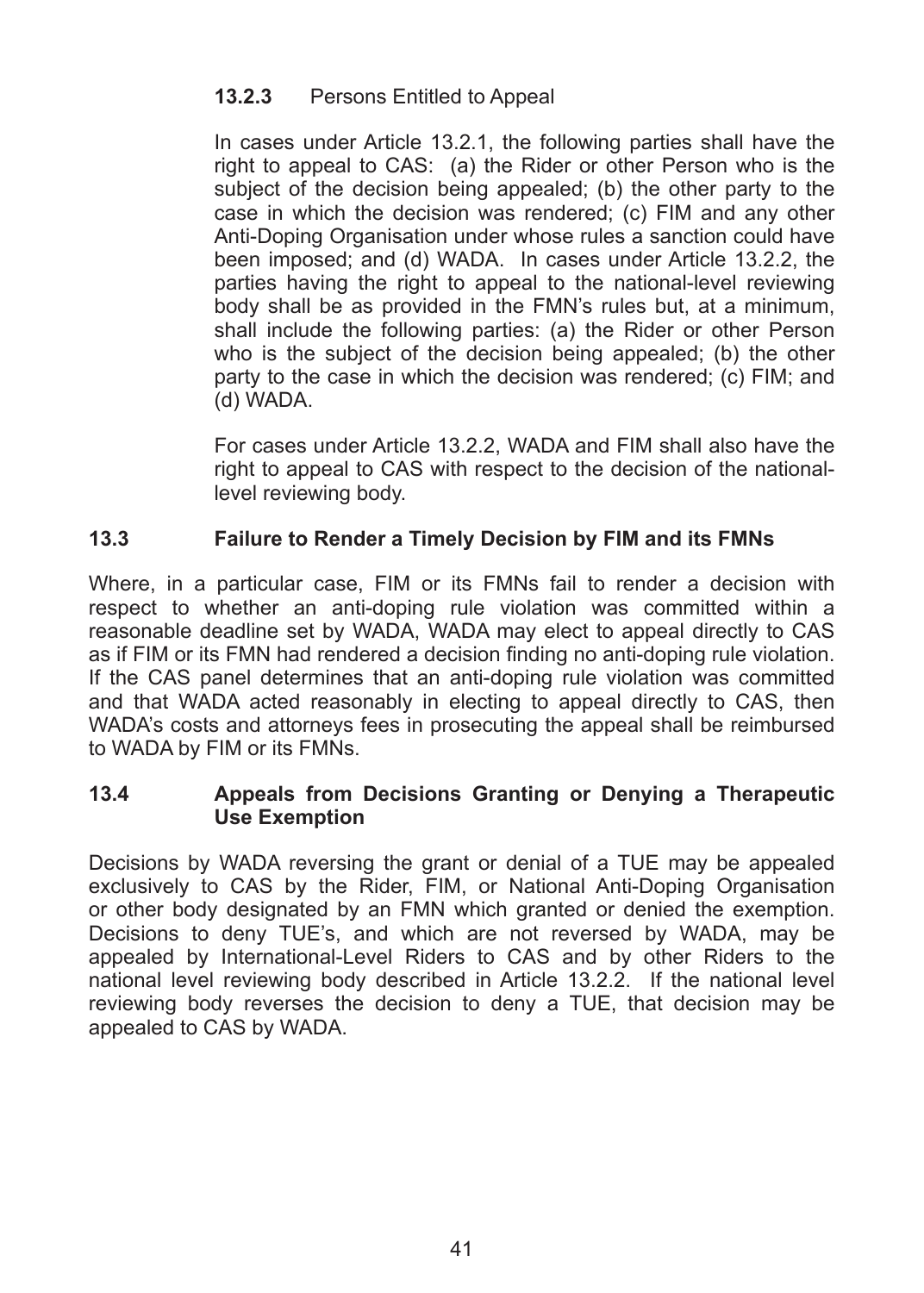When the FIM, National Anti-Doping Organisations or other bodies designated by FMNs fail to take action on a properly submitted TUE application within a reasonable time, their failure to decide may be considered a denial for purposes of the appeal rights provided in this Article.

#### **13.5 Appeal from Decisions Pursuant to Article 12**

Decisions by FIM pursuant to Article 12 may be appealed exclusively to CAS by the FMN

#### 13.6 **Time for Filing Appeals**

The time to file an appeal to CAS shall be twenty-one  $(21)$  days from the date of receipt of the decision by the appealing party. The above notwithstanding, the following shall apply in connection with appeals filed by a party entitled to appeal but which was not a party to the proceedings having lead to the decision subject to appeal:

a) Within ten (10) days from notice of the decision, such party/ies shall have the right to request from the body having issued the decision a copy of the file on which such body relied:

b) IF such a request is made within the ten-day period, then the party making such request shall have twenty-one (21) days from receipt of the file to file an appeal to CAS.

The above notwithstanding, the filing deadline for an appeal or intervention filed by WADA shall be the later of:

(a) Twenty-one (21) days after the last day on which any other party in the case could have appealed, or

(b) Twenty-one (21) days after WADA's receipt of the complete file relating to the decision.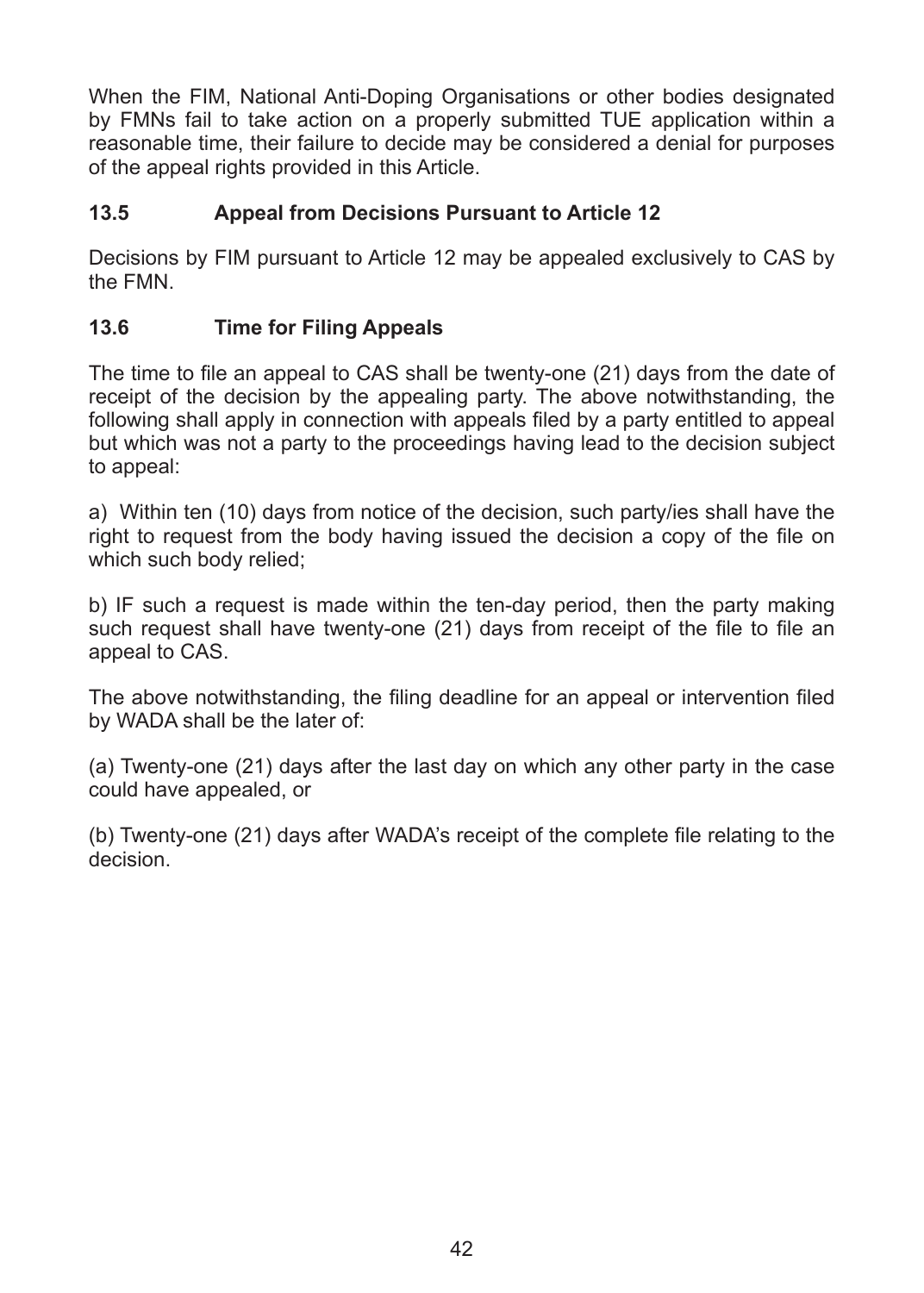#### **ARTICLE 14 FMNS' INCORPORATION OF FIM RULES, REPORTING AND\*RECOGNITION**

#### **14.1 Incorporation of FIM Anti-Doping Rules**

All FMNs shall comply with these Anti-Doping Rules. These Anti-Doping Rules shall also be incorporated either directly or by reference into each FMNs Rules. All FMNs shall include in their regulations the procedural rules necessary to effectively implement these Anti-Doping Rules. Each FMN shall obtain the written acknowledgement and agreement, in the form attached as Appendix 2, of all Riders subject to Doping Control and Rider Support Personnel for such Riders. Notwithstanding whether or not the required form has been signed. the Rules of each FMN shall specifically provide that all Riders. Rider Support Personnel and other Persons under the jurisdiction of the FMN shall be bound by these Anti-Doping Rules.

#### **14.2 Statistical Reporting**

**14.2.1** FMNs shall report to FIM at the end of every year results of all Doping Controls within their iurisdiction sorted by Rider and identifying each date on which the Rider was tested, the entity conducting the test, and whether the test was In-Competition or Out-of-Competition. FIM may periodically publish Testing data received from FMNs as well as comparable data from Testing under FIM's jurisdiction.

**14.2.2** FIM shall publish annually a general statistical report of its Doping Control activities during the calendar vear with a copy provided to WADA.

#### **14.3 Doping Control Information Clearinghouse**

When an FMN has received an Adverse Analytical Finding on one of its Riders it shall report the following information to FIM and WADA within fourteen (14) days of the process described in Article  $7.1.2$  and  $7.1.3$ : the Rider's name, country, sport and discipline within the sport, whether the test was In-Competition or Outof-Competition, the date of Sample collection and the analytical result reported by the laboratory. The FMN shall also regularly update FIM and WADA on the status and findings of any review or proceedings conducted pursuant to Article 7 (Results Management), Article 8 (Right to a Fair Hearing) or Article 13 (Appeals), and comparable information shall be provided to FIM and WADA within 14 days of the notification described in Article 7.1.9, with respect to other violations of these Anti-Doping Rules.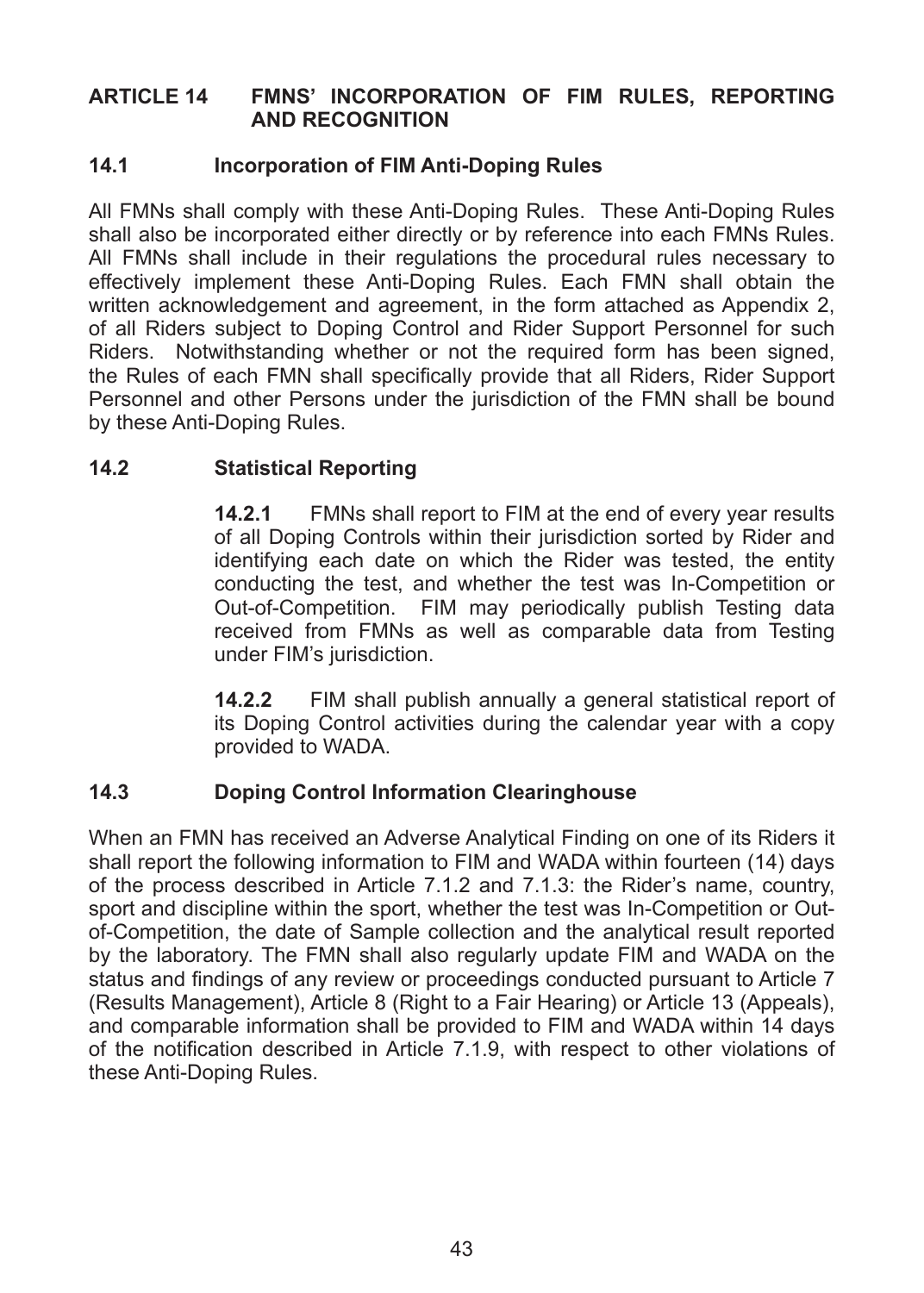In any case in which the period of Ineligibility is eliminated under Article 10.5.1 (No Fault or Negligence) or reduced under Article 10.5.2 (No Significant Fault or Negligence), FIM and WADA shall be provided with a written reasoned decision explaining the basis for the elimination or reduction. Neither FIM nor WADA shall disclose this information beyond those persons within their organisations with a need to know until the FMN has made public disclosure or has failed to make public disclosure as required in Article 14.4 below.

#### **14.4 Public\*Disclosure**

**14.4.1** Neither FIM nor its FMN shall publicly identify Riders whose Samples have resulted in Adverse Analytical Findings, or who were alleged to have violated other Articles of these Anti-Doping Rules until it has been determined in a hearing in accordance with Article 8 that an anti-doping rule violation has occurred, or such hearing has been waived, or the assertion of an anti-doping rule violation has not been timely challenged or the Rider has been Provisionally Suspended. Once a violation of these Anti-Doping Rules has been established, it shall be publicly reported within 20 days. FIM or its FMN must also report within 20 days appeal decisions on an anti-doping rule violation. FIM or its FMN shall also, within the time period for publication, send all hearing and appeal decisions to WADA.

**14.4.2** In any case where it is determined, after a hearing or appeal, that the Rider or other Person did not commit an antidoping rule violation, the decision may be disclosed publicly only with the consent of the Rider or other Person who is the subject of the decision. FIM or its FMN shall use reasonable efforts to obtain such consent, and if consent is obtained, shall publicly disclose the decision in its entirety or in such redacted form as the Rider or other Person may approve.

**14.4.3** Neither FIM nor its FMN or WADA accredited laboratory, or official of either, shall publicly comment on the specific facts of a pending case (as opposed to general description of process and science) except in response to public comments attributed to the Rider, other Person or their representatives.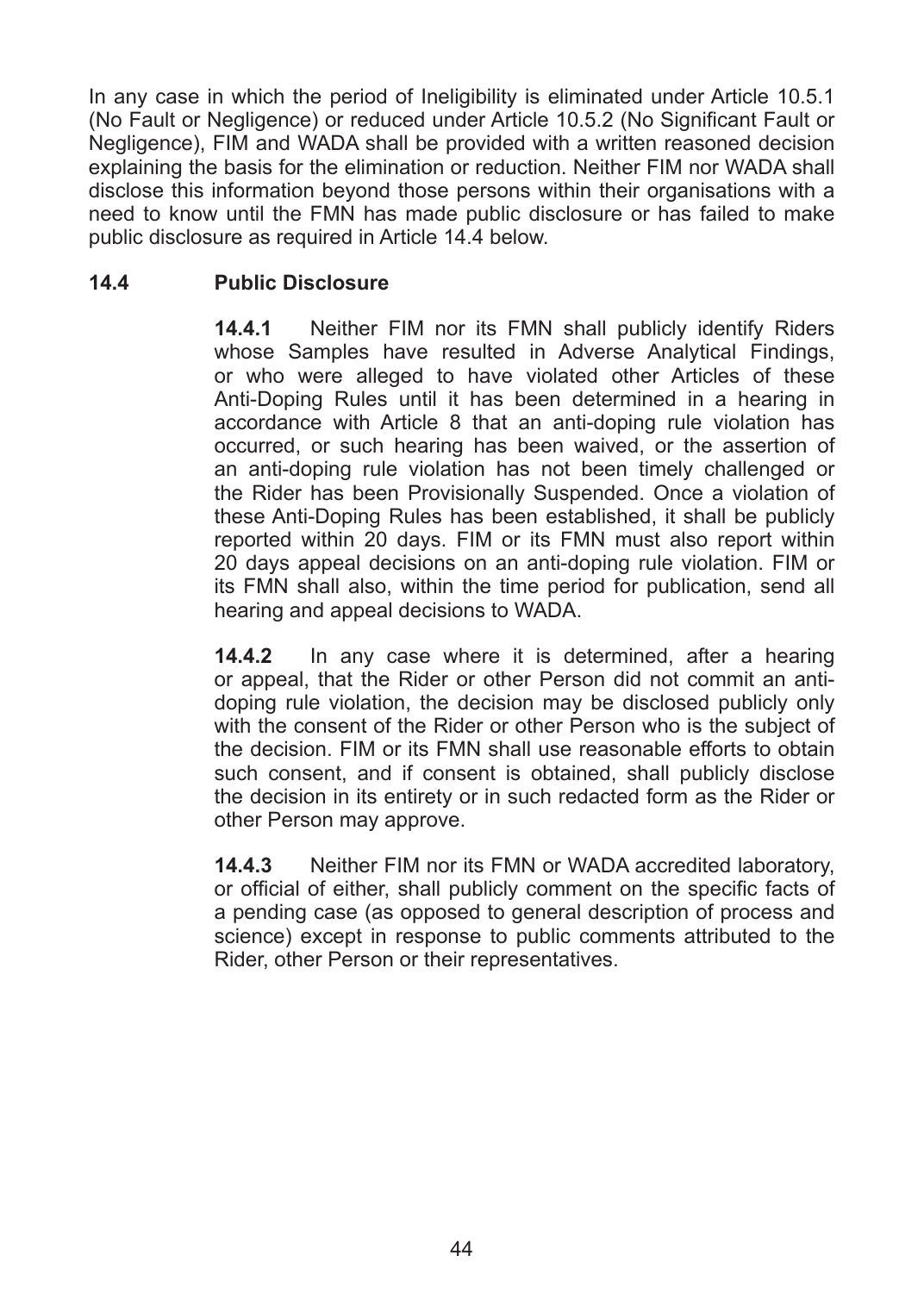#### **14.5 Recognition of Decisions by FIM and FMNs**

Any decision of FIM or an FMN regarding a violation of these Anti-Doping Rules shall be recognized by all FMNs, which shall take all necessary action to render such results effective.

#### **ARTICLE 15 RECOGNITION OF DECISIONS BY OTHER ORGANISATIONS**

Subject to the right to appeal provided in Article 13, the Testing, TUE's and hearing results or other final adjudications of any Signatory to the Code which are consistent with the Code and are within the Signatory's authority, shall be recognized and respected by FIM and its FMNs.

FIM and its FMNs may recognize the same actions of other bodies which have not accepted the Code FIM the rules of those bodies are otherwise consistent with the Code.

#### **ARTICLE 16 STATUTE OF LIMITATIONS**

No action may be commenced under these Anti-Doping Rules against a Rider or other Person for a violation of an anti-doping rule contained in these Anti-Doping Rules unless such action is commenced within eight years from the date the violation%occurred.

#### ARTICLE 17 FIM COMPLIANCE REPORTS TO WADA

The FIM will report to WADA on the FIM's compliance with the Code every second year and shall explain reasons for any non-compliance.

#### **ARTICLE 18 AMENDMENT AND INTERPRETATION OF ANTI-DOPING RULES**

- **18.1** These Anti-Doping Rules may be amended from time to time by the FIM General Assembly.
- **18.2** Except as provided in Article 18.5, these Anti-Doping Rules shall be interpreted as an independent and autonomous text and not by reference to existing law or statutes.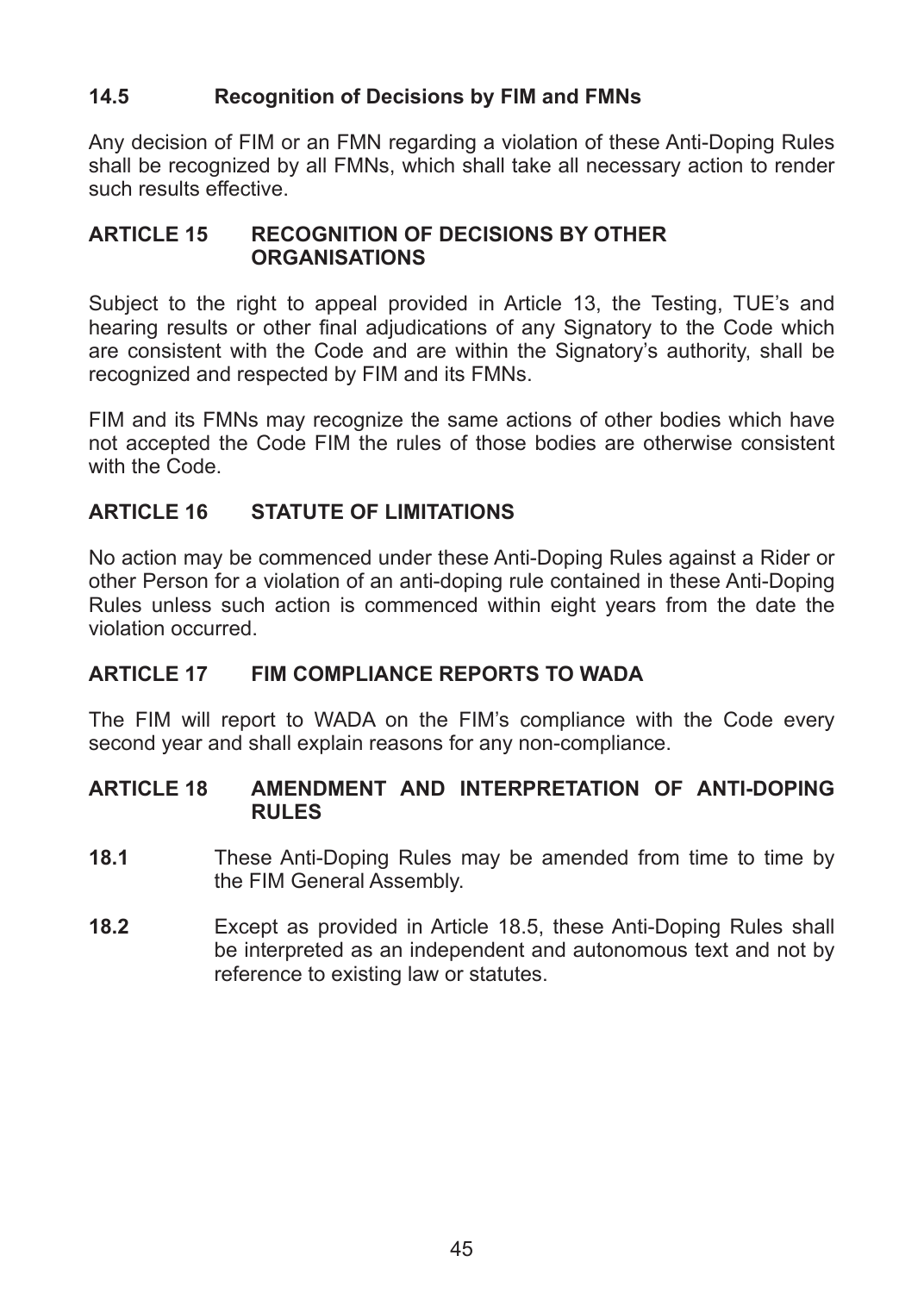- **18.3** The headings used for the various Parts and Articles of these Anti-Doping Rules are for convenience only and shall not be deemed part of the substance of these Anti-Doping Rules or to affect in any way the language of the provisions to which they refer.
- **18.4** The INTRODUCTION and the APPENDIX I DEFINITIONS shall be considered integral parts of these Anti-Doping Rules.
- **18.5** These Anti-Doping Rules have been adopted pursuant to the applicable provisions of the Code and shall be interpreted in a manner that is consistent with applicable provisions of the Code. The comments annotating various provisions of the Code may, where applicable, assist in the understanding and interpretation of these Anti-Doping Rules.
- **18.6** Notice to a Rider or other Person who is a member of an FMN may be accomplished by delivery of the notice to the FMN.
- **18.7** These Anti-Doping Rules shall come into full force and effect on 1 January 2009 (the "Effective Date"). They shall not apply retrospectively to matters pending before the effective Date; provided, however, that:

**18.7.1** Any case pending prior to the Effective Date, or brought after the Effective Date based on an anti-doping rule violation that occurred prior to the Effective Date, shall be governed by the predecessor to these Anti-Doping Rules in force at the time of the anti-doping rule violation, subject to any application of the principle of lex mitior by the hearing panel determining the case.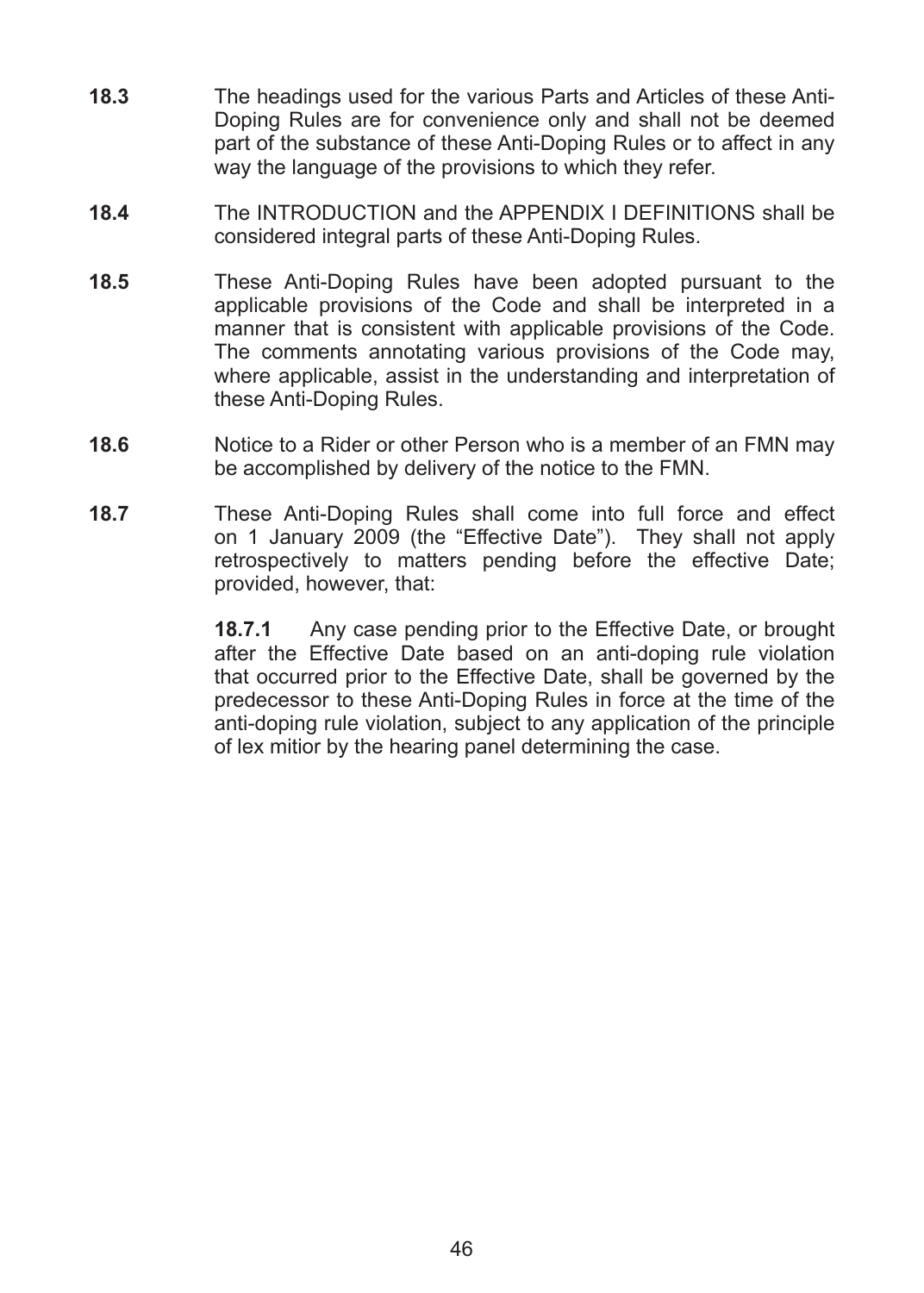**18.7.2** Any Article 2.4 whereabouts violation (whether a filing failure or a missed test) declared by FIM under rules in force prior to the Effective Date that has not expired prior to the Effective Date and that would qualify as a whereabouts violation under Article 11 of the International Standard for Testing shall be carried forward and may be relied upon, prior to expiry, as one of the three Filing Failures and/or Missed Tests giving rise to an anti-doping rule violation under Article 2.4 of these Anti-Doping Rules, unless otherwise stated by FIM, however:

- a. a filing failure that is carried forward in this manner may only be combined with (post-Effective Date) Filing Failures;
- b. missed test that is carried forward in this manner may only be combined with (post-Effective Date) Missed Tests: and
- a. filing failure or missed test declared by any Anti-Doping Organisation other than FIM and an FMN prior to the Effective Date may not be combined with any Filing Failure or Missed Test declared under these Anti-Doping Rules.

**18.7.3** Where a period of Ineligibility imposed by FIM under rules in force prior to the Effective Date has not vet expired as of the Effective Date, the Person who is Ineligible may apply to FIM for a reduction in the period of Ineligibility in light o the amendments made to the Code as from the Effective Date. To be valid, such application must be made before the period of Ineligibility has expired.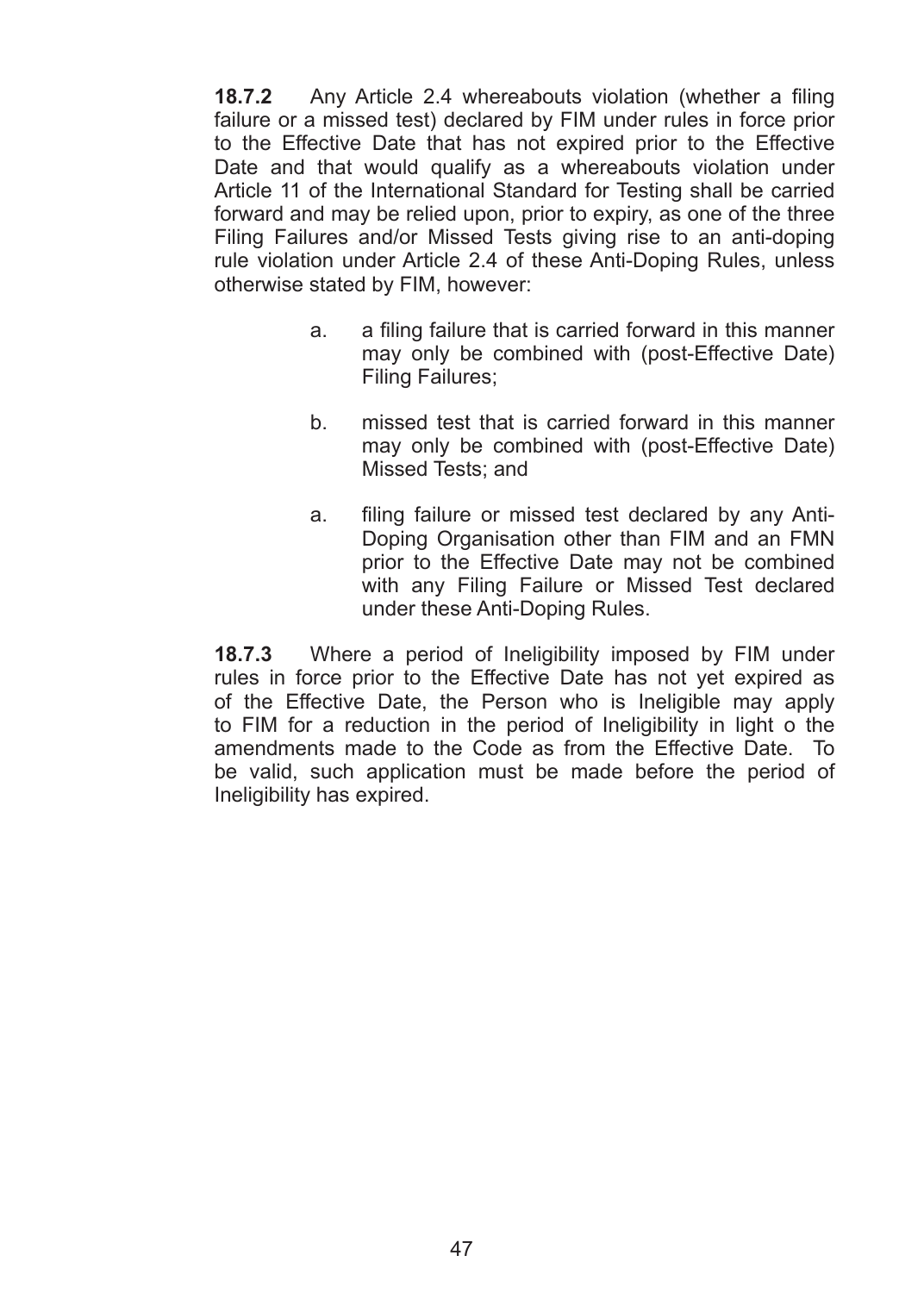**18.7.4** Subject always to Article 10.7.5, anti-doping rule violations committed under rules in force prior to the Effective Date shall be taken into account as prior offences for purposes of determining sanctions under Article 10.7. Where such pre- $E$ ffective Date anti-doping rule violation involved a substance that would be treated as a Specified Substance under these Anti-Doping Rules, for which a period of Ineligibility of less than two years was imposed, such violation shall be considered a Reduced Sanction violation for purposes of Article 10.7.1.

 $*****$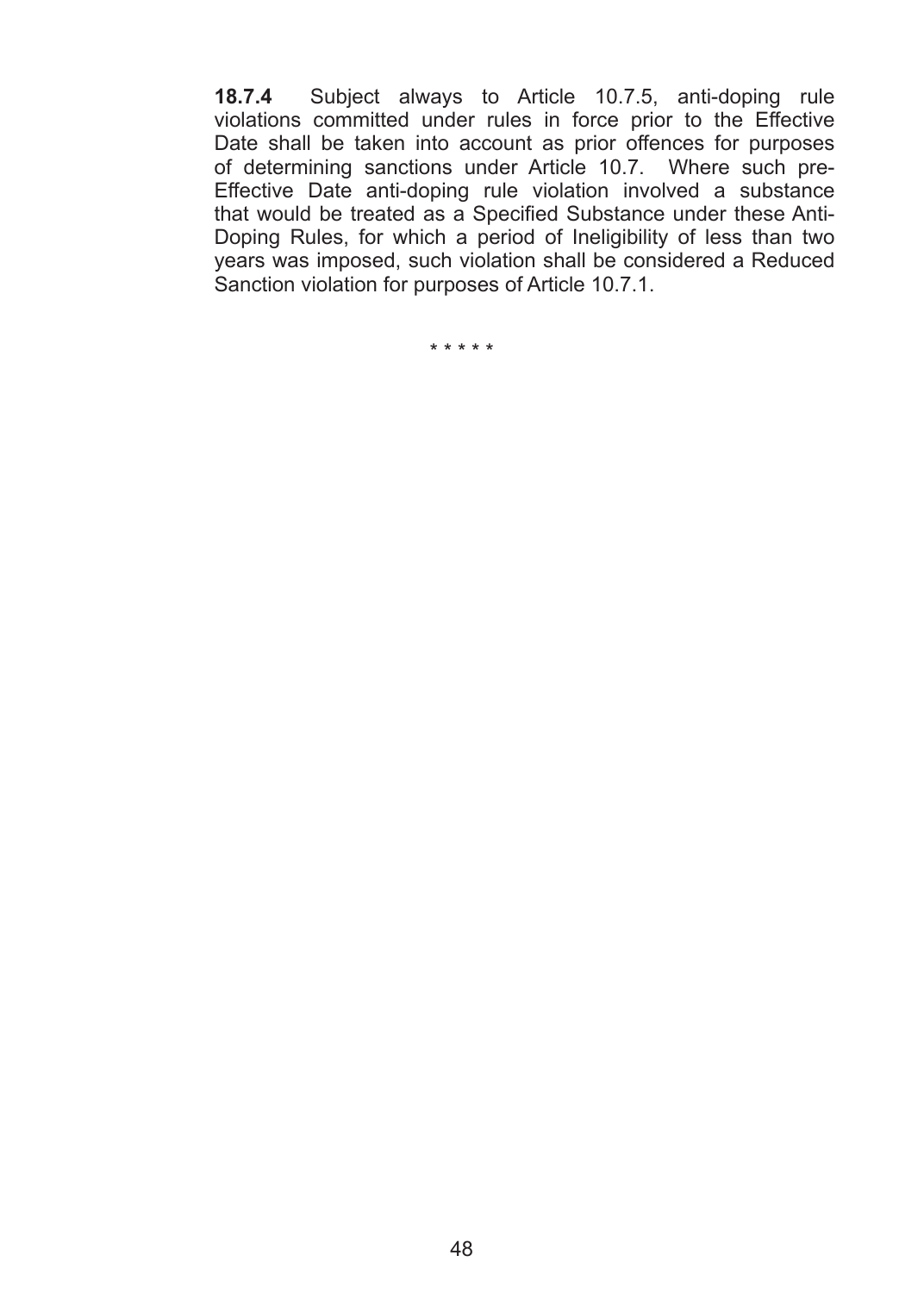#### **APPENDIX 1 - DEFINITIONS**

Adverse Analytical Finding: A report from a laboratory or other approved Testing entity that identifies in a Sample the presence of a Prohibited Substance or its Metabolites or Markers (including elevated quantities of endogenous substances) or evidence of the Use of a Prohibited Method.

Anti-Doping Organisation: A Signatory that is responsible for adopting rules for initiating, implementing or enforcing any part of the Doping Control  $p$ rocess. This includes, for example, the International Olympic Committee, the International Paralympic Committee, other Major Event Organisations that conduct Testing at their events, WADA, the FIM and National Anti-Doping Organisations.

Athlete: Any Person who participates in sport at the international level (as defined by each FMN) the national level (as defined by each National Anti-Doping Organisation, including but not limited to those Persons in its Registered Testing Pool), and any other competitor in sport who is otherwise subject to the jurisdiction of any Signatory or other sports Organisation accepting the Code. All provisions of the Code, including, for example, Testing, and TUE's must be applied to international and national-level competitors. Some National Anti-Doping Organisations may elect to test and apply anti-doping rules to  $recreational-level$  or masters competitors who are not current or potential national calibre competitors. National Anti-Doping Organisations are not required, however, to apply all aspects of the Code to such Persons. Specific national rules may be established for Doping Control for non-international-level or national-level competitors without being in conflict with the Code. Thus, a country could elect to test recreational-level competitors but not require TUE's or whereabouts information. In the same manner, a Major Event Organisation holding an Event only for masters-level competitors could elect to test the competitors but not require advance TUE or whereabouts information. For purposes of Article 2.8 (Administration or Attempted Administration) and for purposes of anti-doping information and education, any Person who participates in sport under the authority of any Signatory, government, or other sports Organisation accepting the Code is an Athlete.

Attempt: Purposely engaging in conduct that constitutes a substantial step in a course of conduct planned to culminate in the commission of an anti-doping rule violation. Provided, however, there shall be no anti-doping rule violation based solely on an Attempt to commit a violation if the Person renounces the attempt prior to it being discovered by a third party not involved in the Attempt.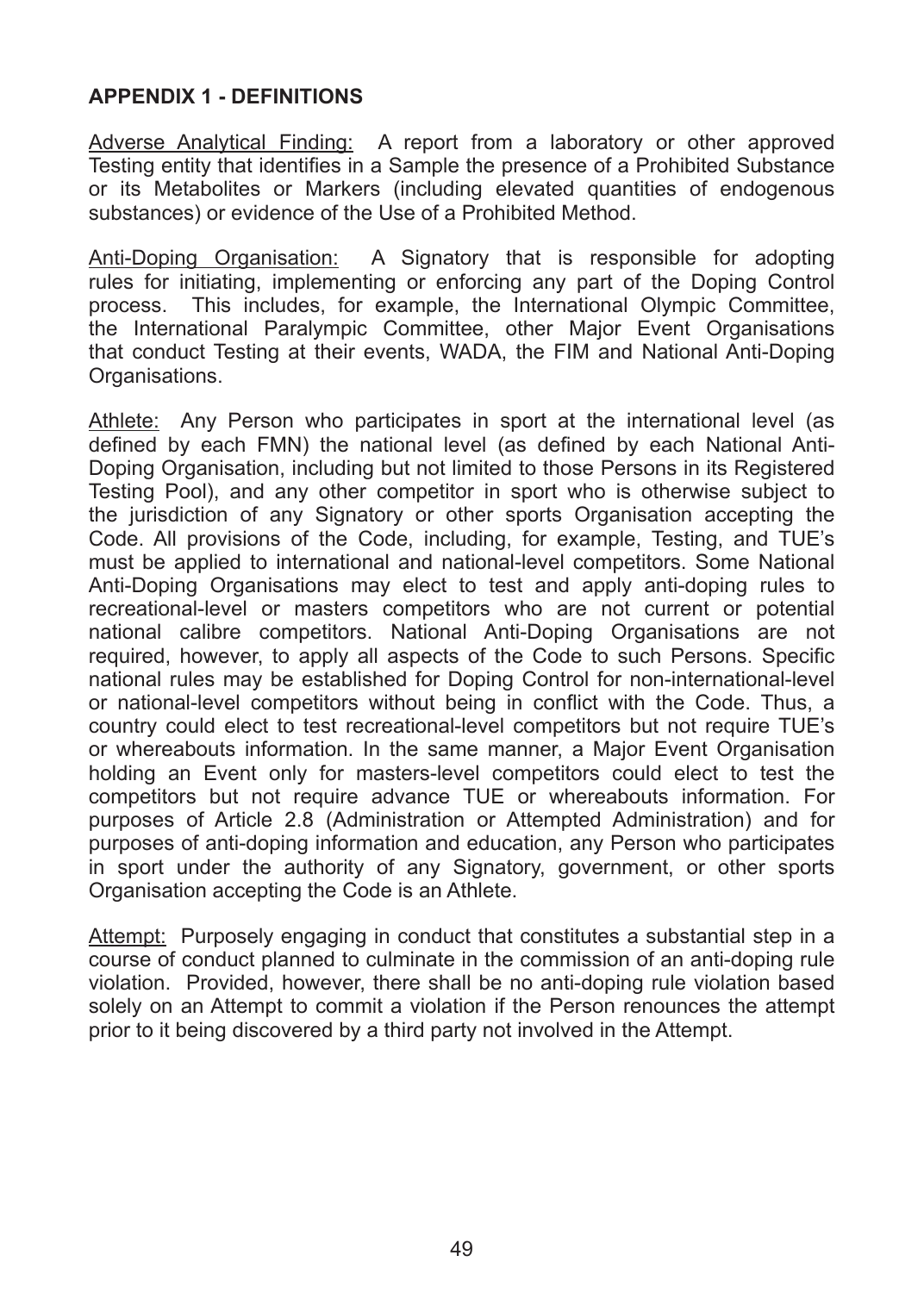Atypical Finding: A report from a laboratory or other WADA-approved entity which requires further investigation as provided by the International Standard for Laboratories or related Technical Documents prior to the determination of an Adverse Analytical Finding.

CAD: The FIM Anti-Doping Code

CAS: The Court of Arbitration for Sport.

CDA: The FIM Disciplinary and Arbitration Code

Chaperone: Person who is trained and authorized by the  $FIM$  to carry out specific duties including one or more of the following: notification of the rider selected for sample collection, accompanying and observing the rider until arrival at the doping control station, and/or witnessing and verifying the provision of the sample where the training qualifies him/her to do so.

CMI: The FIM International Medical Commission

Code: The World Anti-Doping Code.

Competition: A single race, match, game or singular contest. For stage races and other contests where prizes are awarded on a daily or other interim basis the distinction between a Competition and an Event will be as provided in the rules of the applicable International Federation.

Consequences of anti-doping rule violations: A Rider's or other Person's violation of an anti-doping rule may result in one or more of the following:  $(a)$ Disqualification means the Rider's results in a particular Competition or Event are invalidated, with all resulting consequences including forfeiture of any medals, points and prizes: (b) Ineligibility means the Rider or other Person is barred for a specified period of time from participating in any Competition or other activity or funding as provided in Article 10.9; and  $(c)$  Provisional Suspension means the Rider or other Person is barred temporarily from participating in any Competition prior to the final decision at a hearing conducted under Article 8 (Right to a Fair Hearing).

Disqualification: See Consequences of anti-doping rule violations, above.

Doping Control: All steps and processes from test distribution planning, through to ultimate disposition of any appeal including all steps and processes in between such as provision of whereabouts information, sample collection and handling, laboratory analysis, TUE's, results management and hearings.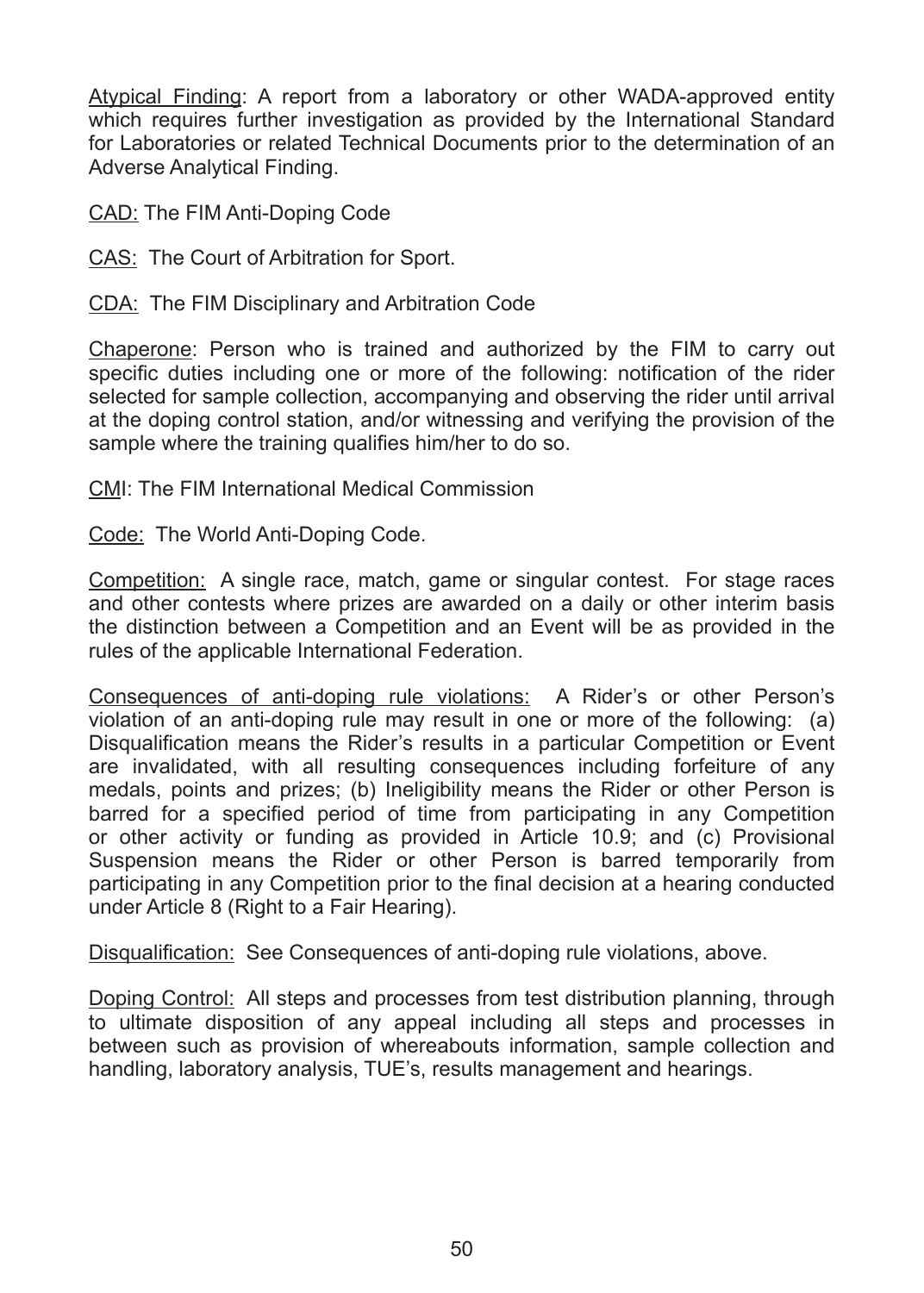Event: A series of individual Competitions conducted together under one ruling body (e.g., the Olympic Games, FIM World Championship, or Pan American Games).

Event Period: The time between the beginning and the end of an Event, as established by the ruling body of the Event.

FMN: A national entity which is a member of the FIM and recognised as the entity governing the FIM's disciplines in that nation.

In-Competition: Unless provided otherwise in the rules of an International Federation or other relevant Anti-Doping Organisation, "In-Competition" means the period commencing twelve hours before a Competition in which the Rider is scheduled to participate through the end of such Competition and the Sample collection process related to such Competition.

Independent Observer Program: A team of observers, under the supervision of WADA, who observes and may provide guidance on the Doping Control process at certain Events and report on their observations.

Individual Sport: Any sport that is not a Team Sport.

Ineligibility: See Consequences of Anti-Doping Rule Violations above.

International Event: An Event where the International Olympic Committee, the International Paralympic Committee, an International Federation, a Major Event Organisation, or another international sport Organisation is the ruling body for the Event or appoints the technical officials for the Event.

International Meeting: Term used within motorcycling for International Event. A Meeting organised by a National Federation (FMN) but open to Riders of another FMN and run under FIM rules with Officials appointed by the organising FMN.

International-Level Rider: Riders designated by the FIM as being within the Registered Testing Pool.

International Standard: A standard adopted by WADA in support of the Code. Compliance with an International Standard (as opposed to another alternative standard, practice or procedure) shall be sufficient to conclude that the procedures addressed by the International Standard were performed properly. International Standards shall include any Technical Documents issued pursuant to the International Standard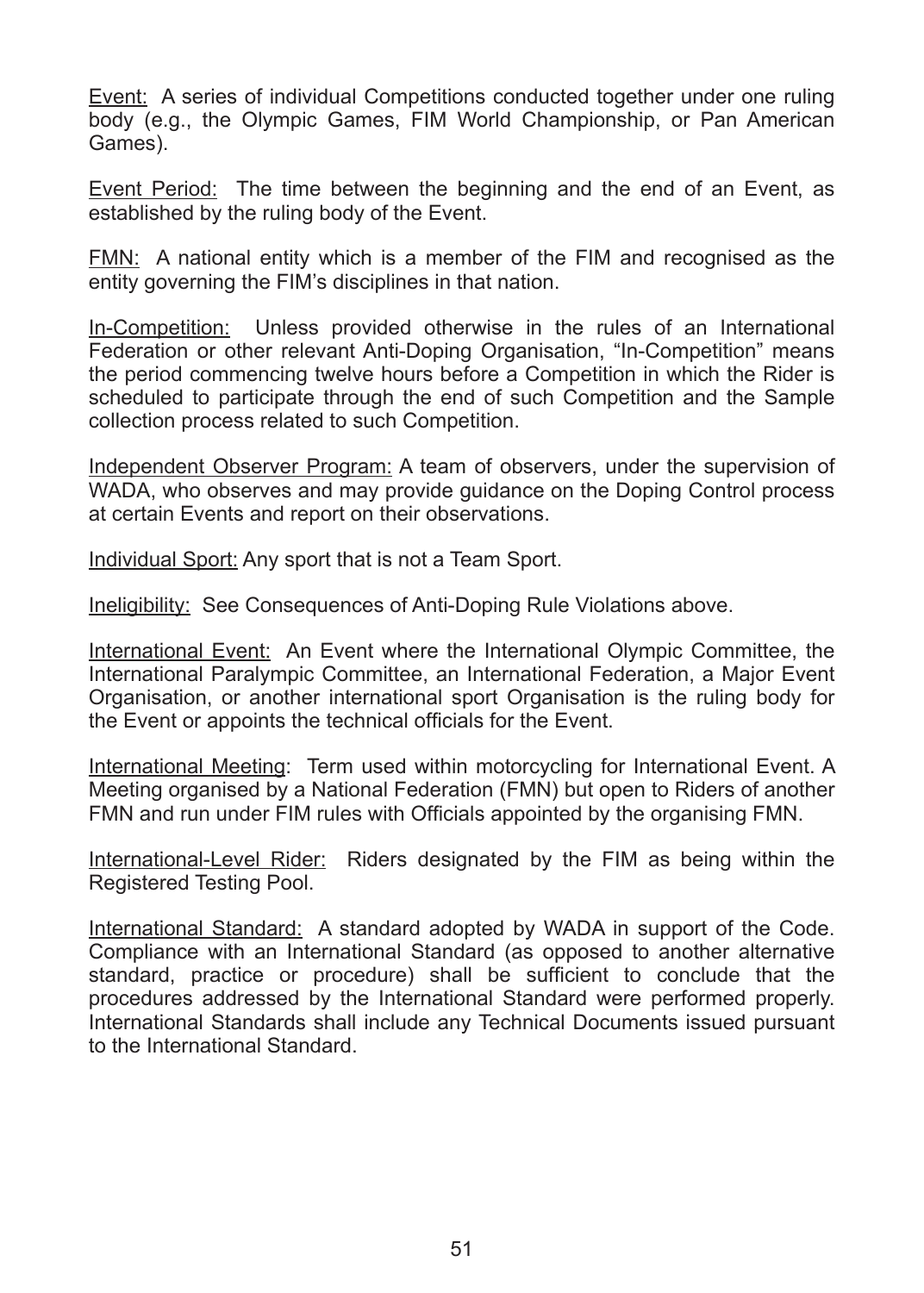Major Event Organisations: The continental associations of National Olympic Committees and other international multi-sport Organisations that function as the ruling body for any continental, regional or other International Event.

Marker: A compound, group of compounds or biological parameter(s) that indicates the Use of a Prohibited Substance or Prohibited Method.

Meeting: Term used within motorcycling for one or more individual Competitions. races, heats, courses conducted together under one ruling and sanctioning body.

Metabolite: Any substance produced by a biotransformation process.

Minor: A natural Person who has not reached the age of majority as established by the applicable laws of his or her country of residence.

National Anti-Doping Organisation: The entity(ies) designated by each country as possessing the primary authority and responsibility to adopt and implement anti-doping rules, direct the collection of Samples, the management of test results, and the conduct of hearings, all at the national level. This includes an entity which may be designated by multiple countries to serve as regional Anti-Doping Organisation for such countries. If this designation has not been made by the competent public authority(ies), the entity shall be the country's National Olympic Committee or its designee.

National Event: A sport Event involving international or national-level Riders that is not an International Event.

National Olympic Committee: The Organisation recognized by the International Olympic Committee. The term National Olympic Committee shall also include the National Sport Confederation in those countries where the National Sport Confederation assumes typical National Olympic Committee responsibilities in the anti-doping area.

No Advance Notice: A Doping Control which takes place with no advance warning to the Rider and where the Rider is continuously chaperoned from the moment of notification through Sample provision.

No Fault or Negligence: The Rider's establishing that he or she did not know or suspect, and could not reasonably have known or suspected even with the exercise of utmost caution, that he or she had Used or been administered the Prohibited Substance or Prohibited Method.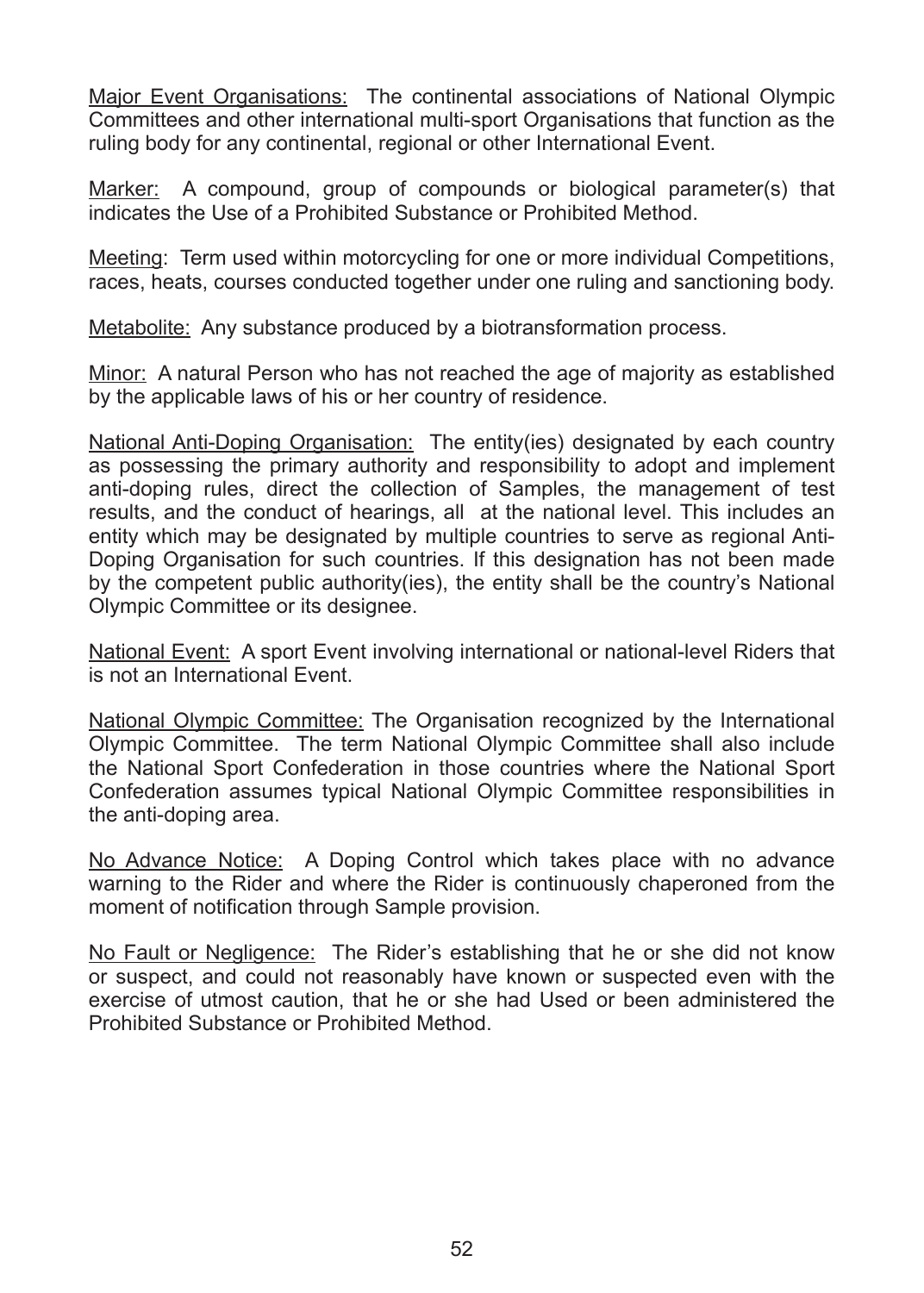No Significant Fault or Negligence: The Rider's establishing that his or her fault or negligence, when viewed in the totality of the circumstances and taking into account the criteria for No Fault or Negligence, was not significant in relationship to the anti-doping rule violation.

Out-of-Competition: Any Doping Control which is not In-Competition.

Participant: Any Rider or Rider Support Personnel.

Person: A natural Person or an Organisation or other entity.

Possession: The actual, physical possession, or the constructive possession (which shall be found only if the person has exclusive control over the Prohibited Substance/Method or the premises in which a Prohibited Substance/Method exists): provided, however, that if the person does not have exclusive control over the Prohibited Substance/Method or the premises in which a Prohibited Substance/Method exists, constructive possession shall only be found if the person knew about the presence of the Prohibited Substance/Method and intended to exercise control over it. Provided, however, there shall be no antidoping rule violation based solely on possession if, prior to receiving notification of any kind that the Person has committed an anti-doping rule violation, the Person has taken concrete action demonstrating that the Person never intended to have possession and has renounced possession by explicitly declaring it to an Anti-Doping Organisation. Notwithstanding anything to the contrary in this definition, the purchase (including by any electronic or other means) of a Prohibited Substance or Prohibited Method constitutes possession by the Person who makes the purchase.

Prohibited List: The List identifying the Prohibited Substances and Prohibited Methods.

Prohibited Method: Any method so described on the Prohibited List.

Prohibited Substance: Any substance so described on the Prohibited List.

Provisional Hearing: For purposes of Article 7.6, an expedited abbreviated hearing occurring prior to a hearing under Article 8 (Right to a Fair Hearing) that provides the Rider with notice and an opportunity to be heard in either written or  $\overline{\phantom{a}}$ oral form.

Provisional Suspension: See Consequences above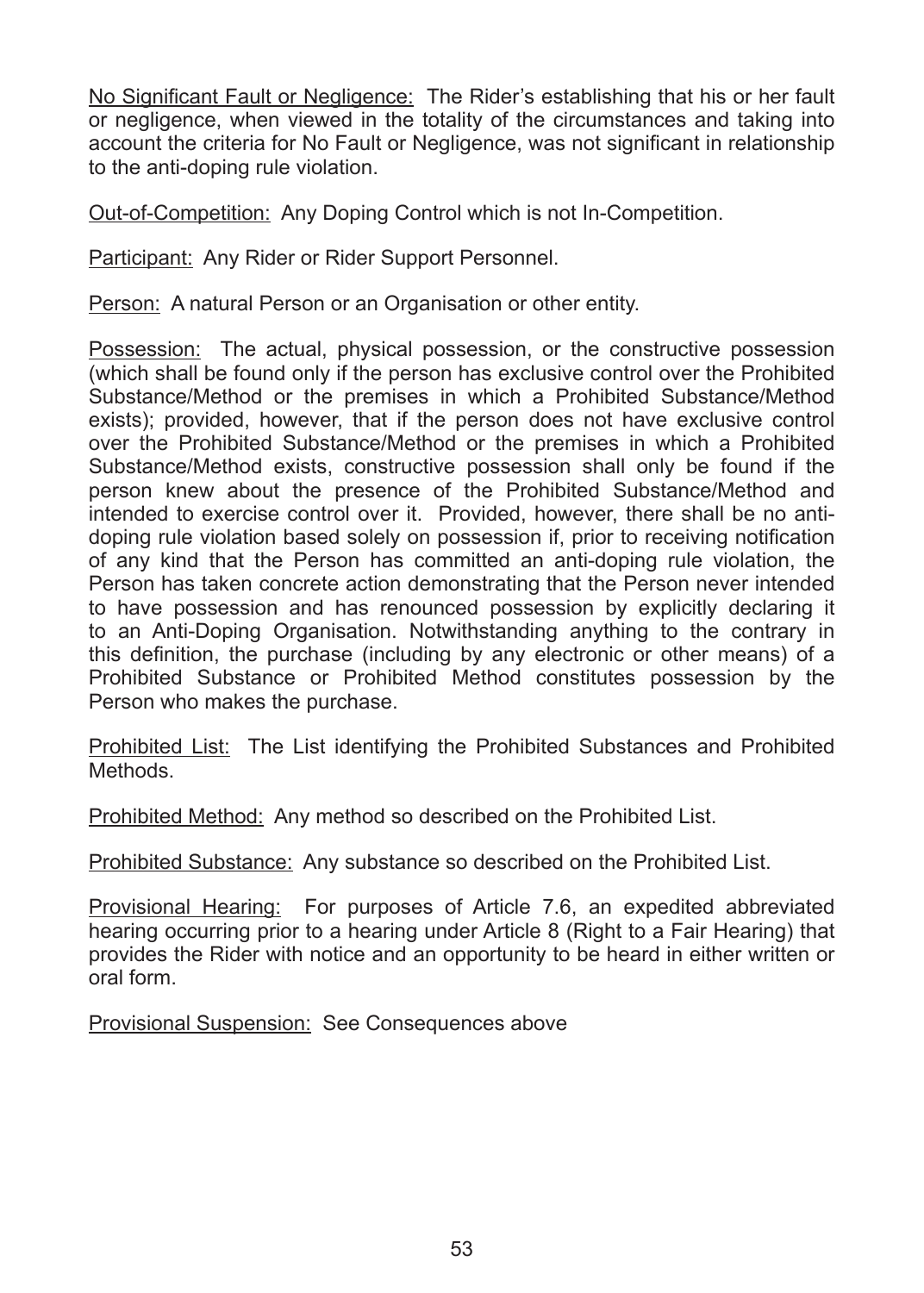Publicly Disclose or Publicly Report: To disseminate or distribute information to the general public or persons beyond those persons entitled to earlier notification in accordance with Article 14

Registered Testing Pool: The pool of top level Riders established separately by each International Federation and National Anti-Doping Organisation who are subject to both In-Competition and Out-of-Competition Testing as part of that International Federation's or National Anti-Doping Organisation's test distribution plan.

Retroactive TUE: As defined in the International Standard for Therapeutic Use Exemptions.

Rider: Term used within the FIM for "athlete"

Rider Support Personnel: Any coach, trainer, manager, agent, team staff, official, medical, paramedical personnel, parent or any other Person working with or, treating or assisting a Rider participating in or preparing for sports Competition.

Sample: Any biological material collected for the purposes of Doping Control.

Signatories: Those entities signing the Code and agreeing to comply with the Code, including the International Olympic Committee, International Federations, International Paralympic Committee, National Olympic Committees, National Paralympic Committees, Major Meeting Organisations, National Anti-Doping Organisations, and WADA.

Suspension: see Ineligibility above

Specified Substances: As defined in Article 4.2.2.

Substantial Assistance: For purposes of Article 10.5.3, a Person providing Substantial Assistance must: (1) fully disclose in a signed written statement all information he or she possesses in relation to anti-doping rule violations, and  $(2)$  fully cooperate with the investigation and adjudication of any case related to that information, including, for example, presenting testimony at a hearing if requested to do so by an Anti-Doping Organisation or hearing panel. Further, the information provided must be credible and must comprise an important part of any case which is initiated or, if no case is initiated, must have provided a sufficient basis on which a case could have been brought.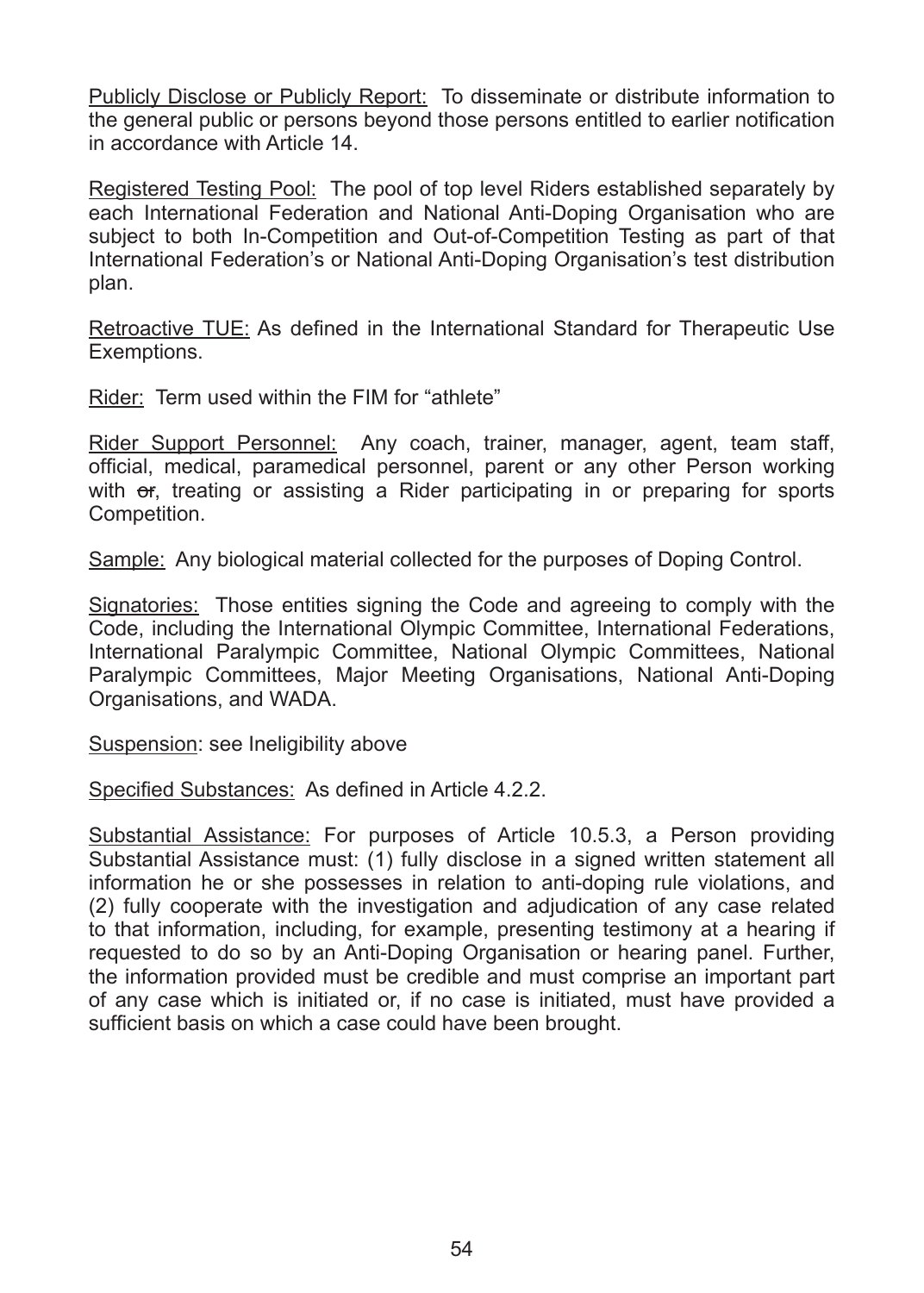Tampering: Altering for an improper purpose or in an improper way; bringing improper influence to bear; interfering improperly; obstructing, misleading or engaging in any fraudulent conduct to alter results or prevent normal procedures from occurring: or providing fraudulent information to an Anti-Doping Organisation.

Target Testing: Selection of Riders for Testing where specific Riders or groups of Riders are selected on a non-random basis for Testing at a specified time.

Team Sport: A sport in which the substitution of players is permitted during a Competition.

Testing: The parts of the Doping Control process involving test distribution planning, Sample collection, Sample handling, and Sample transport to the laboratory.

Trafficking: Selling, giving, transporting, sending, delivering or distributing a Prohibited Substance or Prohibited Method (either physically or by any electronic or other means) by a Rider, Rider Support Personnel or any other Person subject to the iurisdiction of an Anti-Doping Organisation to any third party: provided, however, this definition shall not include the actions of bona fide medical personnel involving a Prohibited Substance used for genuine and legal therapeutic purposes or other acceptable justification, and shall not include actions involving Prohibited Substances which are not prohibited in Out-of-Competition Testing unless the circumstances as a whole demonstrate such Prohibited Substances are not intended for genuine and legal therapeutic purposes.

TUE: As defined in Article 2.6.1.

TUE Board: As defined in Article 4.4.5.

UNESCO% Convention:% The% International% Convention% against% Doping% in% Sport% adopted by the 33rd session of the UNESCO General Conference on 19 October 2005 including any and all amendments adopted by the States Parties to the Convention and the Conference of Parties to the International Convention against Doping in Sport.

Use: The utilisation, application, ingestion, injection or consumption by any means whatsoever of any Prohibited Substance or Prohibited Method.

WADA: The World Anti-Doping Agency.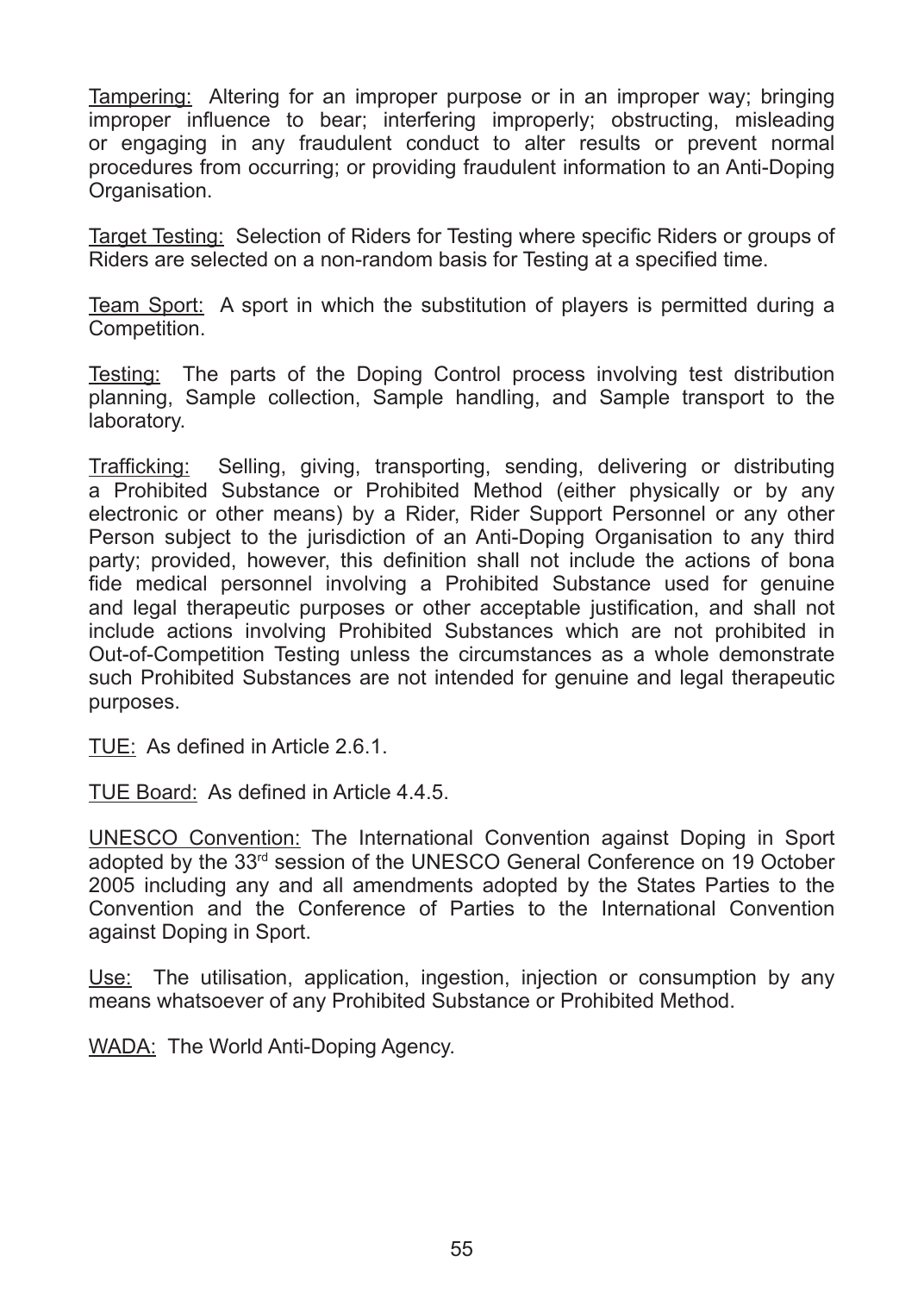#### **APPENDIX 2 - Acknowledgment and Agreement**

I, as a member of a national federation (FMN) and/or a participant in an FMN or FIM authorized or recognized event, hereby acknowledge and agree as follows:

- **1.** I have been referred and had an opportunity to review the FIM Anti-Doping Rules.
- **2.** I consent and agree to comply with and be bound by all of the provisions of the FIM Anti-Doping Rules, including but not limited to, all amendments to the Anti-Doping Rules and all International Standards incorporated in the Anti-Doping Rules.
- **3.** I acknowledge and agree that the National Federation (FMN) and the FIM have jurisdiction to impose sanctions as provided in the FIM Anti-Doping Rules.
- **4.** I also acknowledge and agree that any dispute arising out of a decision made pursuant to the FIM Anti-Doping Rules, after exhaustion of the process expressly provided for in the FIM Anti-Doping Rules, may be appealed exclusively as provided in Article 13 of the FIM Anti-Doping Rules to an appellate body for final and binding arbitration in last instance, which in the case of International-Level Riders is the Court of Arbitration for Sport.
- **5.** I acknowledge and agree that the decisions of the arbitral appellate body referenced above shall be final and enforceable, and that I will not bring any claim, arbitration, lawsuit or litigation in any other court or tribunal.

\_\_\_\_\_\_\_\_\_\_\_\_\_\_\_\_\_\_\_\_\_\_\_\_% % \_\_\_\_\_\_\_\_\_\_\_\_\_\_\_\_\_\_\_\_\_\_\_\_\_\_\_\_\_\_\_\_\_\_\_\_

**6.** I have read and understand this Acknowledgement and Agreement.

\_\_\_\_\_\_\_\_\_\_\_\_\_\_\_\_\_\_\_\_\_\_\_\_% % \_\_\_\_\_\_\_\_\_\_\_\_\_\_\_\_\_\_\_\_\_\_\_\_\_\_\_\_\_\_\_\_\_\_\_\_ Date **Date Print Name (Last Name, First Name)** 

(Day/Month/Year)% % legal%guardian)

Date of Birth Signature (or, if a minor, signature of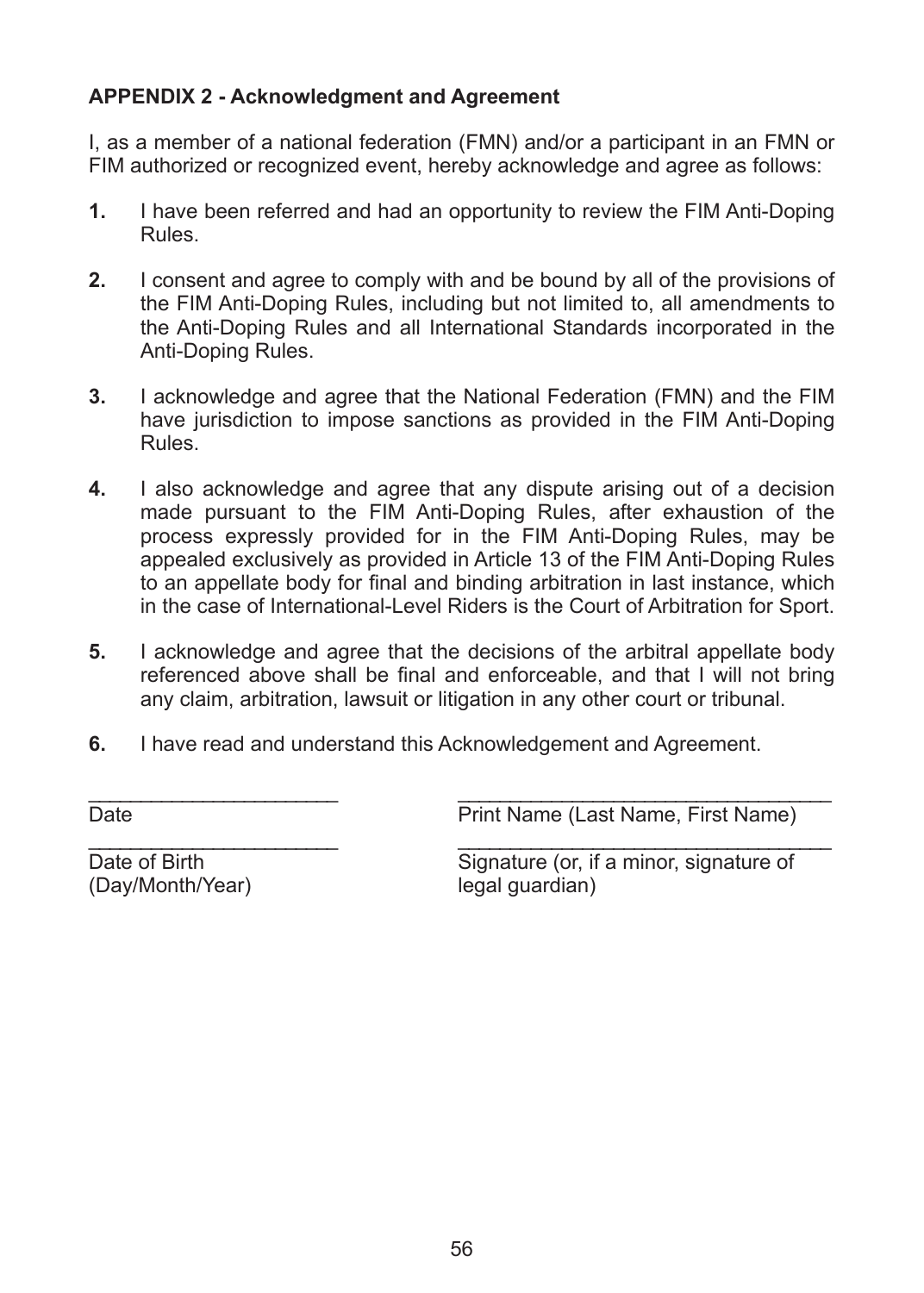#### **APENDIX 3: The 2013 Prohibited List**

#### **Valid\*1\*January\*2013**

In accordance with Article 4.2.2 of the World Anti-Doping Code, all **Prohibited Substances shall be considered as "Specified Substances"** except Substances in classes S1, S2, S4.4, S4.5, S6.a, and Prohibited Methods M1, M2 and M3.

#### SUBSTANCES AND METHODS PROHIBITED AT ALL TIMES **(IN-AND OUT-OF-COMPETITION)**

#### **S0. NON-APPROVED SUBSTANCES**

Any pharmacological substance which is not addressed by any of the subsequent sections of the List and with no current approval by any governmental regulatory health authority for human therapeutic use (i.e. drugs under pre-clinical or clinical development or discontinued, designer drugs, **substances approved only for** veterinary **use**) is prohibited at all times.

#### **PROHIBITED SUBSTANCES**

#### **S1. ANABOLIC AGENTS**

Anabolic agents are prohibited.

#### 1. **Anabolic Androgenic Steroids (AAS)**

a. Exogenous<sup>\*</sup> AAS, including:

**1-androstenediol** (5 $\alpha$ -androst-1-ene-38.178-diol): **1-androstenedione** (5α-androst-1-ene-3.17-dione): **bolandiol** (estr-4-ene-3β.17β-diol): **bolasterone; boldenone; boldione** (androsta-1,4-diene-3,17-dione); **calusterone: clostebol: danazol** ([1,2]oxazolo[4',5':2,3]pregna-4-en-20vn-17g-ol)**: dehydrochlormethyltestosterone** (4-chloro-176-hydroxy-17gmethylandrosta-1,4-dien-3-one); desoxymethyltestosterone (17a-methyl- $5α$ -androst-2-en-17β-ol)**: drostanolone: ethylestrenol** (19-norpregna-4en-17α-ol)**: fluoxymesterone: formebolone: furazabol** (17α-methyl[1,2,5] oxadiazolo<sup>[3]</sup> 4':2.31-5q-androstan-176-ol): **gestrinone: 4-hydroxytestosterone** (4.17<sub>B</sub>-dihydroxyandrost-4-en-3-one); mestanolone; mesterolone; **metenolone: methandienone** (17β-hνdroxν-17α-methylandrosta-1.4-dien-3one)**:** methandriol: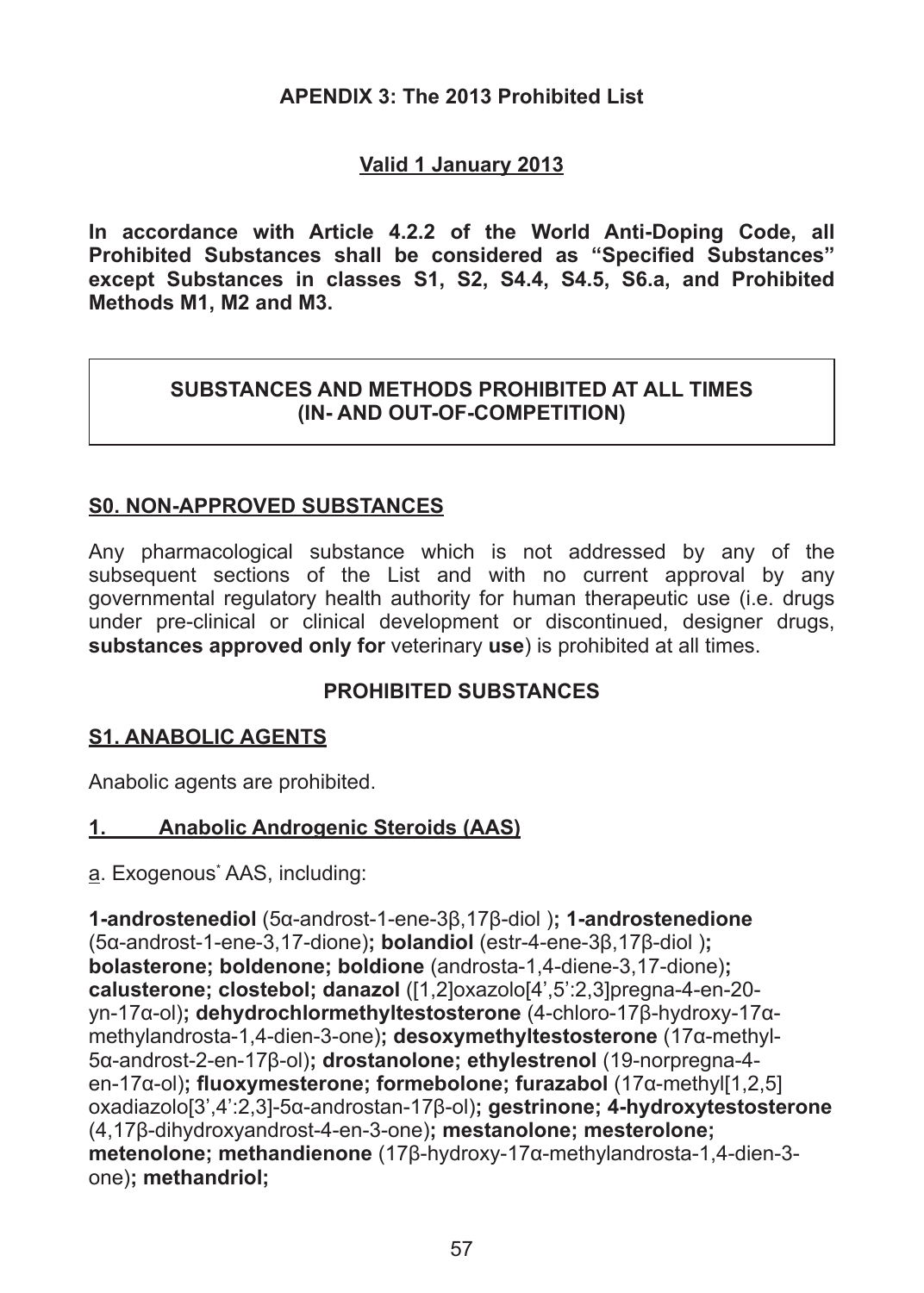**methasterone** (17β-hνdroxν-2α.17α-dimethνl-5α-androstan-3-one): **methyldienolone** (17β-hydroxy-17α-methylestra-4 9-dien-3-one): methyl-1-testosterone (17β-hydroxy-17α-methyl-5α-androst-1-en-3one)**: methylnortestosterone** (178-hydroxy-17q-methylestr-4-en-3-one); methyltestosterone; metribolone (methyltrienolone, 17<sub>8</sub>-hydroxy- $17α$ -methylestra-4.9.11-trien-3-one)**: mibolerone: nandrolone: 19-norandrostenedione** (estr-4-ene-3,17-dione); norboletone: norclostebol: horethandrolone: oxabolone: oxandrolone: oxymesterone: oxymetholone: prostanozol (17β-[(tetrahydropyran-2-yl)oxy]-1'H-pyrazolo[3,4:2,3]-5αandrostane): **quinbolone: stanozolol: stenbolone: 1-testosterone**  $(178-hvdroxv-5α-androst-1-en-3-one)$ : **tetrahydrogestrinone** (17-hydroxy-18ahomo-19-nor-17g-pregna-4.9.11-trien-3-one)**: trenbolone** (178-hydroxyestr-4,9,11-trien-3-one); and other substances with a similar chemical structure or similar biological effect(s).

b. Endogenous\*\* AAS when administered exogenously:

**androstenediol** (androst-5-ene-3 $\beta$ , 17 $\beta$ -diol); **androstenedione** (androst-4ene-3.17-dione)**: dihydrotestosterone** (17β-hydroxy-5α-androstan-3-one): **prasterone** (dehydroepiandrosterone, DHEA, 38-hydroxyandrost-5-en-17-one); **testosteronee**

and their metabolites and isomers, including but not limited to:

**5α-androstane-3α.17α-diol: 5α-androstane-3α.17β-diol: 5α-androstane-** $36.17\alpha$ -diol: 5α-androstane-36.176-diol: androst-4-ene-3α.17α-diol: androst-4-ene-3α,17β-diol; androst-4-ene-3β,17α-diol; androst-5-ene- $3α.17α$ -diol: androst-5-ene-3α.17β-diol: androst-5-ene-3β.17α-diol: 4-androstenediol (androst-4-ene-3B.17B-diol)**: 5-androstenedione** (androst-5ene-3.17-dione)**: epi-dihydrotestosterone: epitestosterone: etiocholanolone:**  $3α$ -hydroxy-5α-androstan-17-one: 3β-hydroxy-5α-androstan-17-one: **7α-hydroxy-DHEA**; 7β-hydroxy-DHEA; 7-keto-DHEA; 19-norandrosterone; **19%noretiocholanolone.**

#### 2. Other Anabolic Agents, including but not limited to:

**Clenbuterol,\* selective\* androgen\* receptor\* modulators\* (SARMs),\* tibolone,\*** zeranol, zilpaterol.

For purposes of this section:

\* "exogenous" refers to a substance which is not ordinarily capable of being produced by the body naturally.

"endogenous" refers to a substance which is capable of being produced by the body naturally.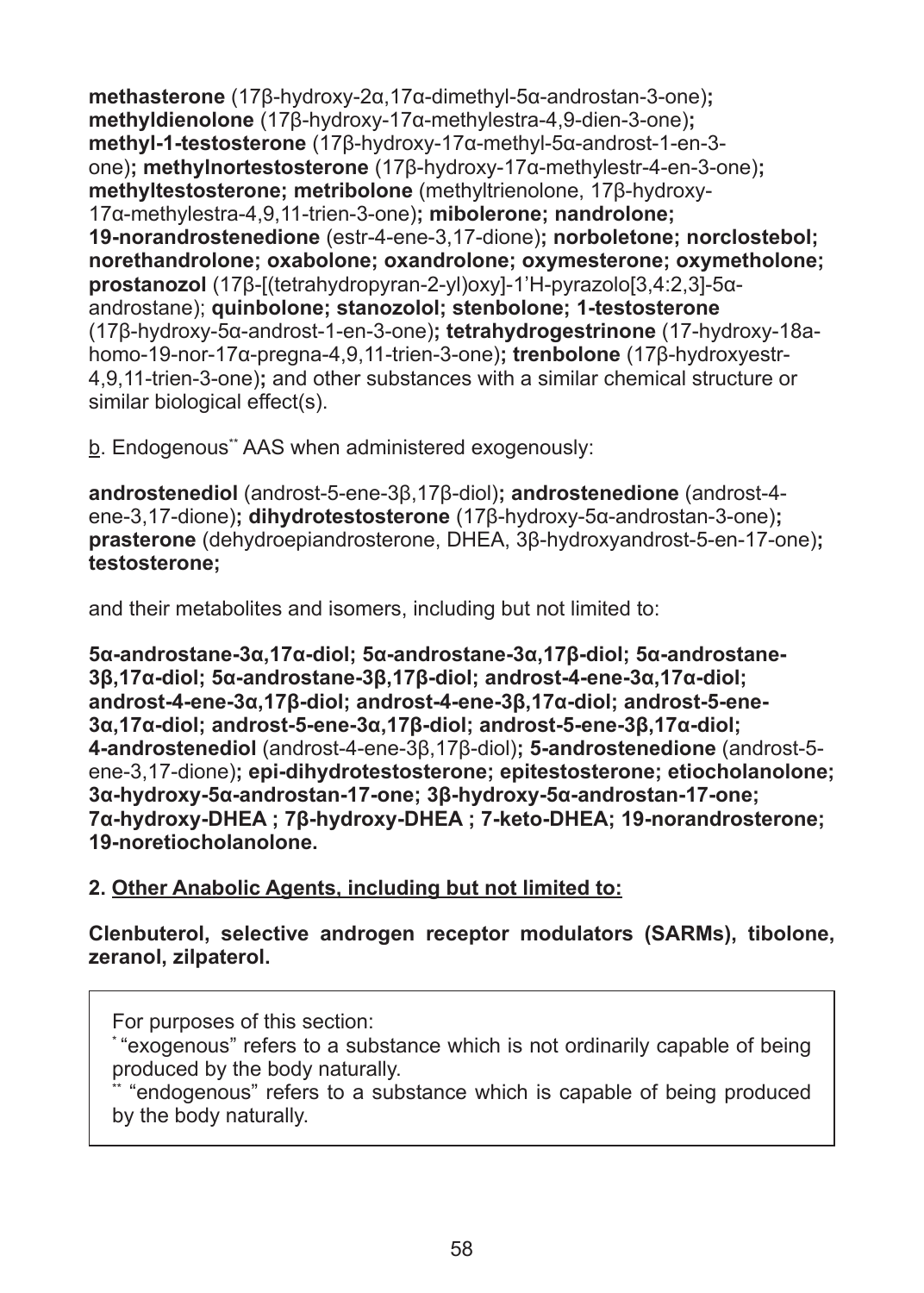#### S2. PEPTIDE HORMONES, GROWTH FACTORS AND RELATED **SUBSTANCES**

The following substances and their releasing factors are prohibited:

- **1. Erythropoiesis-Stimulating Agents** [e.g. erythropoietin (EPO), darbepoetin (dEPO), hypoxia-inducible factor (HIF) stabilizers, methoxy polyethylene glycol-epoetin beta (CERA), peginesatide (Hematide)1:
- **2.** Chorionic Gonadotrophin (CG) and Luteinizing Hormone (LH) in males<sup>1</sup>
- **3.** Corticotrophins:
- **4.** Growth Hormone (GH), Insulin-like Growth Factor-1 (IGF-1), Fibroblast **Growth Factors (FGFs). Hepatocyte Growth Factor (HGF), Mechano Growth Factors (MGFs). Platelet-Derived Growth Factor (PDGF). Vascular-Endothelial Growth Factor (VEGF) as well as any other growth** factor affecting muscle, tendon or ligament protein synthesis/degradation, vascularisation, energy utilization, regenerative capacity or fibre type switching;

and other substances with similar chemical structure or similar biological effect(s).

#### S3. BETA-2 AGONISTS

All beta-2 agonists, including all optical isomers (e.g.  $d$ - and  $l$ -) where relevant, are prohibited except inhaled salbutamol (maximum 1600 micrograms over 24 hours), inhaled formoterol (maximum delivered dose **54** micrograms over  $24$  hours) and salmeterol when taken by inhalation in accordance with the manufacturers' recommended therapeutic regimen.

The presence in urine of salbutamol in excess of  $1000$  ng/mL or formoterol in excess of 40 ng/mL is presumed not to be an intended therapeutic use of the substance and will be considered as an Adverse Analytical Finding unless the rider proves, through a controlled pharmacokinetic study, that the abnormal result was the consequence of the use of the therapeutic inhaled dose up to the maximum indicated above.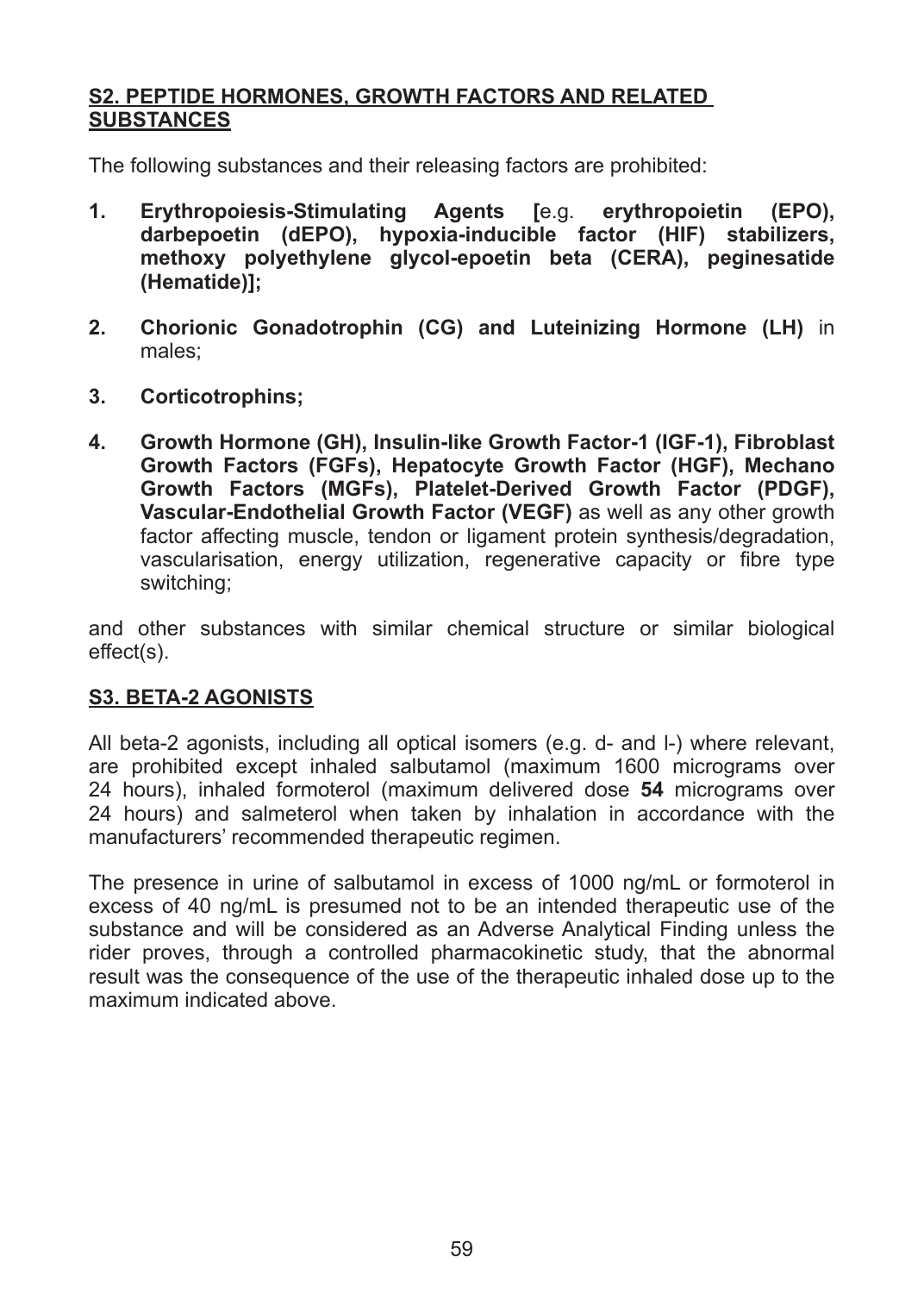#### **S4. HORMONE AND METABOLIC MODULATORS**

The following are prohibited:

- **1. Aromatase inhibitors** including, but not limited to: **aminoglutethimide.** anastrozole, androsta-1,4,6-triene-3,17-dione (androstatrienedione), **4%androstene%3,6,17\*trione\*(6%oxo),\*exemestane,\*formestane,\*letrozole,\* testolactone.**
- **2. Selective estrogen receptor modulators (SERMs)** including, but not limited to: raloxifene, tamoxifen, toremifene.
- **3. Other anti-estrogenic substances** including, but not limited to: **clomiphene,\*cyclofenil,\*fulvestrant.**
- **4. Agents modifying myostatin function(s)** including, but not limited, to: myostatin inhibitors.
- **5. Metabolic modulators:** 
	- **a) Insulins**

**b)** Peroxisome Proliferator Activated Receptor δ (PPARδ) agonists  $\left($ e.g. GW 1516). PPAR<sub>2</sub>-AMP-activated protein kinase (AMPK) axis agonists (e.g. AICAR)

#### **S5. DIURETICS AND OTHER MASKING AGENTS**

Masking agents are prohibited. They include:

**Diuretics, desmopressin, plasma expanders (e.g. glycerol; intravenous** administration of **albumin, dextran, hydroxyethyl starch** and mannitol), **probenecid:** and other substances with similar biological effect(s).

Local administration of felypressin in dental anaesthesia is not prohibited.

Diuretics include:

**Acetazolamide,\* amiloride,\* bumetanide,\* canrenone,\* chlorthalidone,\*** etacrynic acid, furosemide, indapamide, metolazone, spironolactone,  $t$ hiazides (e.g. bendroflumethiazide, chlorothiazide, hydrochlorothiazide), **triamterene**: and other substances with a similar chemical structure or similar biological effect(s) (except drospirenone, pamabrom and topical dorzolamide and brinzolamide, which are not prohibited).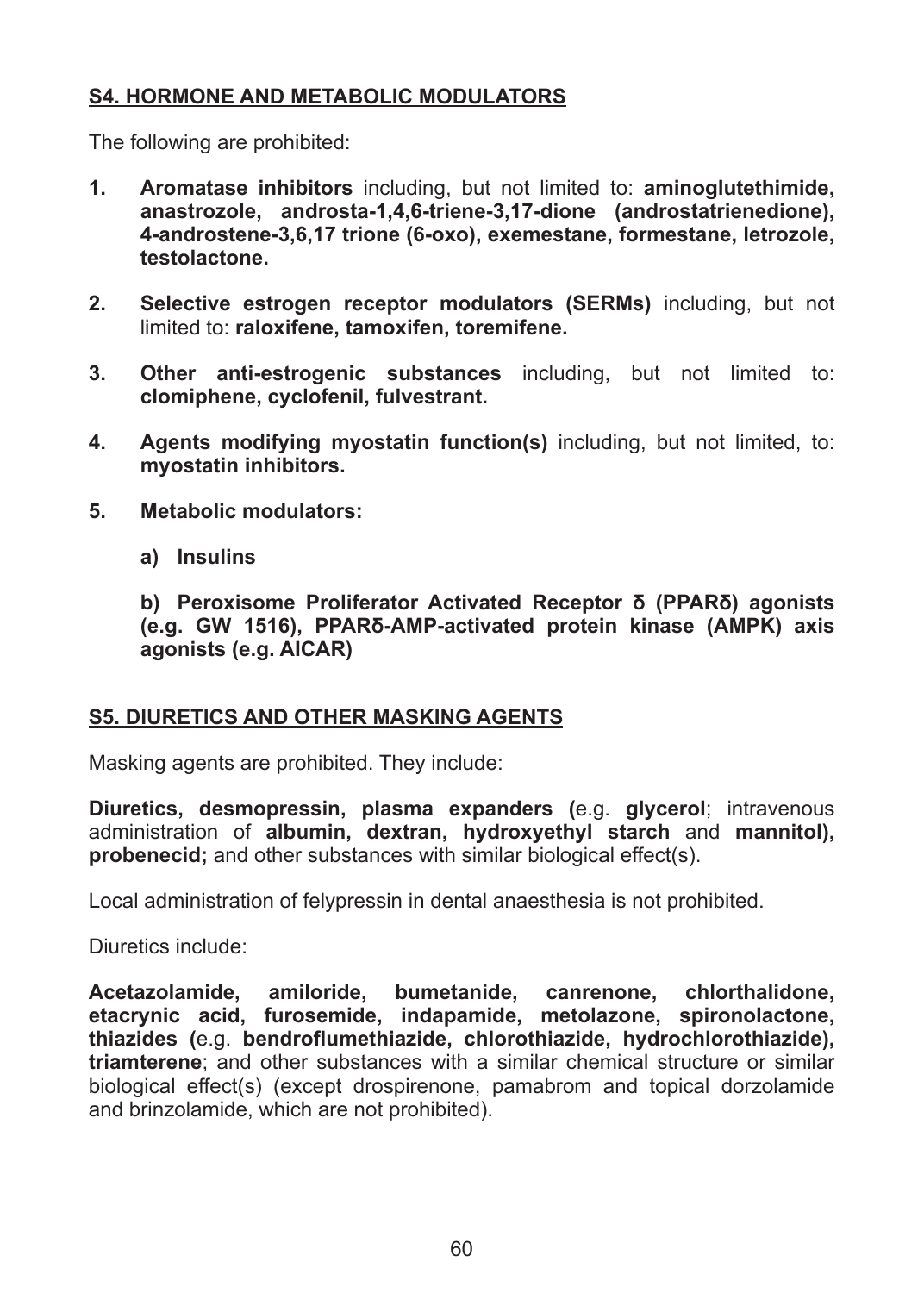The use In- and Out-of-Competition, as applicable, of any quantity of a substance subject to threshold limits (i.e. formoterol, salbutamol, cathine, ephedrine, methylephedrine and pseudoephedrine) in conjunction with a diuretic or other masking agent requires the deliverance of a specific Therapeutic Use Exemption for that substance in addition to the one granted for the diuretic or other masking agent.

#### **PROHIBITED METHODS**

#### **M1. ENHANCEMENT OF OXYGEN TRANSFER**

The following are prohibited:

- 1. The administration or reintroduction of any quantity of autologous, homologous or heterologous blood or red blood cell products of any origin into the circulatory system.
- 2. Artificially enhancing the uptake, transport or delivery of oxygen, including, but not limited to, perfluorochemicals, efaproxiral (RSR13) and modified haemoglobin products (e.g. haemoglobin-based blood substitutes, microencapsulated haemoglobin products), excluding supplemental oxygen.
- 3. Any form of intravascular manipulation of the blood or blood components by physical or chemical means.

#### **M2. CHEMICAL AND PHYSICAL MANIPULATION**

The following are prohibited:

- 1. Tampering, or attempting to tamper, in order to alter the integrity and validity of Samples collected during Doping Control is prohibited. These include but are not limited to urine substitution and/or adulteration (e.g. proteases).
- 2. Intravenous infusions and/or injections of more than  $50$  mL per  $6$  hour period are prohibited except for those legitimately received in the course of hospital admissions or clinical investigations.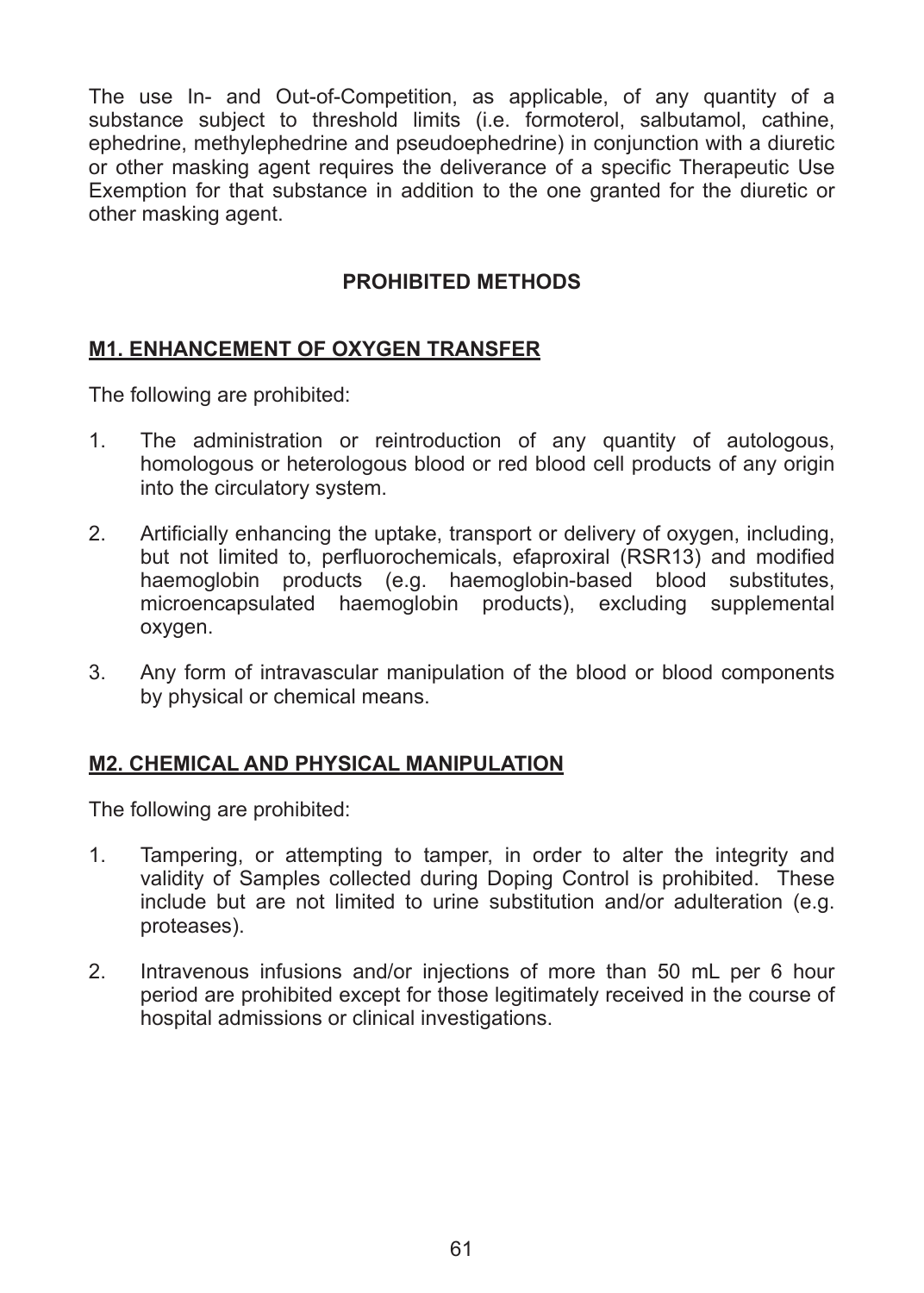#### **M3. GENE DOPING**

The following, with the potential to enhance sport performance, are prohibited:

- 1. The transfer of polymers of nucleic acids or nucleic acid analogues:
- 2. The use of normal or genetically modified cells.

#### SUBSTANCES AND METHODS PROHIBITED IN-COMPETITION

In addition to the categories S0 to S5 and M1 to M3 defined above, the **Inc. 5 Following categories are prohibited In-Competition:** 

#### **PROHIBITED SUBSTANCES**

#### **S6. STIMULANTS**

All stimulants, including all optical isomers (e.g.  $d$ - and  $l$ -) where relevant, are prohibited, except imidazole derivatives for topical use and those stimulants  $\frac{1}{2}$  included in the 2013 Monitoring Program\*.

Stimulants include:

a: Non-Specified Stimulants:

**Adrafinil: amfepramone: amiphenazole: amphetamine: amphetaminil: Ehablah EXABLE EXABLE EXABLE EXABLE** *E* **EXABLE** *E* **EXPONDENCIONAL <b>EXABLE** *E* EDDICATE **EXABLE 2** EXABLE **EXABLE 2** EXABLE **EXABLE 2** EXABLE **EXABLE 2** EXABLE **2** EXABLE **2** EXABLE **2** EXABLE **2** EXABLE **2** EXABL cocaine; cropropamide; crotetamide; dimethylamphetamine; etilamphetamine; famprofazone; fencamine; fenetylline;  $I$  **fenfluramine; fenproporex; furfenorex; mefenorex; mephentermine;** mesocarb; methamphetamine(d-); p-methylamphetamine;  $m$ ethylenedioxyamphetamine; methylenedioxymethamphetamine;  $modafinil;$  norfenfluramine; phendimetrazine; phenmetrazine; phentermine; 4-phenylpiracetam (carphedon); prenylamine; prolintane.

A stimulant not expressly listed in this section is a Specified Substance.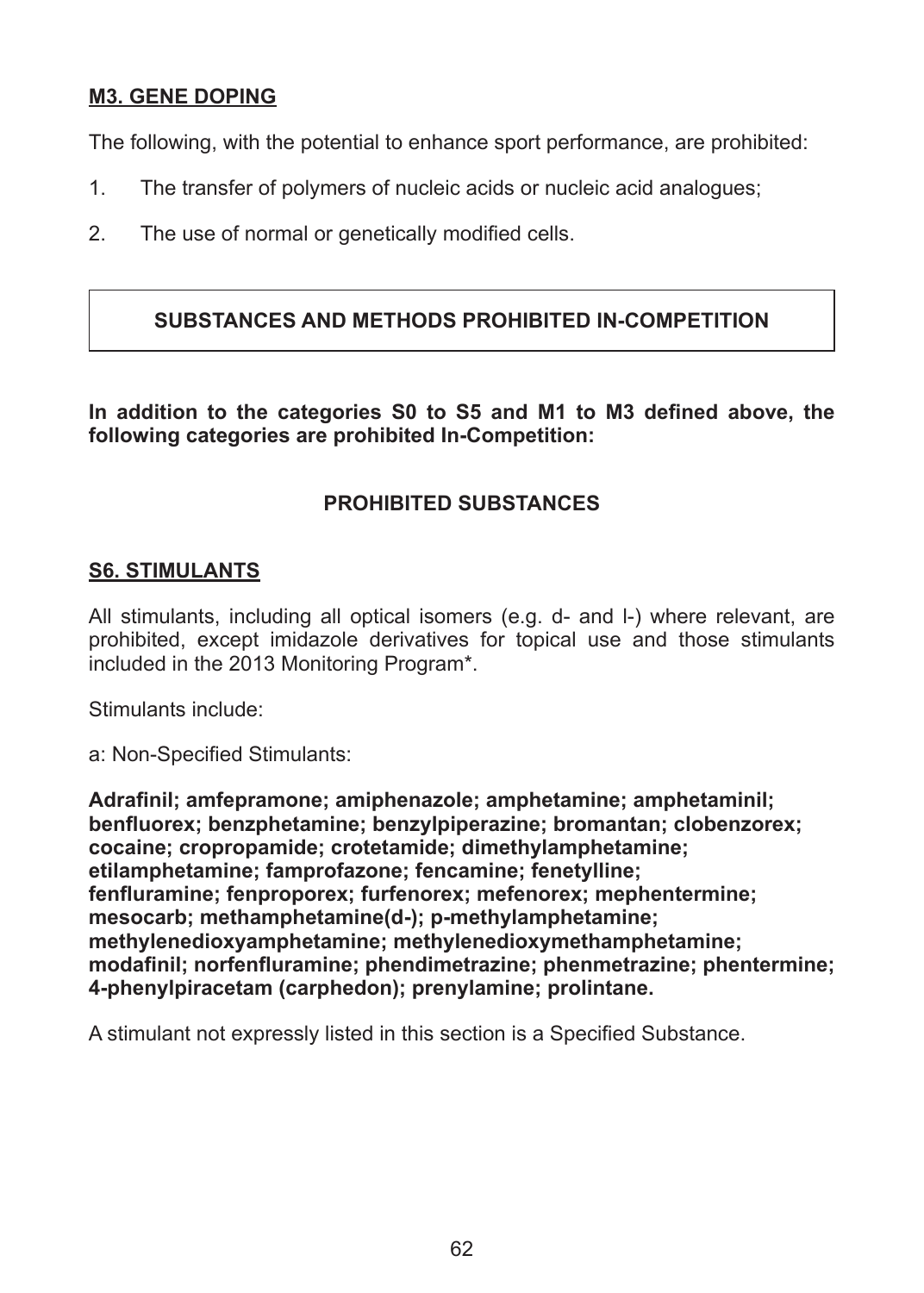b: Specified Stimulants (examples):

Adrenaline\*\*; cathine\*\*\*; ephedrine\*\*\*\*; etamivan; etilefrine; fenbutrazate; fencamfamin: heptaminol: isometheptene: levmetamfetamine: meclofenoxate; methylephedrine\*\*\*\*; methylhexaneamine (dimethylpentylamine): methylphenidate: nikethamide: norfenefrine:  $octopamine: oxilofrine (methylsynephrine); parahydroxyamphetamine;$ pemoline: pentetrazol: phenpromethamine: propylhexedrine:  $p$ seudoephedrine\*\*\*\*\*; selegiline; sibutramine; strychnine; **tuaminoheptane:** and other substances with a similar chemical structure or similar biological effect(s).

\* The following substances included in the 2013 Monitoring Program (bupropion, caffeine, nicotine, phenylephrine, phenylpropanolamine, pipradol, synephrine) are not considered as Prohibited Substances

\*\* Local administration (e.g. nasal, ophthalmologic) of **Adrenaline** or coadministration with local anaesthetic agents is not prohibited.

\*\*\* **Cathine** is prohibited when its concentration in urine is greater than 5 micrograms per milliliter.

\*\*\*\* Each of **ephedrine** and **methylephedrine** is prohibited when its concentration in urine is greater than 10 micrograms per milliliter.

\*\*\*\*\* Pseudoephedrine is prohibited when its concentration in urine is greater than 150 micrograms per milliliter.

## **S7. NARCOTICS**

The following are prohibited:

Buprenorphine, dextromoramide, diamorphine (heroin), fentanyl and its derivatives, hydromorphone, methadone, morphine, oxycodone, oxymorphone, pentazocine, pethidine.

#### **S8. CANNABINOIDS**

Natural (e.g. cannabis, hashish, marijuana) or synthetic delta 9-tetrahydrocannabinol (THC) and cannabimimetics [e.g. "Spice" (containing JWH018, JWH073), HU-210] are prohibited.

#### S9. GLUCOCORTICOSTEROIDS

All glucocorticosteroids are prohibited when administered by oral, intravenous, intramuscular or rectal routes.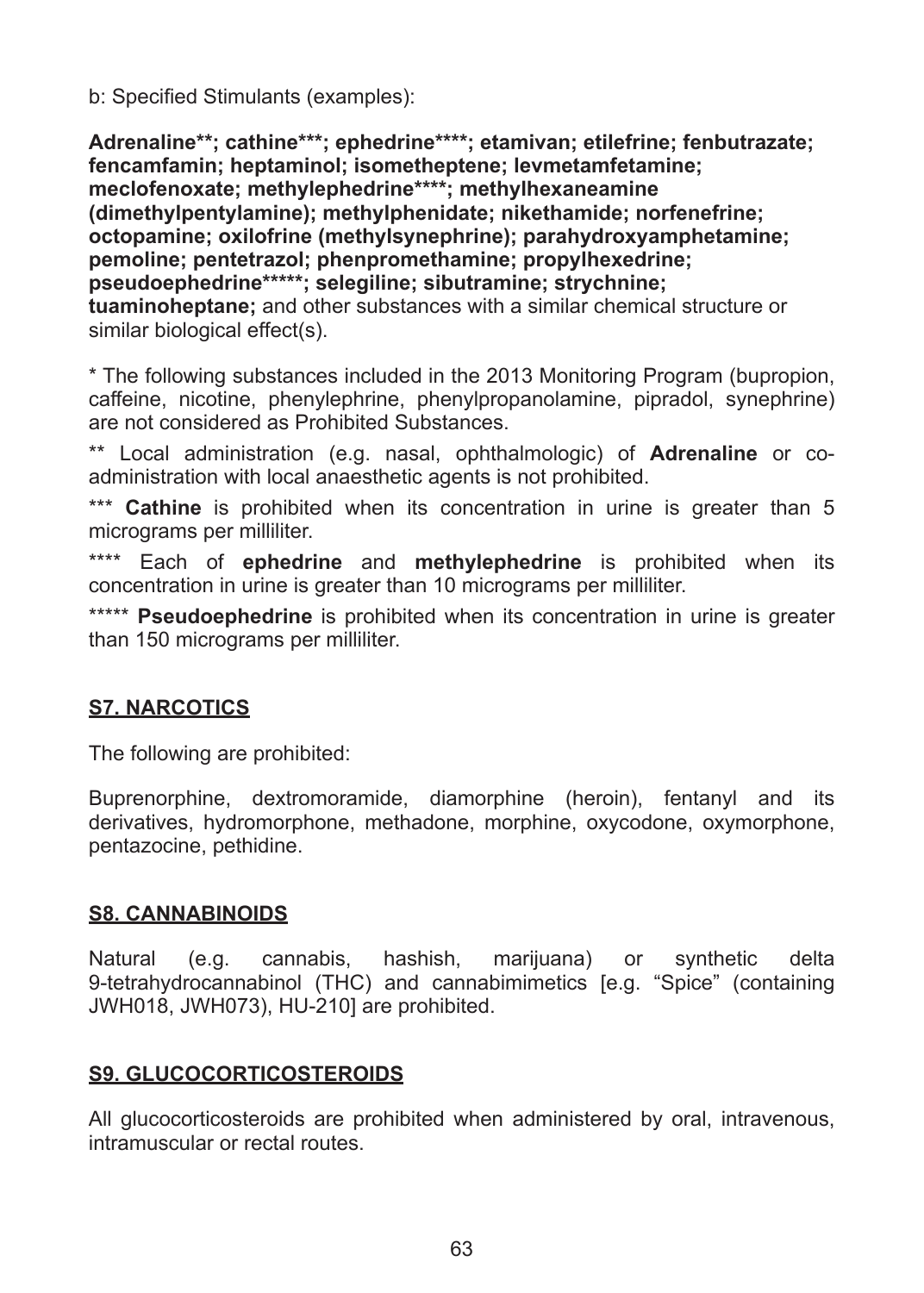#### SUBSTANCES PROHIBITED IN PARTICULAR SPORTS

#### **P1. ALCOHOL**

Alcohol (ethanol) is prohibited In-Competition only, in the following sports. Detection will be conducted by analysis of breath and/or blood. The doping violation threshold (haematological values) is 0.10 g/L.

- Aeronautic (FAI)
- Archery (FITA)
- Automobile (FIA)
- Karate (WKF)<br>• Motorcycling (
- Motorcycling (FIM)
- Powerboating (UIM)

#### **P2. BETA-BLOCKERS**

Unless otherwise specified, beta-blockers are prohibited In-Competition only, in the following sports:

- Archery (FITA) (also prohibited Out-of-<br>• Competition)
- Competition)
- Automobile (FIA)
- Billiards (all disciplines) (WCBS)<br>• Darts (WDF)
- Darts (WDF)<br>• Golf (IGF)
- Golf (IGF)
- Shooting (ISSF, IPC) (also prohibited Out-of-Competition)<br>• Skiing/Snowboarding (FIS) in ski jumping freestyle aeria
- Skiing/Snowboarding (FIS) in ski jumping, freestyle aerials/halfpipe and snowboard halfpipe/big air

Beta-blockers include, but are not limited to, the following:

Acebutolol, alprenolol, atenolol, betaxolol, bisoprolol, bunolol, carteolol, carvedilol, celiprolol, esmolol, labetalol, levobunolol, metipranolol, metoprolol, nadolol, oxprenolol, pindolol, propranolol, sotalol, timolol.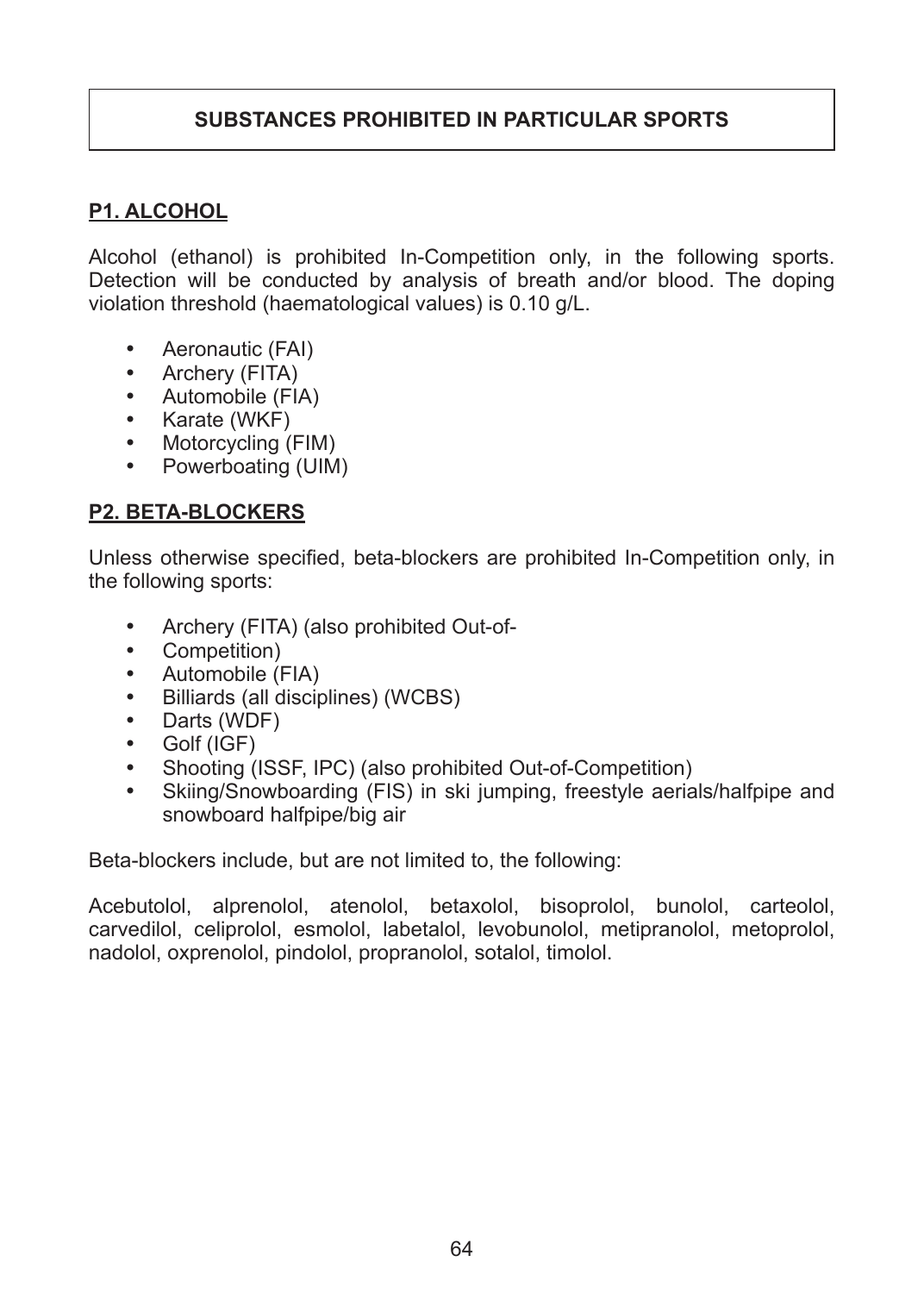

FÉDÉRATION INTERNATIONALE<br>DE MOTOCYCLISME

# **Therapeutic Use Exemptions TUE**

**Please complete all sections in capital letters or typing**

#### **1. Rider Information**

| <b>Family Name:</b>                                                                             | Name(s):                  |                             |  |
|-------------------------------------------------------------------------------------------------|---------------------------|-----------------------------|--|
| Male $\Box$<br>Female $\Box$                                                                    | Date of Birth (dd/mm/yy): |                             |  |
| <b>Nationality:</b>                                                                             |                           | <b>National Federation:</b> |  |
| Adress:                                                                                         |                           |                             |  |
|                                                                                                 |                           |                             |  |
| City:                                                                                           | Country:                  | Postcode:                   |  |
| Tel.:                                                                                           | Mobile N°:                |                             |  |
| (with international code)                                                                       |                           |                             |  |
| E-mail:                                                                                         | Fax:                      |                             |  |
| Sport: Motorcycling                                                                             | Discipline:               |                             |  |
| International Sport Organisation: Fédération Internationale de Motocyclisme FIM                 |                           |                             |  |
| If rider with disability, indicate disability:                                                  |                           |                             |  |
| Please mark the appropriate box:                                                                |                           |                             |  |
| I am part of a FIM Registered Testing Pool                                                      |                           |                             |  |
| I am part of a National Anti-Doping Organization Testing Pool                                   |                           |                             |  |
| I am participating in a FIM event for which a TUE granted pursuant to the FIM rules is required |                           |                             |  |
| Name of the competition:                                                                        |                           |                             |  |
| If rider with disability, indicate disability:                                                  |                           |                             |  |
|                                                                                                 |                           |                             |  |



11 ROUTE DE SUISSE CH – 1295 MIES FOUNDED 1904

TEL +41 22 950 95 00 FAX +41 22 950 95 01 cmi@fim.ch WWW.FIM-LIVE.COM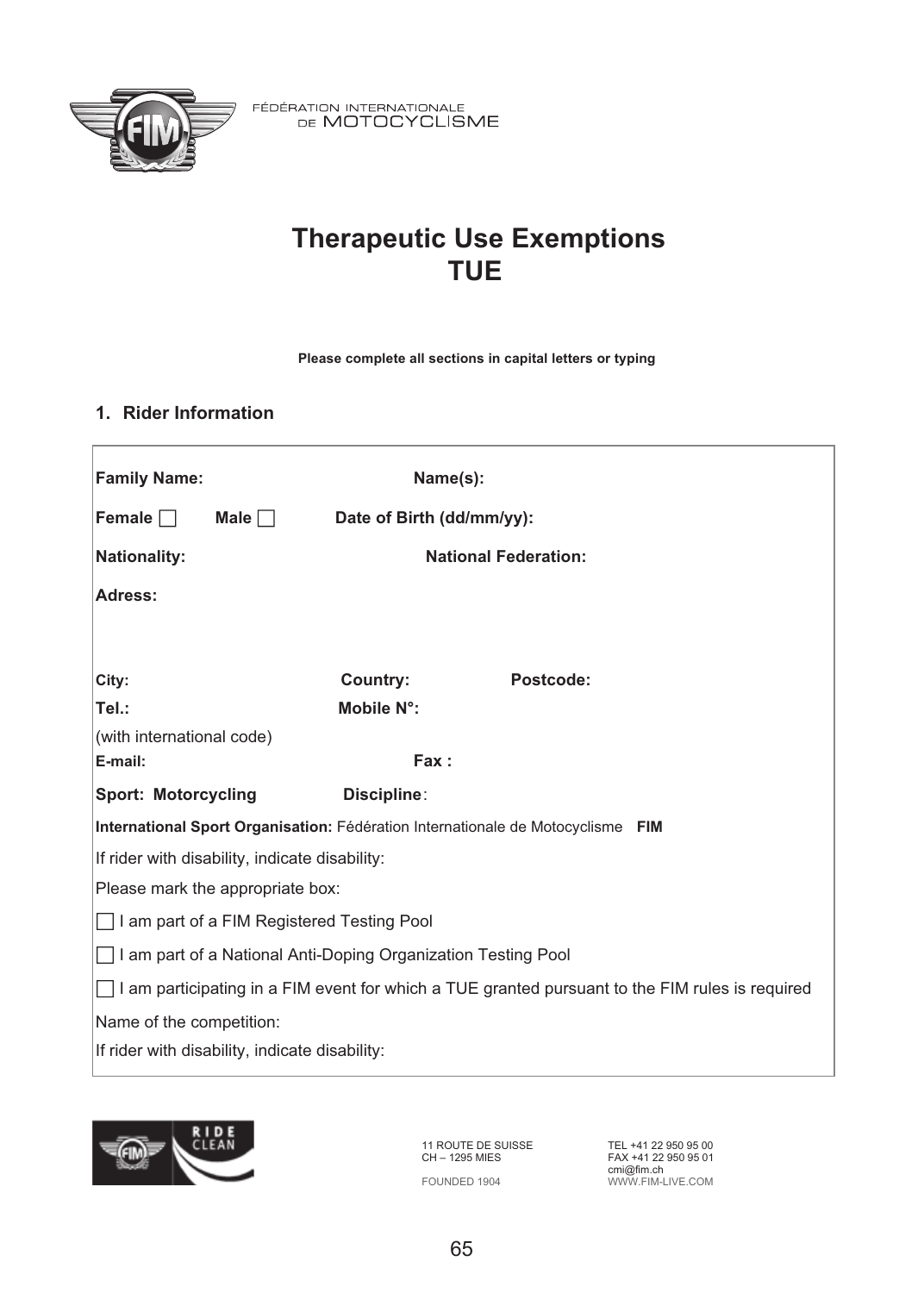#### **2. Medical information**

**Diagnosis with sufficient medical information (see note 1):**

**If a permitted medication can be used to treat the medical condition, provide clinical justification for the requested use of the prohibited medication** 

#### **3. Medication details**

| Prohibited<br>substance(s):<br>Generic name                            |                  | Dose      | Route of<br>administration | Frequency                 |
|------------------------------------------------------------------------|------------------|-----------|----------------------------|---------------------------|
| 1.                                                                     |                  |           |                            |                           |
| 2.                                                                     |                  |           |                            |                           |
| 3.                                                                     |                  |           |                            |                           |
| Intended duration of<br>treatment:<br>(Please tick<br>appropriate box) | .4.1.1<br>.4.1.2 | once only | emergency $\Box$           | or duration (week/month): |

| Have you submitted any previous TUE application? |          | $ves$               | no |  |
|--------------------------------------------------|----------|---------------------|----|--|
| For which substance?                             |          |                     |    |  |
| To whom?                                         |          | When ?              |    |  |
| Decision:                                        | Approved | Not approved $\Box$ |    |  |



11 ROUTE DE SUISSE CH – 1295 MIES

FOUNDED 1904

TEL +41 22 950 95 00 FAX +41 22 950 95 01 cmi@fim.ch WWW.FIM-LIVE.COM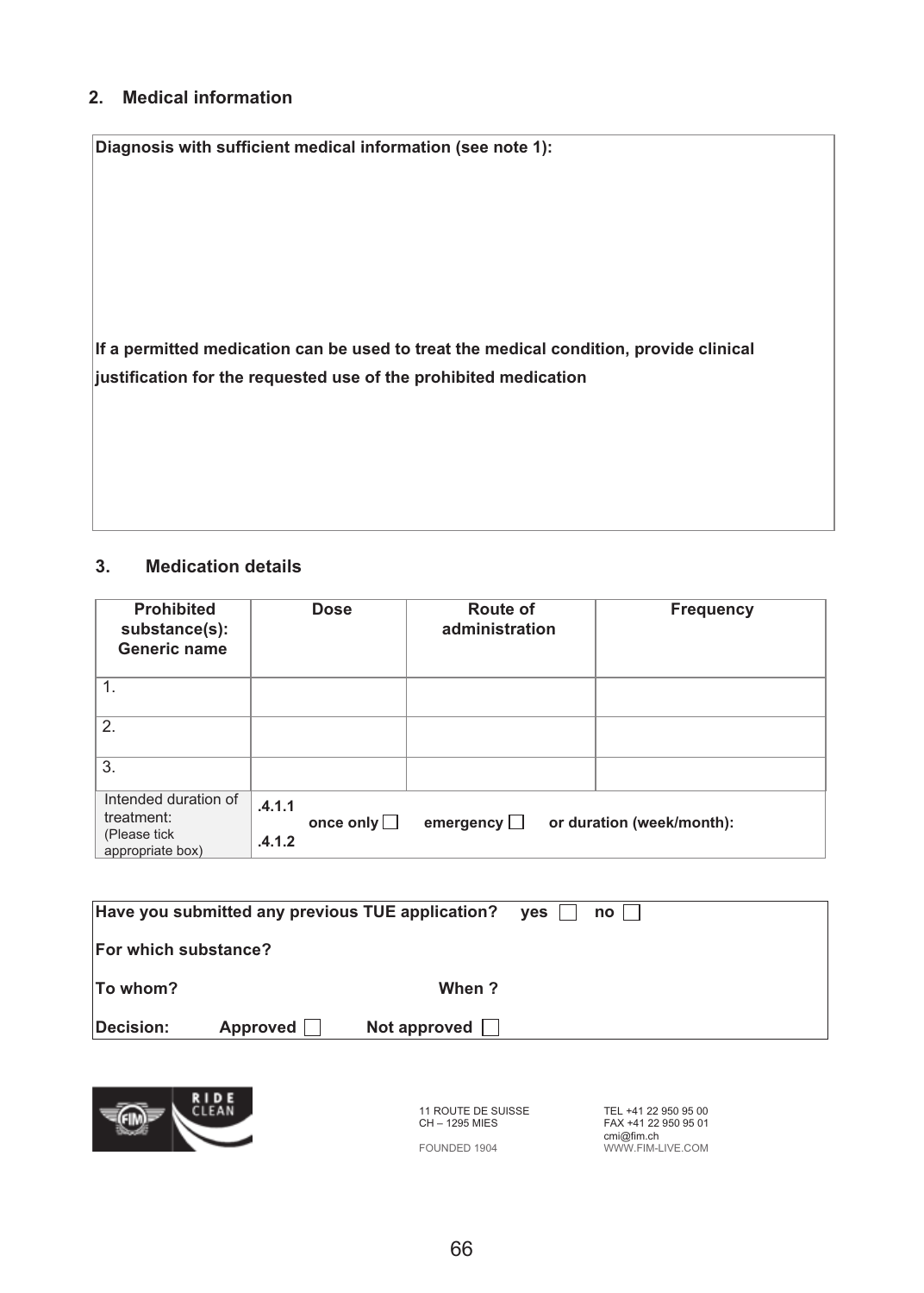#### **4. Medical practitioner's declaration**

| on the prohibited list would be unsatisfactory for this condition. | I certify that the above-mentioned treatment is medically appropriate and that the use of alternative medication not |
|--------------------------------------------------------------------|----------------------------------------------------------------------------------------------------------------------|
| Name:                                                              | First name:                                                                                                          |
| Medical speciality:                                                |                                                                                                                      |
| Adress:                                                            |                                                                                                                      |
|                                                                    |                                                                                                                      |
| Tel.:                                                              | Mobile N°:                                                                                                           |
| E-mail:                                                            |                                                                                                                      |
| Signature of Medical Practitioner:                                 | Date:                                                                                                                |

#### **5. Rider's declaration**

I, certify that the information under 1. is accurate and that I am requesting approval to use a Substance or Method from the WADA Prohibited List. I authorize the release of personal medical information to the Fédération Internationale de Motocyclisme (FIM) as well as to WADA authorized staff, to the WADA TUEC (Therapeutic Use Exemption Committee) and to other ADO TUEC and authorized staff that may have a right to this information under the provisions of the Code. I understand that my information will only be used for evaluating my TUE request and in the context of possible anti-doping violation investigations and procedures.

I understand that if I ever wish to 1. obtain more information about the use of my information; 2. exercise my right of access and correction or (3) revoke the right of these organisations to obtain my health information, I must notify my medical practitioner and my ADO in writing of that fact. I unders tand and agree that it may be necessary for TUE-related information submitted prior to revoking my consent to be retained for the sole purpose of establishing a possible anti-doping rule violation, where this is required by the Code.

I understand that if I believe that my personal information is not used in conformity with this consent and the International Standard for the Protection of Privacy and Personal Information I can file a complaint to WADA or TAS.

| Rider's signature:             | Date: |
|--------------------------------|-------|
| Parent's/Guardian's signature: | Date: |

 (if the rider is a minor or has a disability preventing him/herto sign this form, a parent or guardian shall sign together with or on behalf of the rider)



11 ROUTE DE SUISSE CH – 1295 MIES FOUNDED 1904

TEL +41 22 950 95 00 FAX +41 22 950 95 01 cmi@fim.ch WWW.FIM-LIVE.COM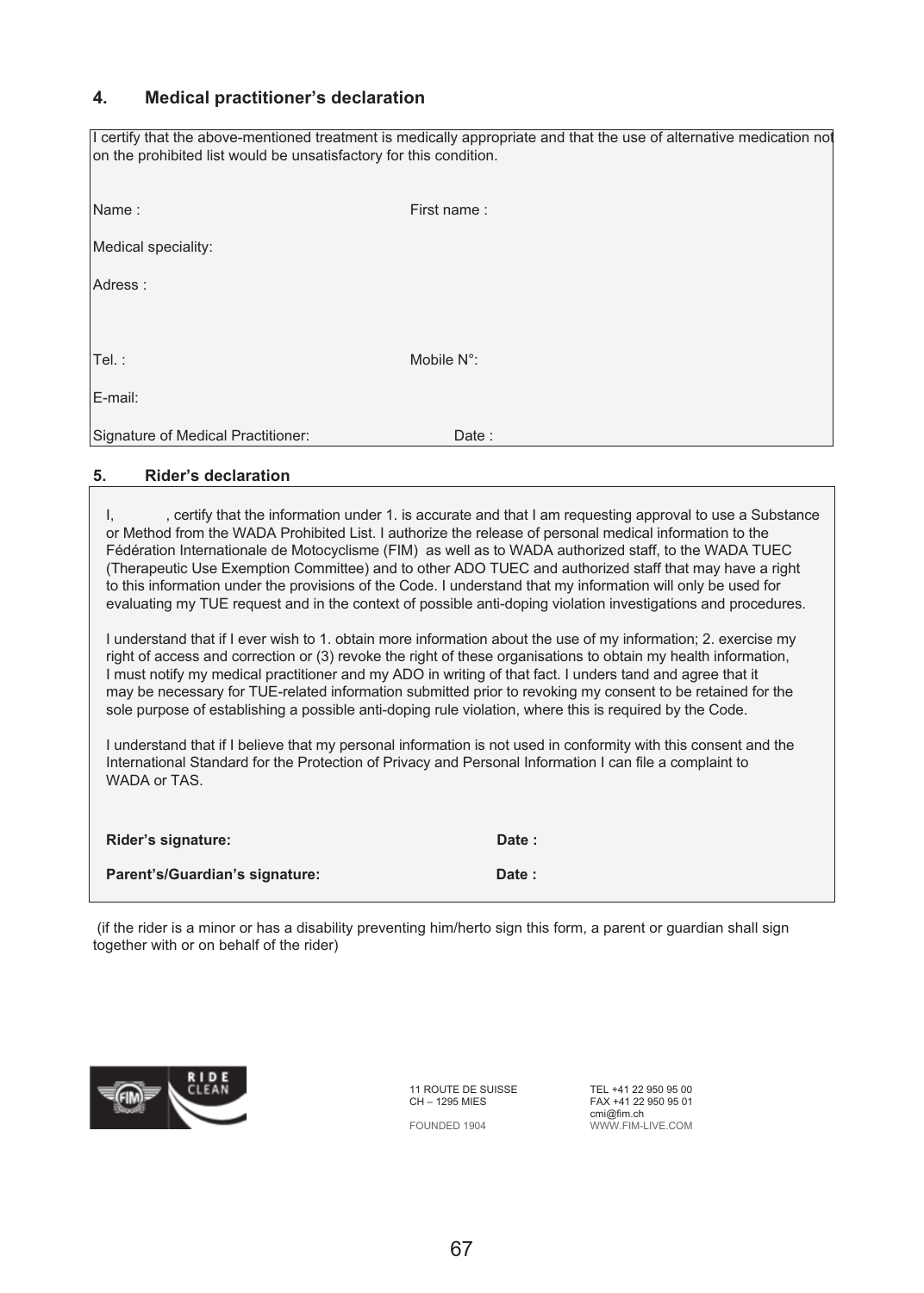#### 6. Note

| Note 1 | Diagnosis:<br>Evidence confirming the diagnosis must be attached and forwarded with this<br>application. The medical evidence should in clude a comprehensive medical<br>history and the results of all relevant examinations, laboratory investigations<br>and imaging studies. Copies of the original reports or letters should be included<br>when possible. Evidence should be as objective as possible in the clinical<br>circumstances and in the case of non-demonstrable conditions independent<br>supporting medical opinion will assist this application. |
|--------|---------------------------------------------------------------------------------------------------------------------------------------------------------------------------------------------------------------------------------------------------------------------------------------------------------------------------------------------------------------------------------------------------------------------------------------------------------------------------------------------------------------------------------------------------------------------|
|--------|---------------------------------------------------------------------------------------------------------------------------------------------------------------------------------------------------------------------------------------------------------------------------------------------------------------------------------------------------------------------------------------------------------------------------------------------------------------------------------------------------------------------------------------------------------------------|

#### **Incomplete Applications will be returned and will need to be resubmitted**

Please submit the completed form to the FIM and keep a copy for your records.



11 ROUTE DE SUISSE CH – 1295 MIES

FOUNDED 1904

TEL +41 22 950 95 00 FAX +41 22 950 95 01 cmi@fim.ch WWW.FIM-LIVE.COM